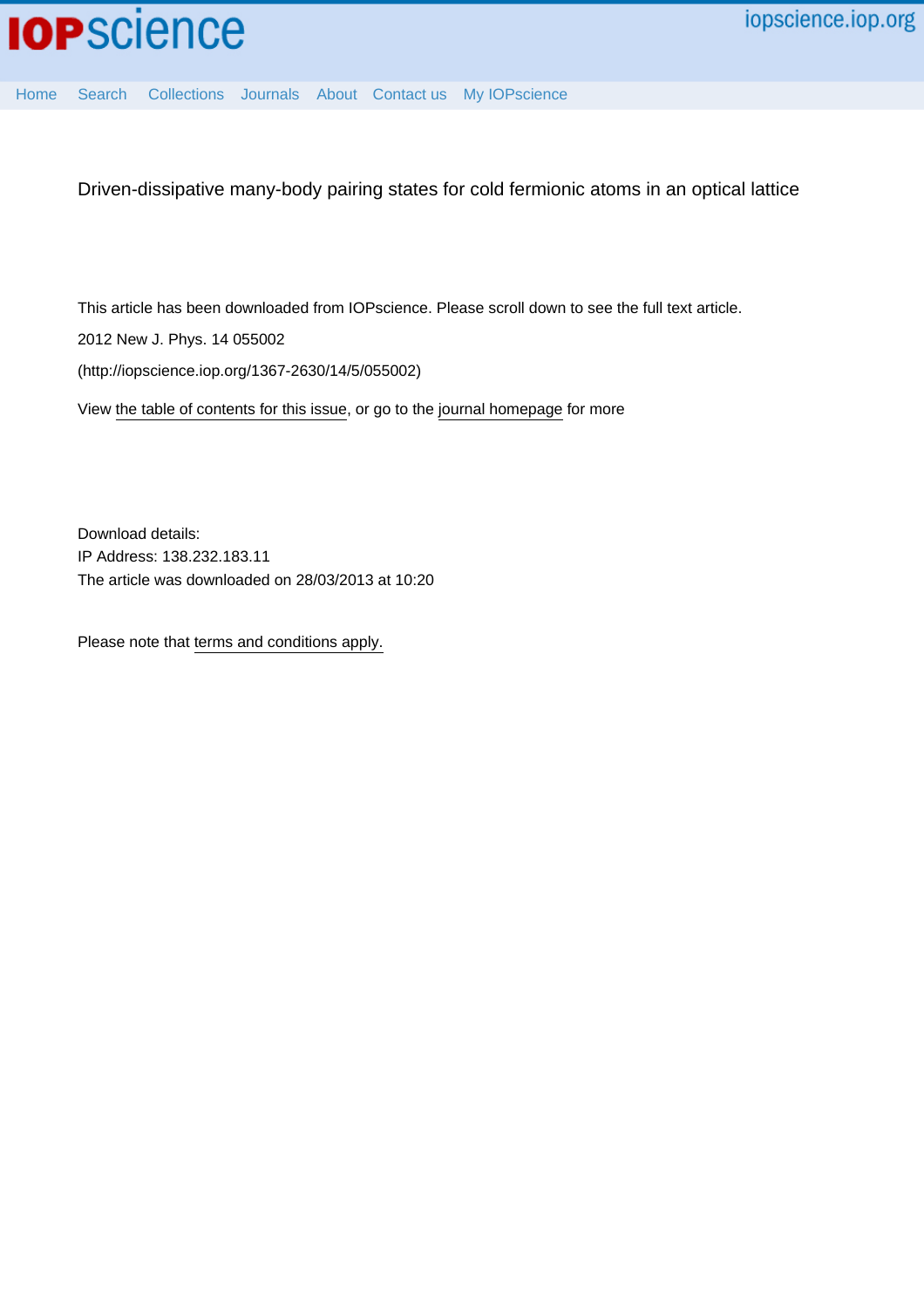# New Journal of Physics

The open-access journal for physics

## **Driven-dissipative many-body pairing states for cold fermionic atoms in an optical lattice**

### **W Yi**1,2,3,<sup>5</sup> **, S Diehl**1,<sup>2</sup> **, A J Daley**1,2,<sup>4</sup> **and P Zoller**1,<sup>2</sup>

<sup>1</sup> Institute for Quantum Optics and Quantum Information of the Austrian Academy of Sciences, A-6020 Innsbruck, Austria <sup>2</sup> Institute for Theoretical Physics, University of Innsbruck, A-6020 Innsbruck, Austria <sup>3</sup> Key Laboratory of Ouantum Information, University of Science and Technology of China, CAS, Hefei, Anhui 230026, People's Republic of China <sup>4</sup> Department of Physics and Astronomy, University of Pittsburgh, Pittsburgh,

PA 15260, USA E-mail: [wyiz@ustc.edu.cn](mailto:wyiz@ustc.edu.cn)

*New Journal of Physics* **14** (2012) 055002 (35pp) Received 3 December 2011 Published 1 May 2012 Online at <http://www.njp.org/> doi:10.1088/1367-2630/14/5/055002

Abstract. We discuss the preparation of many-body states of cold fermionic atoms in an optical lattice via controlled dissipative processes induced by coupling the system to a reservoir. Based on a mechanism combining Pauli blocking and phase locking between adjacent sites, we construct complete sets of jump operators describing coupling to a reservoir that leads to dissipative preparation of pairing states for fermions with various symmetries in the absence of direct inter-particle interactions. We discuss the uniqueness of these states, and demonstrate it with small-scale numerical simulations. In the late-time dissipative dynamics, we identify a 'dissipative gap' that persists in the thermodynamic limit. This gap implies exponential convergence of all many-body observables to their steady-state values. We then investigate how these pairing states can be used as a starting point for the preparation of the ground state of the Fermi–Hubbard Hamiltonian via an adiabatic state preparation process also involving the parent Hamiltonian of the pairing state. We also provide a proof-of-principle example for implementing these dissipative processes and the parent Hamiltonians of the pairing states, based on <sup>171</sup>Yb atoms in optical lattice potentials.

<sup>5</sup> Author to whom any correspondence should be addressed.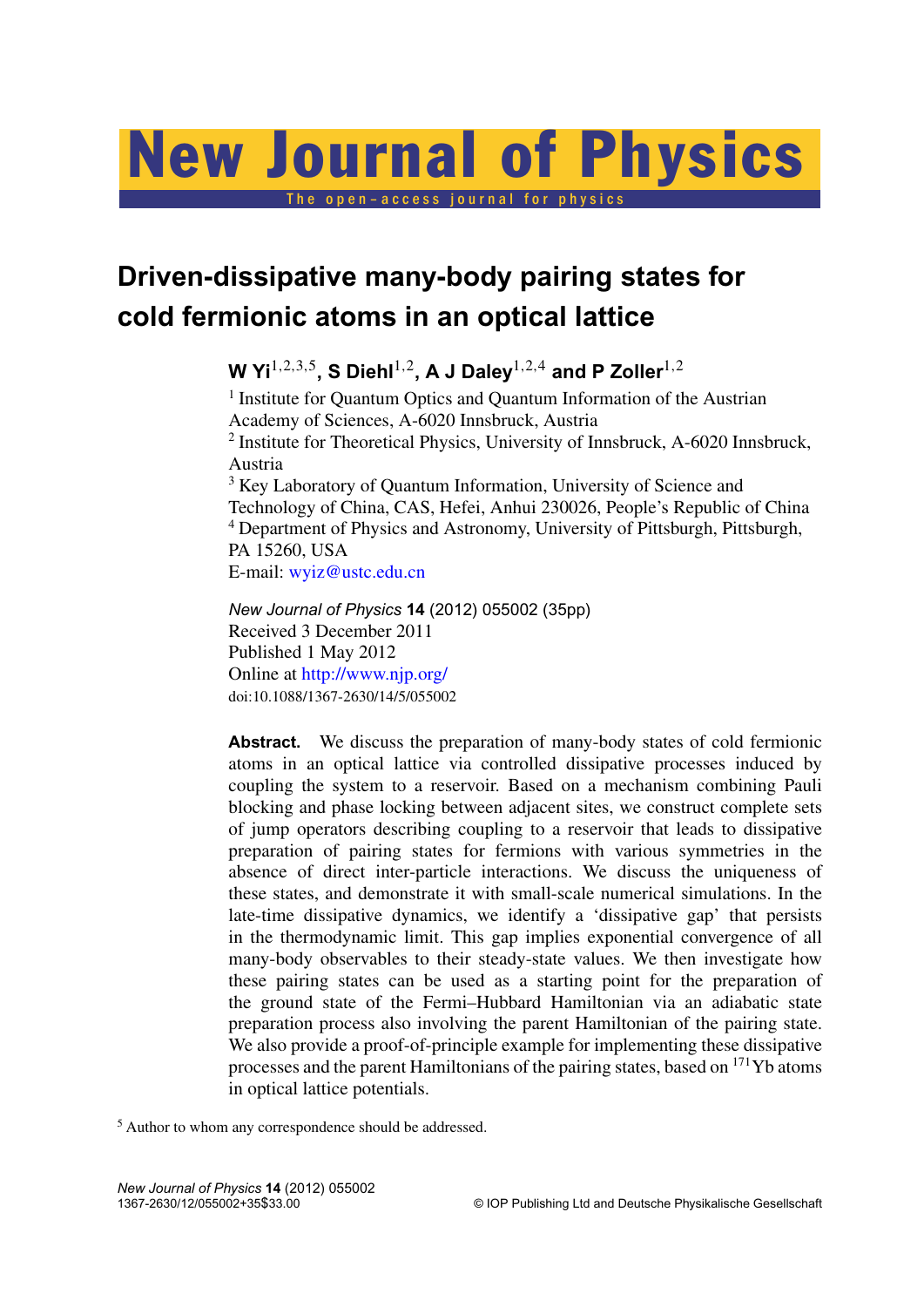#### **Contents**

| 1.                | <b>Introduction</b>                                                              | $\overline{2}$          |
|-------------------|----------------------------------------------------------------------------------|-------------------------|
|                   | 2. General principles of reservoir engineering                                   | $\overline{\mathbf{4}}$ |
|                   |                                                                                  | 6                       |
|                   | 2.2.                                                                             | 8                       |
|                   | 2.3.                                                                             | 10                      |
|                   | 3. Completeness of the jump operators                                            | 11                      |
|                   | 3.1. Uniqueness of the dark state from a symmetry perspective                    | 11                      |
|                   | 3.2. Uniqueness of the steady state: numerical simulations                       | 13                      |
| 4.                | Mean-field expansion of the master equation and the dissipative gap              | 14                      |
| 5.                | Adiabatic passage to the ground state of the Hubbard model                       | 19                      |
| 6.                | <b>Physical implementation and modified adiabatic passage</b>                    | 21                      |
|                   |                                                                                  | 21                      |
|                   |                                                                                  | 22                      |
|                   | 6.3. Implementing the reduced parent Hamiltonian and modified adiabatic passage. | 24                      |
|                   | 7. Conclusions                                                                   | 26                      |
|                   | <b>Acknowledgments</b>                                                           | 27                      |
|                   | Appendix A. Two-particle jump operators for the d-wave pairing state             | 27                      |
|                   | Appendix B. Jump operators for the fixed-phase state                             | 29                      |
|                   | Appendix C. Derivation of the effective decay rate                               | 32                      |
| <b>References</b> |                                                                                  | 34                      |

#### **1. Introduction**

Quantum simulation using cold atoms in an optical lattice typically requires cooling to low temperatures to see interesting quantum phases with strong correlations  $[1-5]$ . An important example in this context is the quantum simulation of the two-dimensional (2D) Fermi–Hubbard model (FHM) using cold fermionic atoms in an optical lattice [\[6\]](#page-34-0). As a crucial first step toward this goal, various experimental groups have been successful in realizing the 3D FHM in such a system [\[7–10\]](#page-34-0). But cooling of the system below the critical temperature, and thus into the phases of interest, turns out to be difficult with the conventional cooling schemes ( $T/T_F \sim 0.25$  [\[9,](#page-34-0) [10\]](#page-34-0), where  $T_F$  is the Fermi temperature). On the other hand, the atomic physics of these systems opens the possibility for a different approach to the production of interesting many-body states, specifically to dissipatively drive the system into steady states with the desired coherence and symmetry properties by careful engineering of a reservoir  $[11-19]$ . In this paper, we will discuss schemes by which fermions in a 2D lattice potential can be dissipatively driven into pairing states with non-trivial correlations even in the absence of attractive interactions, extending our previous work [\[19\]](#page-34-0). These many-body pairing states can then also be used as a low-entropy starting point for efficient adiabatic passages, through which the true many-body ground state of many-body models such as the FHM might be reached [\[3–5\]](#page-34-0).

For Markovian dissipative processes, the coupling with the reservoir can be modeled by a set of dissipative quantum jump operators, which, when chosen appropriately, drive the system towards a pure steady state with zero entropy starting from *any* given initial state. Similar ideas

2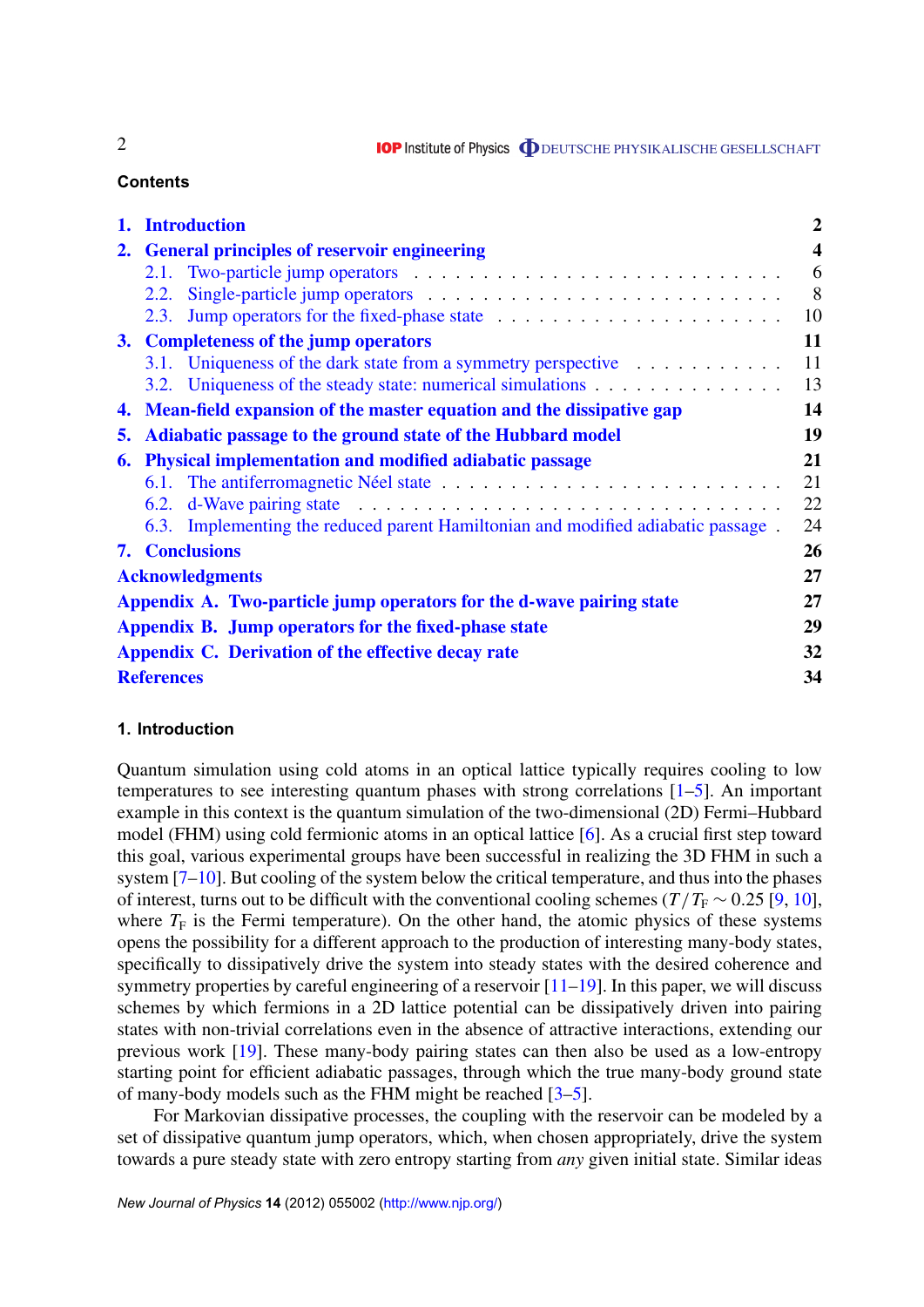have recently been applied for the dissipative preparation of many-body states in optical lattices, e.g. a Bose–Einstein condensate (BEC) for bosons  $[12]$ , an  $\eta$ -condensate for fermions  $[13]$  and, most recently, d-wave pairing states in optical lattices [\[19\]](#page-34-0) as well as topological phases [\[20\]](#page-34-0). Here, we will focus on the dissipative generation of pairing states for fermions in an optical lattice. Starting from the general principles, we will show in detail how relative phases between the atoms can be imposed by engineering the jump operators, which in turn allows us to prepare many-body pairing states with specific spatial symmetries, e.g. p-wave and d-wave pairing symmetries. Note that in contrast to the equilibrium states of typical non-dissipative processes, the dissipative dynamics is described by a master equation, and the final state that we aim to prepare appears as the steady state of the dynamical process, providing a targeted many-body cooling protocol. As a conceptually important result, we observe that the imaginary spectrum of the effective Hamiltonian of the master equation has a gap which persists in the thermodynamic limit and we refer to it as a 'dissipative gap', due to the formal analogy to the pairing gap of conventional Bardeen–Cooper–Schrieffer (BCS) paired states [\[21\]](#page-34-0). Physically, it leads to exponential convergence of many-body observables to their steady-state values in the late-time dissipative dynamics. This is a unique feature of the dissipative preparation of paired states with fermions.

We then propose an adiabatic process to connect the steady state of the dissipative process with the ground state of a Hamiltonian with similar symmetry properties. In the case of ideal adiabaticity, the system remains in a pure state and evolves into the ground state of the Hamiltonian without going through any Landau–Zener crossings. We consider this in the context of the FHM, where a dissipative process can be used to create *dissipatively bound fermion pairs* which have d-wave symmetry. As we will see later, this BCS-type meanfield d-wave state lacks the strong correlations associated with the repulsive FHM, as the double occupancy is not projected out by the dissipative dynamics. We will show that strong correlations can be built up through proper adiabatic passage in the sense that the steady state can be connected with the ground state of the FHM efficiently. The central question in the study of the 2D FHM is whether the ground state exhibits d-wave superconductivity/superfluidity away from half-filling, and thus captures the universal properties shared by the high- $T_c$ superconducting materials [\[22–30\]](#page-34-0). If this is indeed the case, the coherence and the d-wave symmetry should be conserved during the adiabatic process.

Finally, we note that a key physical ingredient for the jump operators for pairing states of fermions is the Pauli exclusion principle [\[31\]](#page-34-0). Based on this understanding, we propose to implement the jump operators stroboscopically using alkaline-earth-like atoms. The existence of long-lived meta-stable states and rich level structures in these atoms provides us with the freedom to engineer various dissipative processes.

The paper is organized as follows: in section [2,](#page-4-0) we discuss the general formalism for jump operator engineering, and derive both the fixed-number and the fixed-phase jump operators for pairing states with different symmetries; in section [3,](#page-11-0) we study the uniqueness of the steady state under these jump operators for various cases, both from the symmetry perspective and with small-scale numerical calculations; we then derive a mean-field theory in section [4](#page-14-0) for the master equation describing the dissipative dynamics, where a 'dissipative gap' for the pairing states—a minimal damping rate for the many-body relaxation—is shown to emerge; in section [5,](#page-19-0) having established the dissipative preparation of pure steady states, we illustrate how we may start from these initial states to prepare the ground state of Hamiltonians with similar symmetries, for example the FHM, via an efficient adiabatic process; we discuss the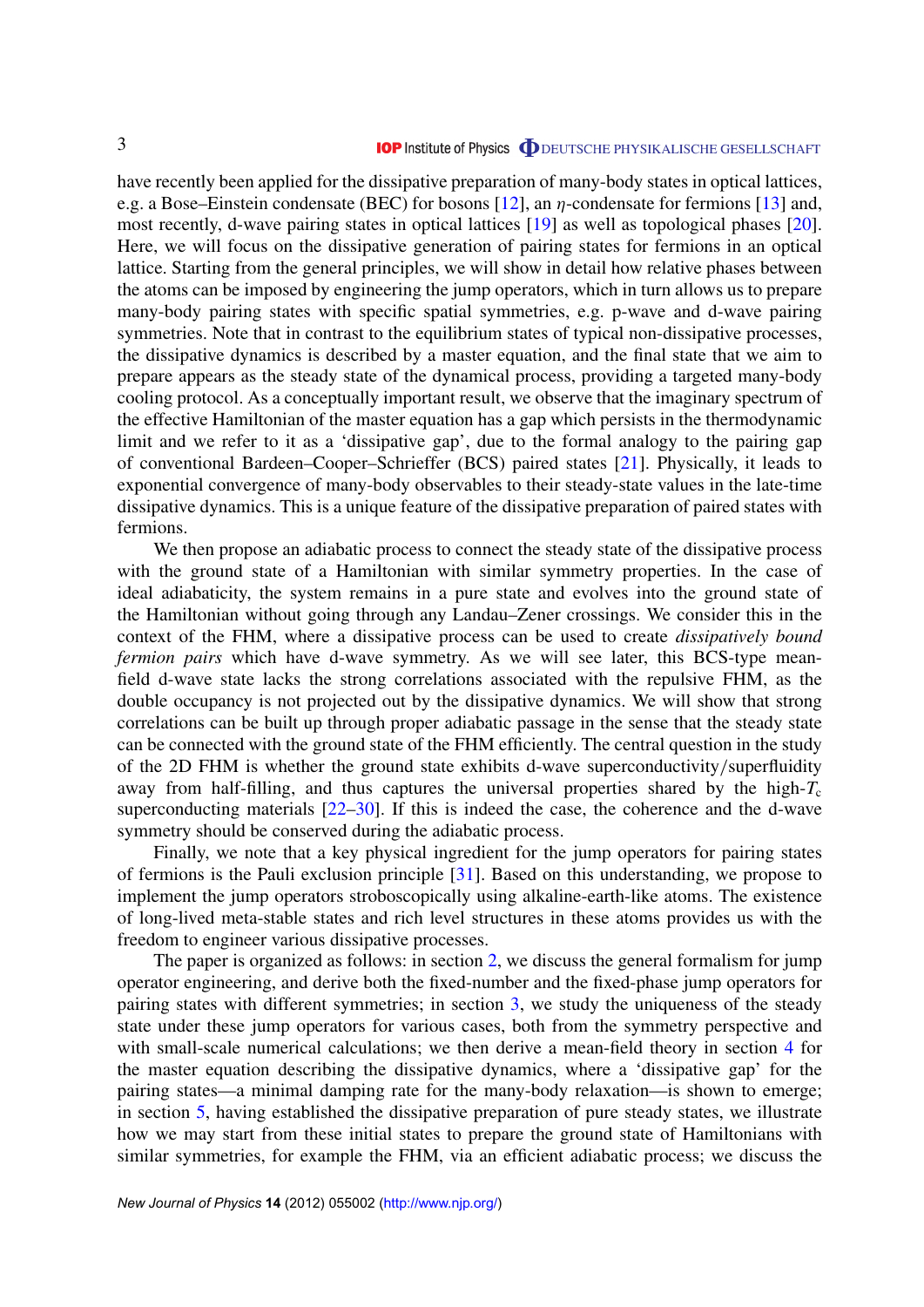<span id="page-4-0"></span>implementation of the jump operators using alkaline-earth-like atoms in section [6;](#page-21-0) finally, we summarize and discuss other possible applications of our dissipative state preparation setting.

#### **2. General principles of reservoir engineering**

Closed systems, where the energy and particle number are conserved, are modeled by a Hamiltonian, which determines the ground state and the dynamics via the Schrödinger equation. In this context, engineering states by the realization of a particular Hamiltonian for which the desired state is the ground state is often discussed. It is then natural to ask similar questions for open quantum systems, where dissipative processes interrupt coherent evolution. In particular, one can consider engineering the dissipative processes so that their back-actions project the system into the desired subspace of the complete Hilbert space. For Markovian dissipative processes, as appropriate for the systems considered below, the dynamics of the density matrix for an open system is described by a master equation,

$$
\frac{\partial \rho}{\partial t} = \mathcal{L}\rho \equiv -iH_{\text{eff}}\rho + i\rho H_{\text{eff}}^{\dagger} + \kappa \sum_{\ell} j_{\ell}\rho j_{\ell}^{\dagger}, \qquad (1)
$$

where the non-Hermitian effective Hamiltonian is given by

$$
H_{\text{eff}} = H - \frac{1}{2} \kappa \sum_{\ell} j_{\ell}^{\dagger} j_{\ell}.
$$
 (2)

Here,  $\{j_\ell\}$  are the non-Hermitian Lindblad operators reflecting the system–bath coupling with rate  $\kappa$  [\[32\]](#page-35-0). The Hamiltonian *H* generates unitary evolution, and describes non-dissipative processes of the system. Although *H* does not have to vanish in general, we will assume  $H = 0$ throughout the state preparation discussion, i.e. the final state is prepared via purely dissipative processes. For fermions loaded into an optical lattice, this can be achieved by increasing the lattice depth to freeze out the kinetic motion, while tuning the inter-particle interaction to zero, e.g. via a Feshbach resonance. Note that by considering a purely dissipative process, we can avoid competition between the Hamiltonian and the dissipative dynamics, which is present when the dark state is not an exact eigenstate of the Hamiltonian. In particular, the pairing states that we aim to prepare are not exact eigenstates of the FHM in general.

In the quantum trajectory picture, the system wavefunction  $|\psi(t)\rangle$  of a given trajectory evolves according to the non-Hermitian Hamiltonian  $|\psi(t)\rangle \propto e^{-iH_{\text{eff}}t}|\psi(0)\rangle$ , and is punctuated by the quantum jump  $|\psi(t)\rangle \rightarrow j_{\ell}|\psi(t)\rangle$  with rate  $\kappa ||j_{\ell}|\psi(t)\rangle||^2$ . The time-dependent density matrix is then determined by  $\rho(t) = \langle |\psi(t)\rangle \langle \psi(t)| \rangle_{\text{stoch}}$  [\[33\]](#page-35-0), where the average runs over all trajectories. In this picture, we see that for any state satisfying  $j_{\ell}$ |BCS<sub>*N*</sub></sub>  $= 0 \forall \ell$ , the quantum jumps will never project it to other states. These states are therefore 'dark states' of the jump operators, and are necessarily steady states of the master equation evolution [\[12,](#page-34-0) [14\]](#page-34-0). If no other stationary solutions exist, the system will be driven to this state by the dissipative dynamics, regardless of its initial conditions [\[11\]](#page-34-0). Similar ideas have been exploited for the dynamic preparation of a BEC for cold bosons loaded into an optical lattice, where the jump operators give rise to the quasi-local phase-locking mechanism, which eventually leads to condensation of the bosons in the lattice [\[10\]](#page-34-0). Here, we will focus on the preparation of pairing states for fermions in an optical lattice. For the fermionic case here, in addition to the phase-locking mechanism as in the case of bosons, the physical foundation of the jump operators is the Pauli blocking (see figure [1\)](#page-5-0), i.e. for fermions the spontaneous emission to an already occupied state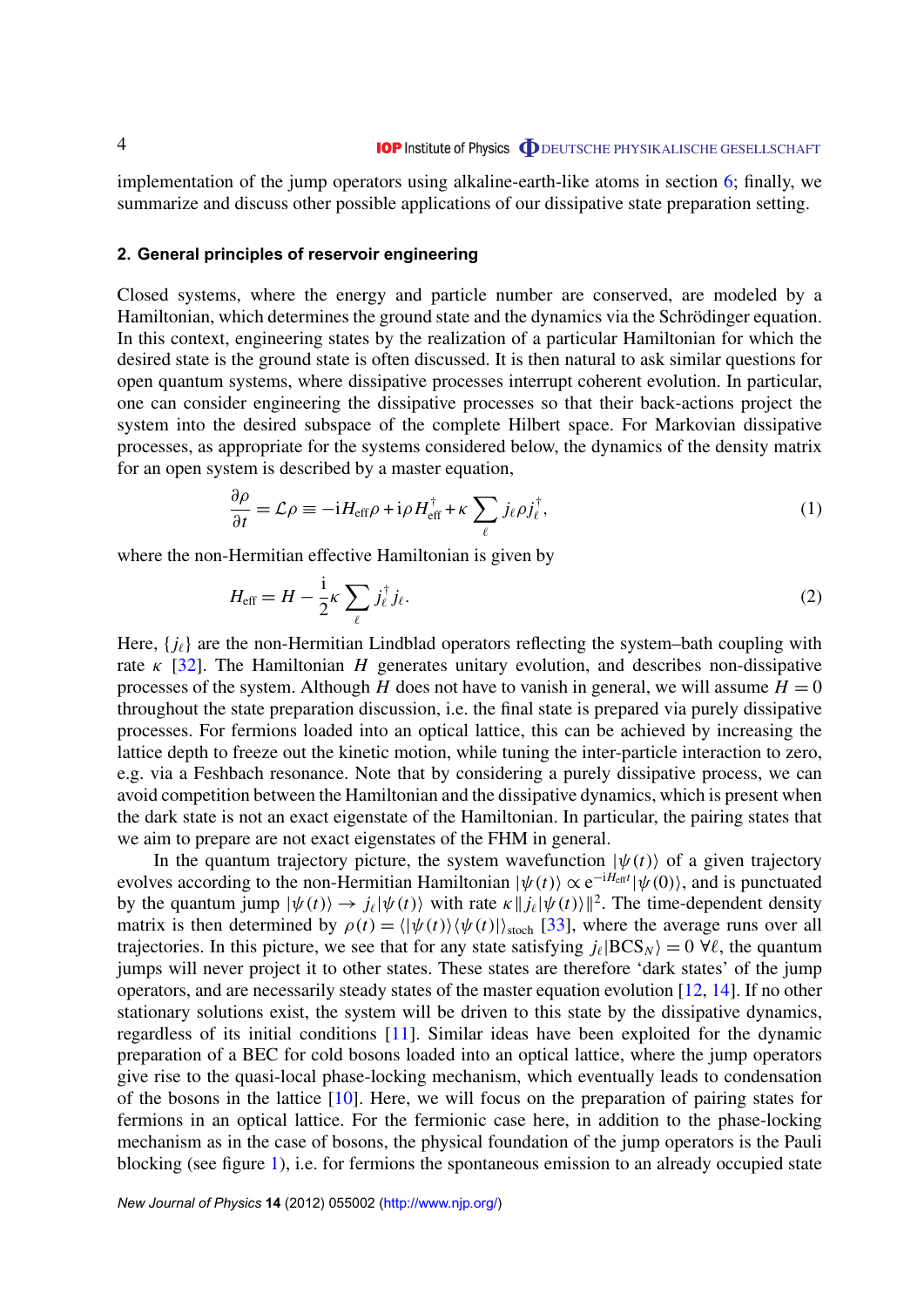<span id="page-5-0"></span>

**Figure 1.** Illustration of the Pauli blocking in the optical pumping process of a three-level system. (a) The spontaneous decay from the excited state  $|e\rangle$  to the ground state  $|g_2\rangle$  is blocked due to Pauli exclusion, leaving the system unchanged; (b) the decay channel is not blocked, and the population in  $|g_1\rangle$  is transferred to the state  $|g_2\rangle$ .

is blocked [\[34\]](#page-35-0). This gives rise to a novel non-equilibrium pairing mechanism for fermions that does not require attractive conservative forces.

We are primarily interested in states with a homogeneous product of *N* identical fermion pairs on a 2D square lattice:

$$
|\Psi\rangle = \eta^{\dagger N} |\text{vac}\rangle, \qquad \eta^{\dagger} = \sum_{a,b} \eta_{a,b} c_a^{\dagger} c_b^{\dagger}.
$$
 (3)

Here,  $c_a^{\dagger}$  creates a fermion in mode *a*, where  $a = (\sigma, i)$  labels spin  $\sigma$  and position *i* on the 2D lattice. Typically, when we consider delocalized states, the sum extends over the whole lattice in the position space index. For large systems in the thermodynamic limit, we may adopt the grand canonical ensemble, and the state above becomes the BCS-type coherent state for paired fermions:

$$
|\Psi\rangle = \mathcal{N} \exp\left(\sum_{A,B} f_{A,B} c_A^{\dagger} c_B^{\dagger}\right) |\text{vac}\rangle = \mathcal{N} \prod_{A,B} (1 + f_{A,B} c_A^{\dagger} c_B^{\dagger}) |\text{vac}\rangle, \tag{4}
$$

where we have Fourier transformed equation (3) into momentum space, with  $A = \{\sigma, \mathbf{k}\}\$ labeling spin  $\sigma$  and momentum **k**,  $\mathcal{N}$  being the normalization factor. The pair wavefunction in momentum space is  $f_{A,B} = \sum_{i,j} \eta_{a,b}(e)^{i k r_i + i k' r_j}$ , where the spin degrees of freedom are not changed. The symmetry of the pairing state is encoded in the form of the pair wavefunction  $\eta_{a,b}$  ( $f_{A,B}$ ).

In general, the jump operator that drives the system into the pairing state of equation (4) can involve multi-particle processes. Single-particle jump operators (involving at most one annihilation mode operator), which act directly on one particle at a time, are generally easier to implement experimentally than two-particle jump operators (involving two annihilation mode operators). However, the two-particle jump operators are the most intuitive, as the dissipative dynamics can be viewed as local phase-locking between pairs of fermions. We will therefore first give a brief description on the derivation of two-particle jump operators for the pairing states, which will provide important clues as to how to proceed with the more practical singleparticle operators. In both cases, our focus will be on the d-wave pairing state, although the procedures can be extended to other symmetries as well.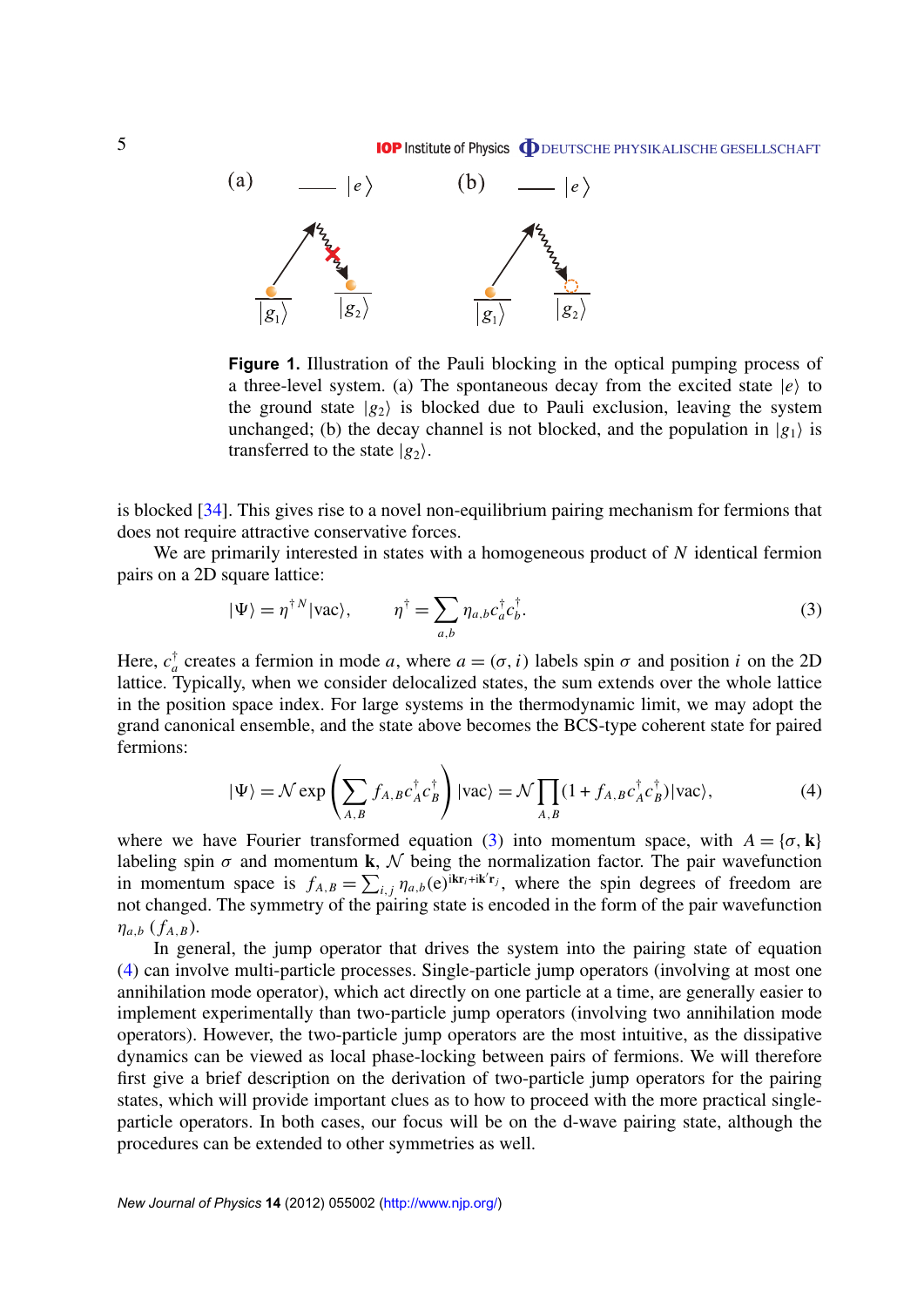<span id="page-6-0"></span>The fixed-number d-wave pairing state is given by the symmetric superposition of d-wave pairs, which are spin-singlet fermion pairs on the bonds in the **x**- and **y**-direction whose relative phase changes sign under a  $\pi/4$  rotation  $\mathbf{x} \leftrightarrow \mathbf{y}$ ,

$$
|\Psi\rangle_{\mathbf{d}} = D^{\dagger N} |\text{vac}\rangle,\tag{5}
$$

$$
D^{\dagger} = \sum_{j} [ (c^{\dagger}_{j,\uparrow} c^{\dagger}_{j+e_x,\downarrow} - c^{\dagger}_{j,\downarrow} c^{\dagger}_{j+e_x,\uparrow}) - (c^{\dagger}_{j,\uparrow} c^{\dagger}_{j+e_y,\downarrow} - c^{\dagger}_{j,\downarrow} c^{\dagger}_{j+e_y,\uparrow}) ] \tag{6}
$$

with  $e_x$ ,  $e_y$  being the unit lattice vectors along the **x**- and **y**-direction, respectively.

Following equation [\(4\)](#page-5-0), it is easy to write down the general form of a fixed-phase d-wave pairing state:

$$
|\psi\rangle_{d} = \mathcal{N} \sum_{n} \frac{\alpha^{n} D^{\dagger n}}{n!} |\text{vac}\rangle = \mathcal{N} \exp(\alpha D^{\dagger}) |\text{vac}\rangle, \tag{7}
$$

where  $\alpha = e^{i\theta} |\alpha|$  is a complex number carrying the phase  $\theta$  of the pairing state. In the following, we will first focus on the fixed-number state and will come back to the fixed-phase state later.

Assuming translational invariance, which is the case for an infinitely large homogeneous lattice or for a finite homogeneous lattice with periodic boundary conditions, we may rewrite the pair creation operators:

$$
d_j^{\dagger} = \{ (c_{j+e_x\uparrow}^{\dagger} + c_{j-e_x\uparrow}^{\dagger}) - (c_{j+e_y\uparrow}^{\dagger} + c_{j-e_y\uparrow}^{\dagger}) \} c_{j\downarrow}^{\dagger}, \tag{8}
$$

so that  $D^{\dagger} = \sum_j d_j^{\dagger}$ *j* . These operators have the advantage that they are already factorized in the spin degrees of freedom, which allows us to write the pairing jump operators in a similar fashion as well. For convenience, we adopt a shorthand convention and write  $d_j^{\dagger} = \sum_{\nu} \rho_{\nu} c_{j+\epsilon_{\nu},\uparrow}^{\dagger} c_{j,\downarrow}$ , where  $\rho_{\pm x} = 1$ ,  $\rho_{\pm y} = -1$ . We also find it useful to define the singlet pairing state in one dimension:

$$
(\eta^{\dagger})^N|\text{vac}\rangle = \left[\sum_j (c_{j\uparrow}^{\dagger} c_{j\uparrow 1\downarrow}^{\dagger} + c_{j\uparrow 1\uparrow}^{\dagger} c_{j\downarrow}^{\dagger})\right]^N|\text{vac}\rangle, \tag{9}
$$

where  $c^{\dagger}_{i\{\uparrow,\downarrow\}}$  is the single-fermion annihilation operator on the *i*th site with a certain spin. The 1D state  $(\eta^{\dagger})^N$  |vac) captures the off-site singlet pairing feature of the d-wave state. Similar to the d-wave case in 2D, we may use translational symmetry to define the 1D singlet pairing operator  $\eta_i^{\dagger}$ *i* :

$$
\eta_j^{\dagger} = c_{j\uparrow}^{\dagger} c_{j+1\downarrow}^{\dagger} + c_{j\uparrow}^{\dagger} c_{j-1\downarrow}^{\dagger} = c_{j\uparrow}^{\dagger} (c_{j+1\downarrow}^{\dagger} + c_{j-1\downarrow}^{\dagger}), \tag{10}
$$

so that  $\eta^{\dagger} = \sum_j \eta_j^{\dagger}$ *j* .

In the following, we proceed by devising the jump operators for the 1D singlet pairing state first before considering the 2D scenarios where additional spatial phase locking is needed.

#### *2.1. Two-particle jump operators*

We are interested in jump operators that conserve particle number. This implies that they must carry total charge 0 (or with total global phase 0). Thus, we can write it in normal order as a product of a pure creation and a pure annihilation part. The most general form of the two-particle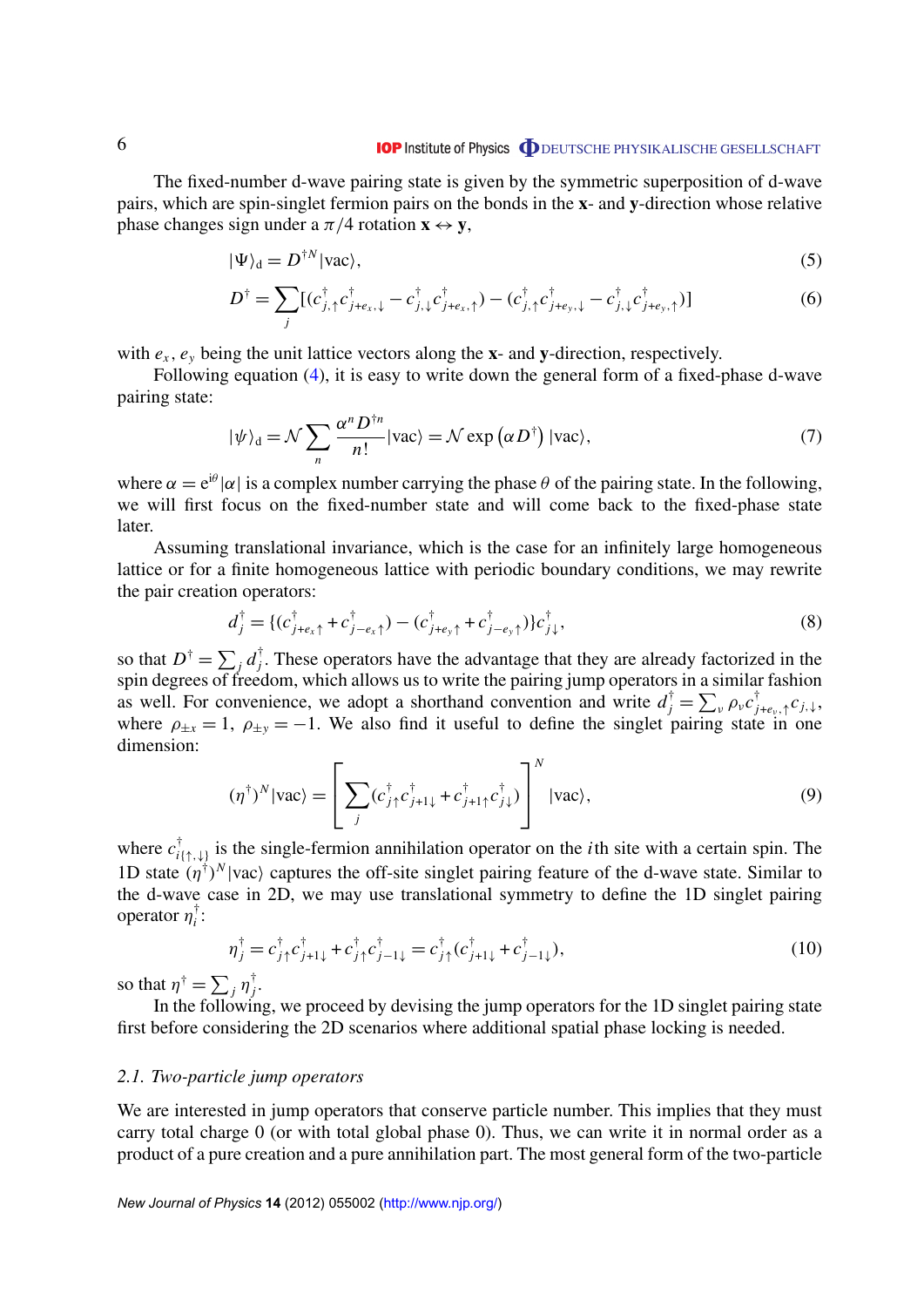<span id="page-7-0"></span>jump operator thus reads

$$
J_i = \chi_i^{\dagger} \xi_i, \qquad \chi_i^{\dagger} = \sum_{a,b} \chi_{a,b}^*(i) c_a^{\dagger} c_b^{\dagger}, \qquad \xi_i = \sum_{a,b} \xi_{a,b}(i) c_a c_b.
$$
 (11)

Here we also impose the requirement of quasi-locality, i.e. the functions  $\chi_{ab}(i)$ ,  $\xi_{ab}(i)$  shall be non-zero only in the small vicinity of site  $i$  in position space. Thus the jump operator  $J_i$  is centered around site *i*.

To uniquely drive the system into the desired pairing state, it is necessary that the state  $|\Psi\rangle$ be a dark state of a set of jump operators  $\{\chi_i^{\dagger}\}$ *i* ξ*i*}

$$
J_i(\eta^{\dagger})^N|\text{vac}\rangle = \chi_i^{\dagger} \xi_i(\eta^{\dagger})^N|\text{vac}\rangle = 0, \quad \forall i.
$$
 (12)

For a given operator ξ*<sup>i</sup>* , we can work out its commutation relation with the creation operator of the pairs:

$$
[\xi_i, \eta^{\dagger}] = A, \qquad [A, \eta^{\dagger}] = B. \tag{13}
$$

While *A* carries charge 0 and is composed of a constant plus a normal-ordered secondorder term, *B* is a superposition of pair creation operators and carries charge 2, which implies that  $[B, \eta^{\dagger}] = 0$  (cf appendix [A\)](#page-27-0).

With these relations, we find that the commutator of  $\xi$ <sub>*i*</sub> with the homogeneous product  $(\eta^{\dagger})^N$  is characterized by the commutators *A* and *B* only:

$$
\xi_i(\eta^{\dagger})^N = (\eta^{\dagger})^N \xi_i + N(\eta^{\dagger})^{N-1} A + \frac{N(N-1)}{2} B(\eta^{\dagger})^{N-2}.
$$
 (14)

The first term on the right-hand side of the equation above gives zero when acting on the vacuum. Similarly, the normal-ordered part of *A* yields zero on the vacuum. Therefore, in order to satisfy the dark state condition, we need to find a set of quasi-local bilinear operators ξ*<sup>i</sup>* and  $\chi_i^{\dagger}$  which for a given  $\eta^{\dagger}$  uniquely solve the two equations

$$
A|\text{vac}\rangle = 0, \qquad \chi_i^{\dagger} B = 0. \tag{15}
$$

For the 1D case, after some derivation following the arguments leading to equation (15) (see appendix [A](#page-27-0) for details), we find a two-particle jump operator of the form

$$
J_i = C^{\dagger} M c_{i\uparrow}, \qquad M = (c_{i+1\downarrow}^{\dagger} + c_{i-1\downarrow}^{\dagger}) (c_{i+1\downarrow} - c_{i-1\downarrow}), \qquad (16)
$$

where  $C^{\dagger}$  is an arbitrary superposition of single-fermion creation operators with spin-up. Note that as a spin flip operation only changes the overall sign, jump operators similar to  $J_i$  but with spins flipped also have the singlet pairing state equation [\(9\)](#page-6-0) as a dark state. This is also true for the jump operators of the pairing states that we consider in this work, as similar symmetries in the spin degrees of freedom hold for all the pairing states that we will consider.

For the 2D case, we find the jump operator (see appendix [A](#page-27-0) for details):

$$
J_i = C^{\dagger} M c_{i\uparrow}, \qquad M = -\sum_{\nu} \rho_{\nu} c_{i+e_{\nu},\downarrow}^{\dagger} (c_{i+e_{\nu}\downarrow} + c_{i+e_{\nu}\downarrow}), \qquad (17)
$$

where  $\rho_{\pm x} = 1$ ,  $\rho_{\pm y} = -1$ . This operator has an interesting structure. It may be seen as a *conditional* dissipative process. The annihilation of a fermion sitting at site *i* must only take place if a superposition of fermions located at sites  $i + e_x$ ,  $i + e_y$  is coherently transferred to a superposition on the four sites  $\{i \pm e_x, i \pm e_y\}$  centered around site *i*.

The two-particle jump operators above have the desired pairing states as the dark state. However, numerical simulation shows that in most cases they do not guarantee a unique dark state. Furthermore, these jump operators involve correlated dissipation of two particles and are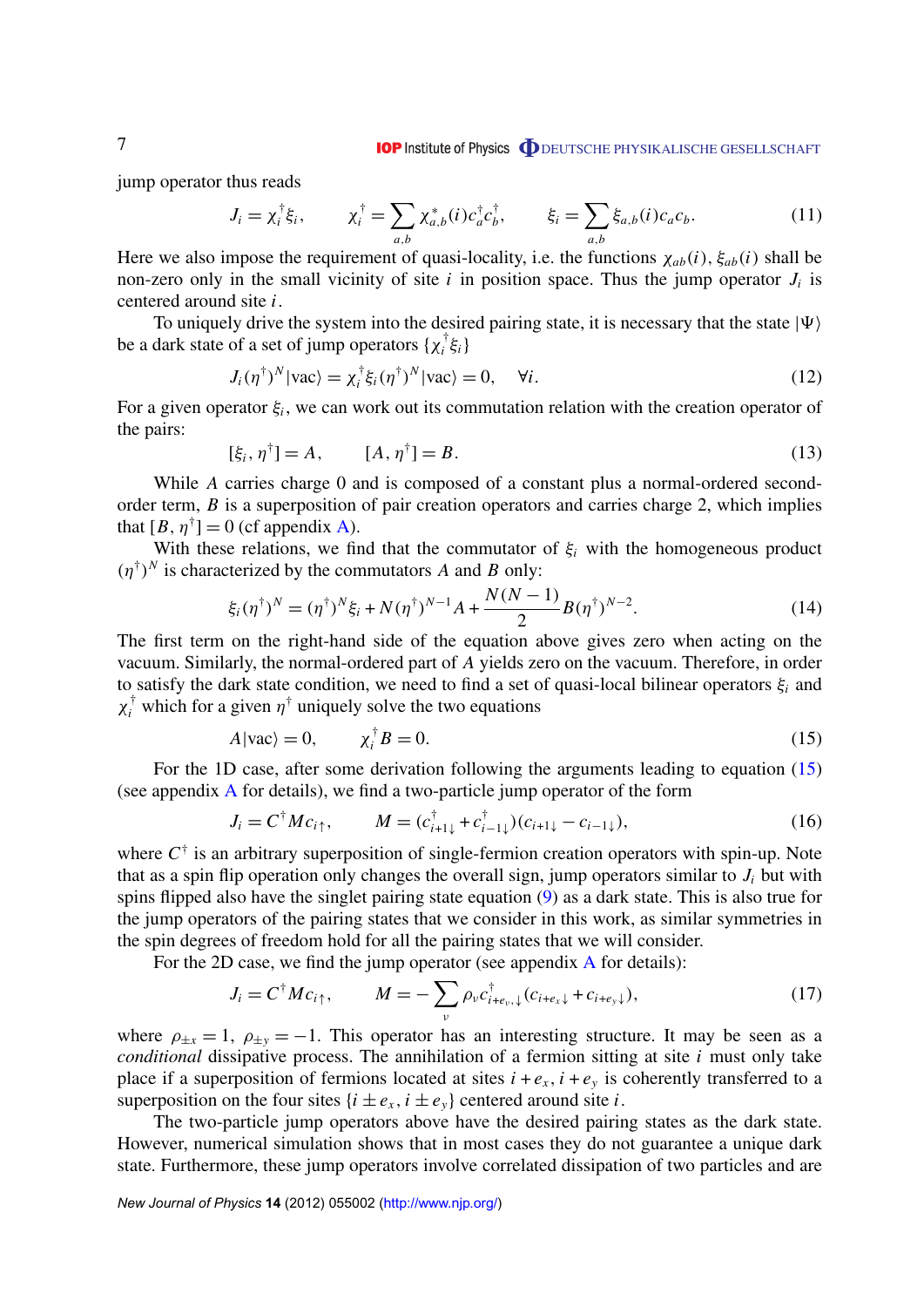<span id="page-8-0"></span>therefore difficult to implement experimentally. Nevertheless, the construction scheme above provides clues to the design of jump operators that are easier to implement and with a unique dark state.

#### *2.2. Single-particle jump operators*

In this subsection, we will show that counter-intuitively, it is possible to design a set of jump operators for which only single-particle operations are required. The single-particle jump operators dissipatively drive fermions into pairs as well as phase lock the pairs into the desired symmetry. More importantly, we will give arguments later that the dark state of these singleparticle jump operators should be unique, and they are easier to implement than the two-particle jump operators. Below, we will describe two ways in which the appropriate single-particle jump operators can be derived.

Firstly, consistent with the discussion in the previous section, in the case of a single-particle jump operator, the annihilation part ξ*<sup>i</sup>* contains a single annihilation operator which must be either  $c_{i,\uparrow}$  or  $c_{i,\downarrow}$ . Hence the operator *A* carries charge 1, and we have  $B = [A, \eta^{\dagger}] = 0$ . Taking the 1D singlet pairing state as an example, it is easy to derive that  $A = c_{i+1,\downarrow}^{\dagger} + c_{i-1,\downarrow}^{\dagger}$  for  $\xi_i = c_{i,\uparrow}$ and  $A = c_{i+1,\uparrow}^{\dagger} + c_{i-1,\uparrow}^{\dagger}$  for  $\xi_i = c_{i,\downarrow}$ . Thus, to satisfy equation [\(12\)](#page-7-0), we need  $\chi_i A = 0$ , and the simplest choice is  $\chi_i^{\dagger} = (c_{i+1,\downarrow}^{\dagger} + c_{i-1,\downarrow}^{\dagger})$  for  $\xi_i = c_{i,\uparrow}$  and  $\chi_i^{\dagger} = (c_{i+1,\uparrow}^{\dagger} + c_{i-1,\uparrow}^{\dagger})$  for  $\xi_i = c_{i,\downarrow}$ . Considering the superpositions of these operators, we have the set of jump operators:

$$
J_i^a = (c_{i+1}^\dagger + c_{i-1}^\dagger)\sigma^a c_i,\tag{18}
$$

with two-spinor  $c_i = (c_{i,\uparrow}, c_{i,\downarrow})^T$  and Pauli matrices  $\sigma^a$  with  $a = \pm, z$ .

Alternatively, we start with the physical intuition that d-wave pairing states may be viewed as delocalized antiferromagnetic order away from half-filling. We may consider a unit cell of the Néel state  $S_i^{\pm}$  $\sum_{i,j}^{\pm} |\text{vac}\rangle$ , where the Néel state unit cell operator  $S^{\pm}_{i,j} = c_i^{\dagger} \sigma^{\pm} c_j^{\dagger}$  $j$ , and *j* is one of the nearest neighbors of site *i* which thus creates an adjacent pair of fermions with opposite spin. We note that the singlet pairing operator in 1D can be viewed as the superposition of two antiferromagnetic unit cell operators  $\eta_i^{\dagger} = S_{i,i+1}^+ + S_{i,i-1}^+$ . It is thus instructive to first construct the jump operators for an antiferromagnetic Néel state. To annihilate this unit cell Néel state, we simply need the Lindblad operators of the form

$$
j_{i,j}^{\pm} = c_i^{\dagger} \sigma^{\pm} c_j. \tag{19}
$$

This jump operator generates hopping with a spin flip, which is impossible in the case when antiferromagnetic order is already present, due to the Fermi statistics. Generalizing the unit cell operator to a 2D lattice, we note that the Néel state can be written in eight different forms,  $|N \pm \rangle = \prod_{i \in A} S_{i,i}^{\pm}$  $\sum_{i,i+\mathbf{e}_v}^{\infty} |vac\rangle = (-1)^{M/2} \prod_{i \in B} S_{i,i}^{\mp}$ *i*,*i*<sub>*i*</sub>, *i* −**e**<sup>0</sup> *i*</sub> *i i*<sub>*i*</sub>, *i* −*e***<sup>0</sup>** *i***</del>** *i M* being the lattice size, and  ${\bf e}_v = {\pm {\bf e}_x, \pm {\bf e}_y}$ . The 2D Lindblad operators corresponding to those in equation (19):

$$
j_{i,i+\mathbf{e}_v}^a = c_{i+\mathbf{e}_v}^\dagger \sigma^a c_i, \quad i \in A \text{ or } B.
$$
 (20)

These operators impose the quasi-local constraint on the steady state that any given site should have opposite spin with its nearest neighboring sites, which guarantees antiferromagnetic order at half-filling. However, there is still a twofold degeneracy where the antiferromagnetic order differs by a total spin flip. In addition, as the Néel states cannot be reached by implementing the jump operators in equation  $(20)$  on any other states, and as the complete set of jump operators is invariant under a Hermitian conjugation, the dark subspace, (containing the Néel states) is isolated from the rest of the Hilbert space under the dissipative dynamics given by equation (20).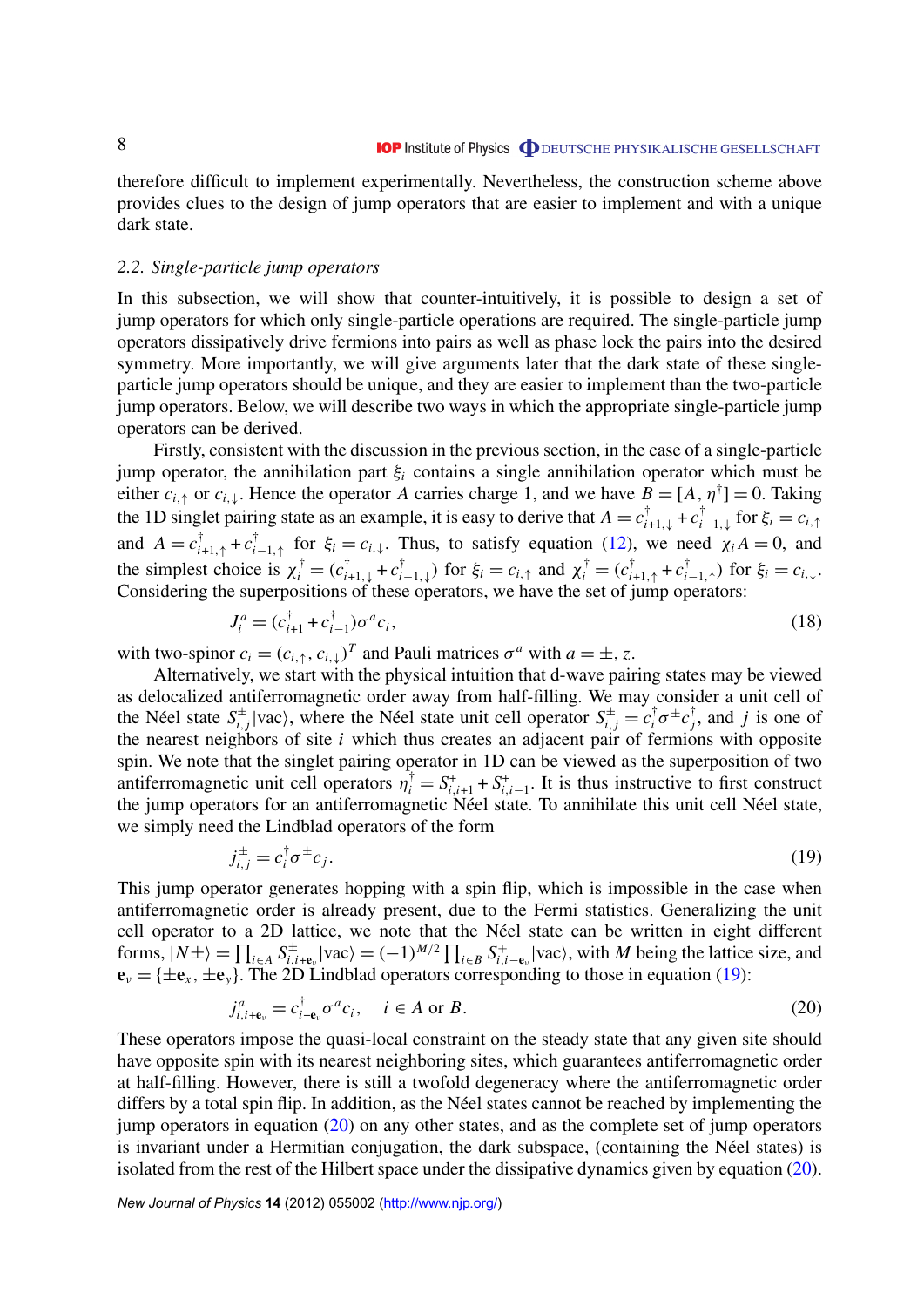<span id="page-9-0"></span>

Figure 2. Schematics for the symmetry of antiferromagnetic Néel state and dwave state. (a) Spin configurations for Néel state. Particles with different colors represent different spins; (b) d-wave symmetry on a lattice. Each leaf for the clover-leaf structure here represents singlet pairing of spins on the adjacent sites. The singlet pairs change sign when rotated by  $\pi/4$ , as dictated by the d-wave symmetry.

These problems can be solved, in principle, by adding a single jump operator, or more naturally a set of jump operators of the form:

$$
j_i = c_{i,\sigma}^{\dagger} c_{j,\sigma},\tag{21}
$$

for arbitrary *i* and its nearest neighbor *j*, and for either spin  $\sigma = \uparrow$ ,  $\downarrow$ . As an example, for  $i \in A$ and  $\sigma = \downarrow$ , the dark state is  $|N+\rangle$ . Note that comparing the jump operators in equation [\(19\)](#page-8-0) with the unit cell operators  $S_i^{\pm}$  $\sum_{i,j}^{\text{d}}$ , we find that the jump operators can be obtained from the state generating unit cell operator via a particle–hole transformation  $c_j^{\dagger} \rightarrow c_j$  on the central site *j*.

Now that we have found the Lindblad operators for the Néel state, we can proceed to generalize the operators to the d-wave case. Firstly, we identify the 'd-wave unit cell operators':

$$
\hat{D}_i^a = \sum_{\nu} \rho_{\nu} S_{i,i+\mathbf{e}_{\nu}}^a,\tag{22}
$$

where  $\rho_{\pm x} = -\rho_{\pm y} = 1$  and  $a = \pm$ . We then perform a particle–hole transformation on the central site as in the case of the Néel state, and find operators:

$$
J_i^a = \sum_{\nu} \rho_{\nu} j_{i,i+\mathbf{e}_{\nu}}^a, \qquad J_i^z = \sum_{\nu} \rho_{\nu} j_{i,i+\mathbf{e}_{\nu}}^z.
$$
 (23)

It is easy to verify that  $[J_i^{\alpha}, \sum_j \hat{D}_j^b] = 0$  ( $\alpha = \pm, z$ ), which is dictated by the Fermi statistics. Note that the d-wave coherence is established via quasi-local phase locking between adjacent cloverleaves of sites, as illustrated in figure 2. In this respect, the jump operators act similarly to those that establish phase coherence in bosonic systems [\[12\]](#page-34-0). For fermionic pairing states, however, as explained above, Pauli blocking is an additional key ingredient.

We now consider the general case of quasi-local pairing states that can be factorized in the spin degrees of freedom. The unit cell operator of these pairing states can be expressed as superpositions of the Néel state unit cell operators:

$$
\beta_i^{\dagger} = \sum_{\nu} \rho_{\nu} c_{i + \mathbf{e}_{\nu}, \sigma_1}^{\dagger} c_{i, \sigma_2}^{\dagger}, \tag{24}
$$

where the coefficients  $\rho_{\nu}$  encode the spatial symmetry of the pairs, and  $\sigma_1$  and  $\sigma_2$  can be arbitrary combinations of spin configurations, including spinless fermions  $\sigma_1 = \sigma_2$ . Performing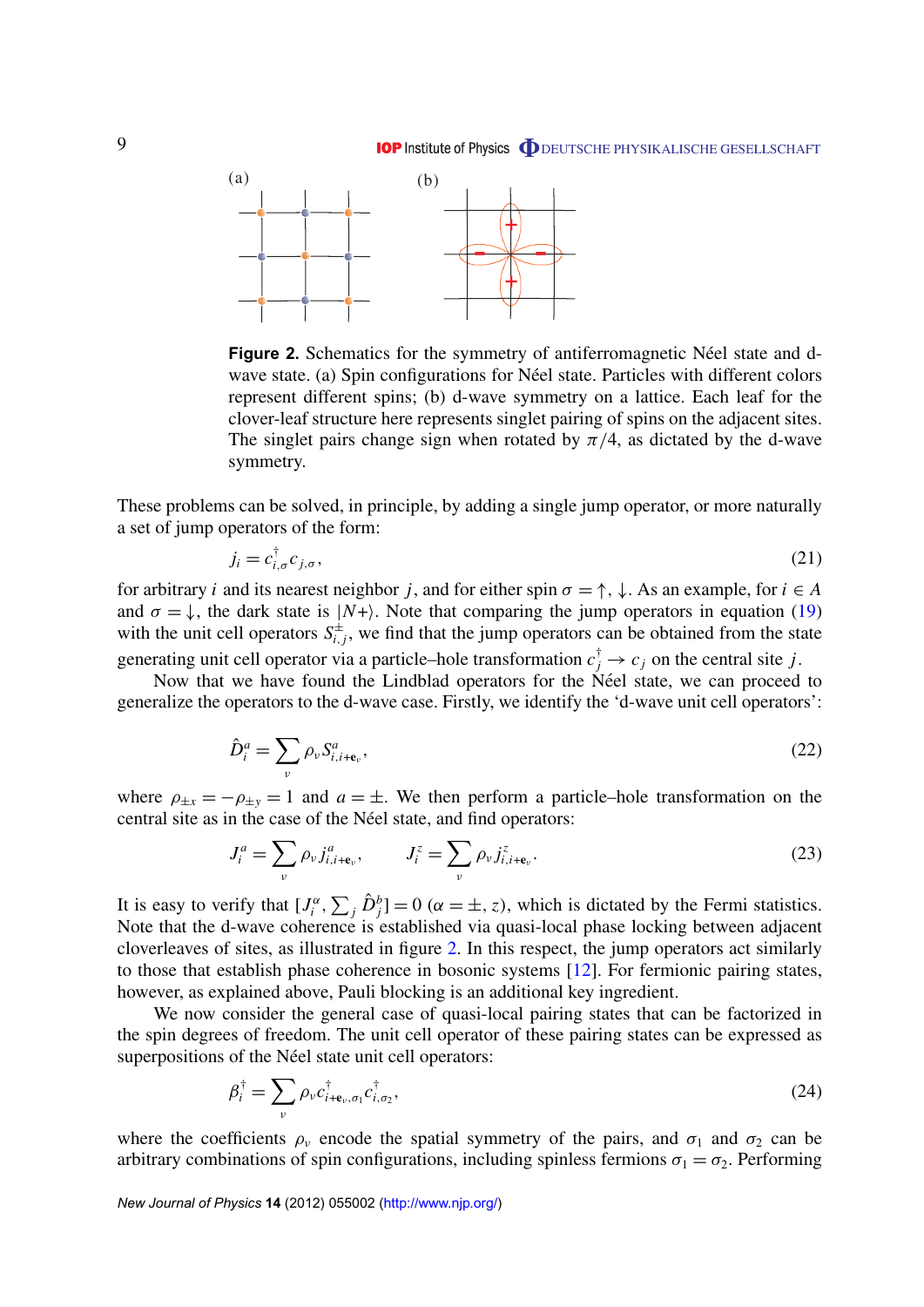<span id="page-10-0"></span>

**Figure 3.** Schematics for the p-wave symmetry on a lattice for spinless fermions. Each leaf of the clover-leaf structure stands for triplet pairing of particles on the adjacent sites. The overall phase of the triplet pairs changes by *i* or −*i* under a  $\pi/4$  rotation, as dictated by the p-wave symmetry.

the particle–hole transformation as above, we get the following jump operators:

$$
J_i = \sum_{\nu} \rho_{\nu} c_{i + \mathbf{e}_{\nu}, \sigma_1}^{\dagger} c_{i, \sigma_2}, \tag{25}
$$

which gives  $[J_j, \sum_i \beta_i^{\dagger}$  $i<sup>\dagger</sup>$ <sub>*i*</sub>] = 0 as long as the coefficients satisfy the following equations:

$$
\sum_{\mu,\nu} \rho_{\mu} \rho_{\nu} c^{\dagger}_{j + \mathbf{e}_{\nu}, \sigma_1} c^{\dagger}_{j + \mathbf{e}_{\mu}, \sigma_1} = 0, \quad \text{for } \sigma_1 \neq \sigma_2,
$$
\n(26)

$$
\sum_{\mu,\nu} \rho_{\mu} \rho_{\nu} (c_{j+\mathbf{e}_{\nu}}^{\dagger} - c_{j-\mathbf{e}_{\nu}}^{\dagger}) c_{j+\mathbf{e}_{\mu}}^{\dagger} = 0, \quad \text{for } \sigma_1 = \sigma_2,
$$
\n(27)

where the spin degrees of freedom have been factored out, and we have omitted the spin index in equation  $(27)$ , as there is only one spin species.

For the spinful case, it is easy to verify that equation (26) always holds, regardless of the structure of  $\rho_{\nu}$ . The spinless case, however is non-trivial in general. A particularly interesting example following equation (27) above is a 2D p-wave state of spinless fermions generated by  $p^{\dagger} \sim \sum_{i,\nu} \rho_{\nu} c_i^{\dagger}$  $\int_{i+\mathbf{e}_y}^{i} (c) \int_{i}^{x}$  with  $\rho_x = -\rho_{-x} = -i\rho_y = i\rho_{-y} = 1$ ; the Lindblad operators are  $\{\sum_{\nu} \rho_{\nu} c_i^{\dagger}$  $\phi_{i+\mathbf{e}_v}^{\dagger}c_i$ . The p-wave pairing state in 2D can be prepared in two different chiralities:  $p_x + ip_y$  and  $p_x - ip_y$ , which shares the spatial symmetry with the pairing states in topological superconductors (figure 3). However, as we will show later in the mean-field analysis, the p-wave states prepared in this way are still in the strong pairing limit, such that they are topologically trivial. The generation of topological order in 2D systems will be discussed in a forthcoming publication. For stable dissipatively induced topological order in 1D, see [\[20\]](#page-34-0).

#### *2.3. Jump operators for the fixed-phase state*

In the previous discussion, we have focused on the jump operators for dark states in the form of equation [\(5\)](#page-6-0), i.e. states with a fixed total particle number. The dissipative processes characterized by these jump operators necessarily conserve the total particle number of the system, as is clear from the commutation relation  $[J_i^{a,z}]$  $\hat{N}$ <sup>*a*</sup>,  $\hat{N}$ ] = 0, where  $\hat{N}$  is the total particle operator. The total particle number of the dark state in this case is given by that of the initial state.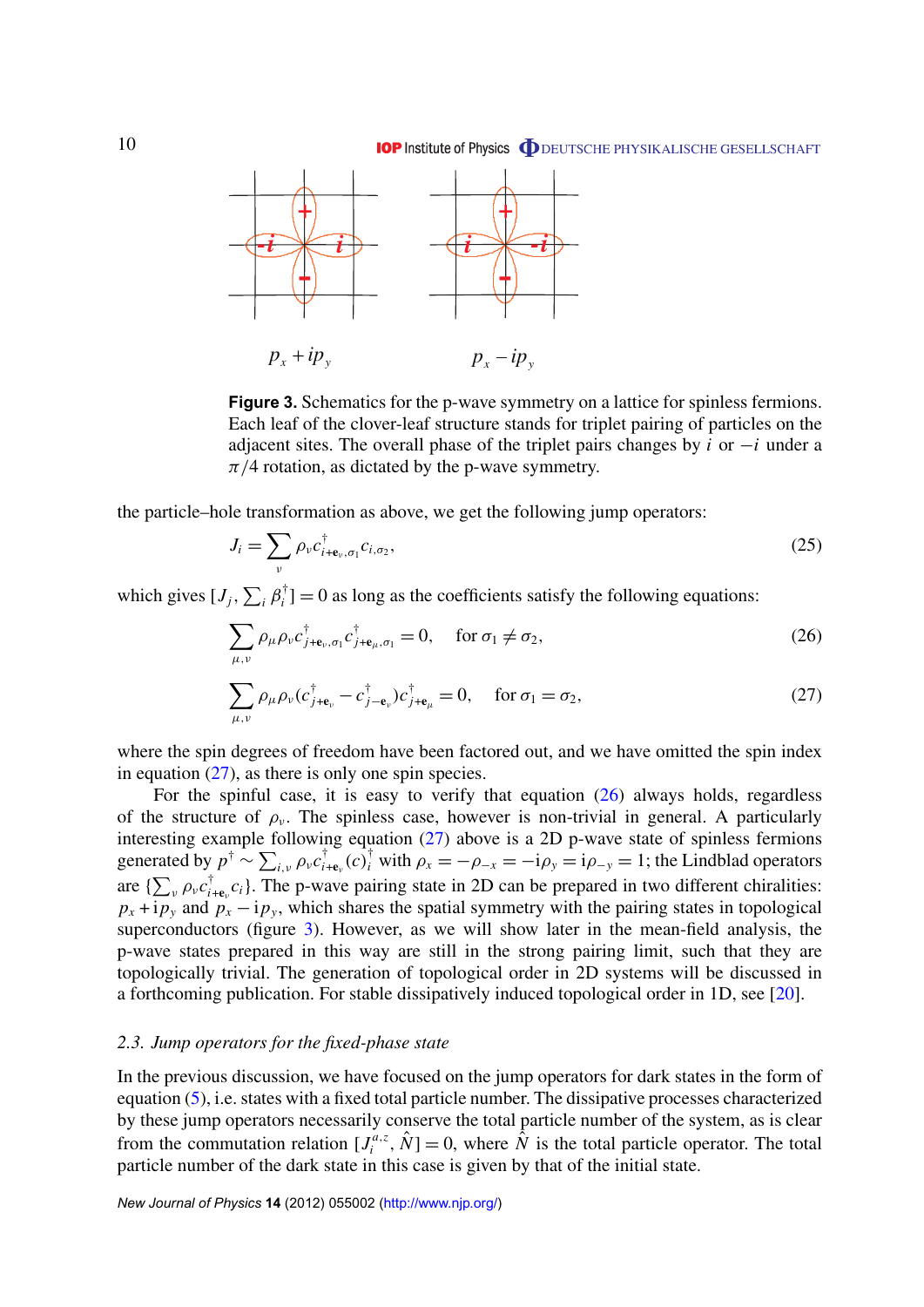<span id="page-11-0"></span>On the other hand, one can show (cf appendix  $\bf{B}$ ) that for any given number-conserving pairing state which is a dark state of single-particle jump operators, one can always construct a set of linear jump operators that have the fixed-phase state in the form of equation [\(7\)](#page-6-0) as a dark state. In the case of the d-wave pairing state, we consider the following jump operators:

$$
j_{i,\uparrow} = -P \sum_{\nu} \rho_{\nu} c_{i-\mathbf{e}_{\nu},\downarrow}^{\dagger} + Q c_{i,\uparrow}, \qquad (28)
$$

$$
j_{i,\downarrow} = P \sum_{\nu} \rho_{\nu} c_{i+\mathbf{e}_{\nu},\uparrow}^{\dagger} + Q c_{i,\downarrow}, \qquad (29)
$$

where  $\rho_{\pm x} = -\rho_{\pm y} = 1$  as given by the d-wave symmetry, and *P* and *Q* are complex numbers. It is easy to show that  $j_{i,\sigma} |\psi\rangle_d = 0$ , provided that  $P/Q = \alpha$ , with the fixed-phase pairing state  $|\psi\rangle_d$  defined in equation [\(7\)](#page-6-0). Note that the jump operators for the fixed-phase state do not conserve the total particle number, while the average particle density in the dark state is given by  $N = \sum_{\mathbf{q},\sigma} \langle \psi | c_{\mathbf{q},\sigma}^{\dagger}(c)_{\mathbf{q},\sigma} | \psi \rangle_{\mathbf{d}} = \sum_{\mathbf{q}}$  $2|\alpha\varphi(\mathbf{q})|^2$  $\frac{2|\alpha\varphi(\mathbf{q})|^2}{1+|\alpha\varphi(\mathbf{q})|^2}$ , where  $\varphi(\mathbf{q})$  is the pair wavefunction in momentum space, and the summation over **q** runs over the first Brillouin zone. Importantly, the average particle density of the dark state here is determined by the parameters of the dissipative process, i.e.  $|\alpha|$  can be chosen to fix a desired average density.

It is straightforward to extend the analysis to pairing states with other symmetries. For the spinless p-wave pairing state for example, the jump operators for the fixed-phase dark state  $|\psi\rangle_p = \mathcal{N} \exp(\alpha p^{\dagger}) |\text{vac}\rangle$  are

$$
j_i = P \sum_{\nu} \rho_{\nu} c_{i+\mathbf{e}_{\nu}}^{\dagger} + Qc_i, \tag{30}
$$

with  $P/O = 2\alpha$ , and the factor of 2 is due to the triplet pairing symmetry of the p-wave pairing state. For a more detailed discussion on jump operators for fixed-phase states, see appendix [B.](#page-29-0)

#### **3. Completeness of the jump operators**

To achieve the dissipative preparation of many-body states, the final steady state of the master equation should be unique. This requires (i) that the dark state be unique; and (ii) the non-existence of stationary solutions other than this dark state [\[13\]](#page-34-0). Taking the 1D singlet pairing state as an example, we shall first analyze the uniqueness of the dark state from the symmetry perspective. We will then illustrate the uniqueness of the steady state with different pairing symmetries both in 1D and 2D by directly evolving the master equation for small finite-size systems.

#### *3.1. Uniqueness of the dark state from a symmetry perspective*

The problem of showing the uniqueness for all Lindblad operators is equivalent to showing the uniqueness of the ground state of the following positive semi-definite Hamiltonian (dimensionless):

$$
H_{\mathbf{p}} = \sum_{i,\alpha} (J_i^{\alpha})^{\dagger} J_i^{\alpha},\tag{31}
$$

where  $J_i^{\alpha}$  ( $\alpha = \pm$ , *z* or *x*, *y*, *z*) are the d-wave jump operators in equation [\(23\)](#page-9-0). To see the equivalence, note that for any operator *A*, the matrix element  $\langle \psi | A^{\dagger} A | \psi \rangle \geq 0$  is non-negative. Thus, the spectrum of the Hermitian Hamiltonian is real and non-negative. Any zero-energy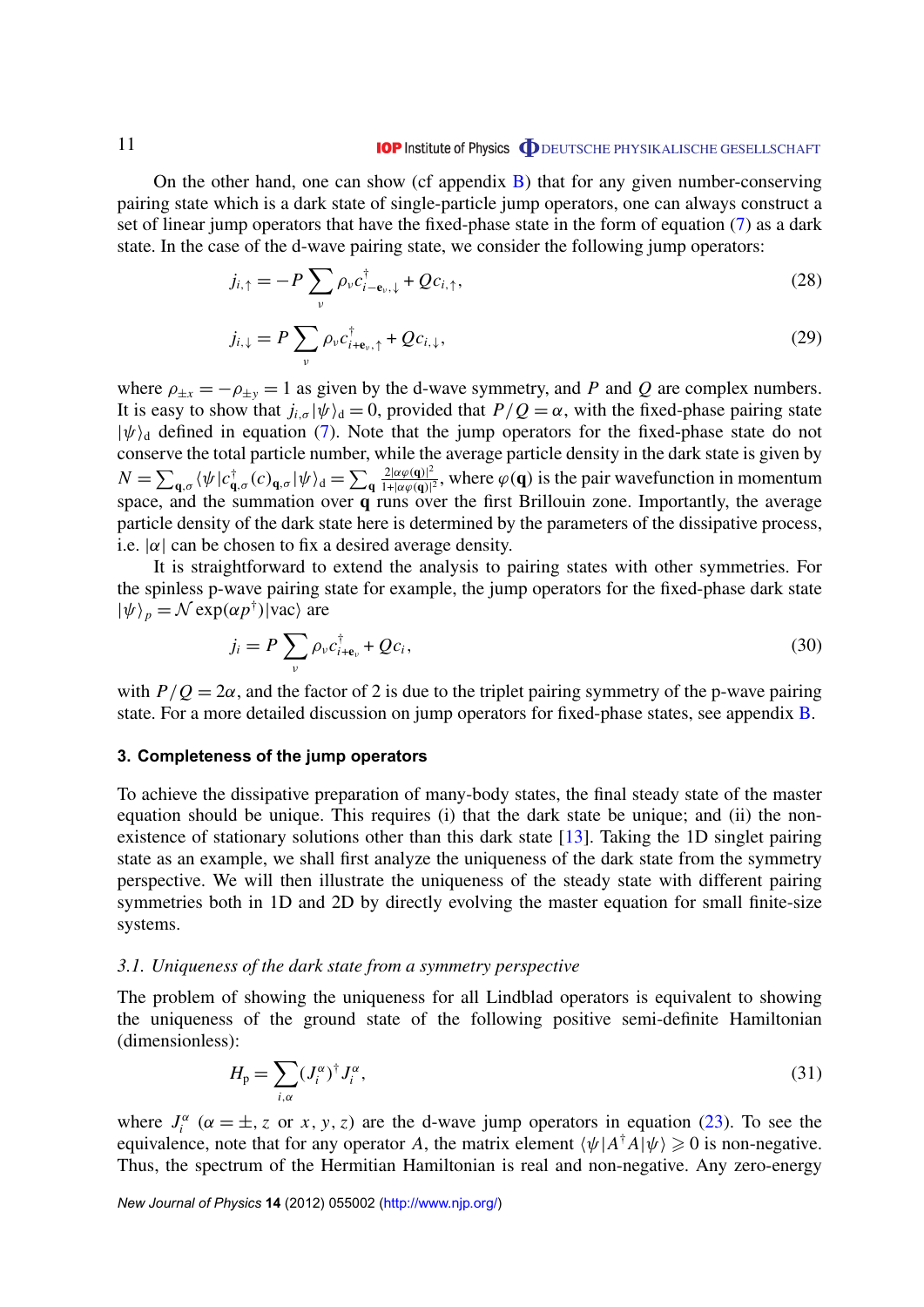<span id="page-12-0"></span>eigenstate must be a ground state of the Hamiltonian. The energy is zero if and only if each term has zero energy. This is equivalent to  $J_i^{\alpha}|\Psi\rangle = 0 \ \forall i, \alpha$ . Hamiltonians with these properties often occur in the context of spin models, where they are constructed as 'parent Hamiltonians' for given states [\[35\]](#page-35-0). We follow this nomenclature here. This Hamiltonian serves for the uniqueness considerations of this section as well as for the adiabatic passage discussed in section [5.](#page-19-0)

For later convenience, it is useful to collect the  $\alpha = \pm$  components into a dimensionless 'reduced' parent Hamiltonian, with the normal-ordered form

$$
H_{\mathbf{p}}^{r} = -\sum_{i,\sigma} (c_{i+1,\sigma}^{\dagger} + c_{i-1,\sigma}^{\dagger}) c_{i,-\sigma}^{\dagger} c_{i,-\sigma} (c_{i+1,\sigma} + c_{i-1,\sigma}) + 2 \sum_{i,\sigma} c_{i,\sigma}^{\dagger} c_{i,\sigma}, \tag{32}
$$

where  $\sigma = \uparrow, \downarrow$ , and the quartic terms describe effective attractive two-body interactions. Note that the 'chemical potential' term proportional to the total particle number is unimportant for fixed particle number states. For  $\alpha = z$ , the normal-ordered form (dimensionless) is

$$
H_{\rm p}^{z} = \sum_{i,\sigma} (c_{i+1,\sigma}^{\dagger} + c_{i-1,\sigma}^{\dagger}) c_{i,-\sigma}^{\dagger} c_{i,\sigma} (c_{i+1,-\sigma} + c_{i-1,-\sigma})
$$
  
 
$$
- \sum_{i,\sigma} (c_{i+1,\sigma}^{\dagger} + c_{i-1,\sigma}^{\dagger}) c_{i,\sigma}^{\dagger} c_{i,\sigma} (c_{i+1,\sigma} + c_{i-1,\sigma}) + 2 \sum_{i,\sigma} c_{i,\sigma}^{\dagger} c_{i,\sigma}, \qquad (33)
$$

where the first term describes correlated hopping, and we have  $H_p = H_p^r + H_p^z$ . Following the discussion in the previous paragraph, we see that the d-wave state  $|\Psi\rangle_d$  is a ground state of the full parent Hamiltonian as well as of the reduced parent Hamiltonian. We will further demonstrate below that while the d-wave state is not the unique ground state of the reduced parent Hamiltonian, there are strong indications for it to be the unique ground state for the complete parent Hamiltonian based on symmetry arguments. These considerations will play an important role later in designing the implementation schemes.

By construction of the jump operators, the d-wave states are ground states of the parent Hamiltonian. For any symmetry operation, i.e. a unitary transformation *T* , that leaves the parent Hamiltonian equation [\(31\)](#page-11-0) invariant  $TH_pT^{-1} = H_p$ , a necessary but not sufficient condition for the d-wave state to be the unique ground state of the parent Hamiltonian is

$$
T|\Psi\rangle_{\mathbf{d}} = \exp(i\phi_T)|\Psi\rangle_{\mathbf{d}},\tag{34}
$$

where  $\phi_T$  is the phase imposed onto the d-wave state by the unitary operation *T*.

The parent Hamiltonian equation  $(31)$  has two obvious global symmetries: phase rotation invariance associated with particle number conservation and translational invariance associated with momentum conservation. In the following, we discuss these symmetries:

*Phase rotation invariance.* The symmetry is generated by  $T_{\varphi} = \exp i\varphi \hat{N}$ , where the number operator  $\hat{N} = \sum_{i,\sigma} c_{i,\sigma}^{\dagger} c_{i,\sigma}$ . Since the d-wave state is an eigenstate for both  $H_{\rm p}$  and  $\hat{N}$ , with  $H_p|\Psi\rangle_d = 0$  and  $\hat{N}|\Psi\rangle_d = 2N$ , it is also an eigenstate of  $T_\varphi$  with eigenvalue exp  $2i\varphi N$ . Thus, for a given fixed particle number, no degeneracies occur according to the above criterion.

*Translation invariance.* The symmetry is generated by the total center-of-mass momentum operator in 2D:

$$
\hat{\vec{P}} = \frac{i}{2} \sum_{i,\sigma} \{ (c_{i+e_x,\sigma}^{\dagger} - c_{i-e_x,\sigma}^{\dagger}) c_{i,\sigma} \vec{e}_x + (c_{i+e_y,\sigma}^{\dagger} - c_{i-e_y,\sigma}^{\dagger}) c_{i,\sigma} \vec{e}_y \},
$$
(35)

$$
T_{\mathbf{r}} = \exp i\mathbf{r}\hat{\vec{P}},\tag{36}
$$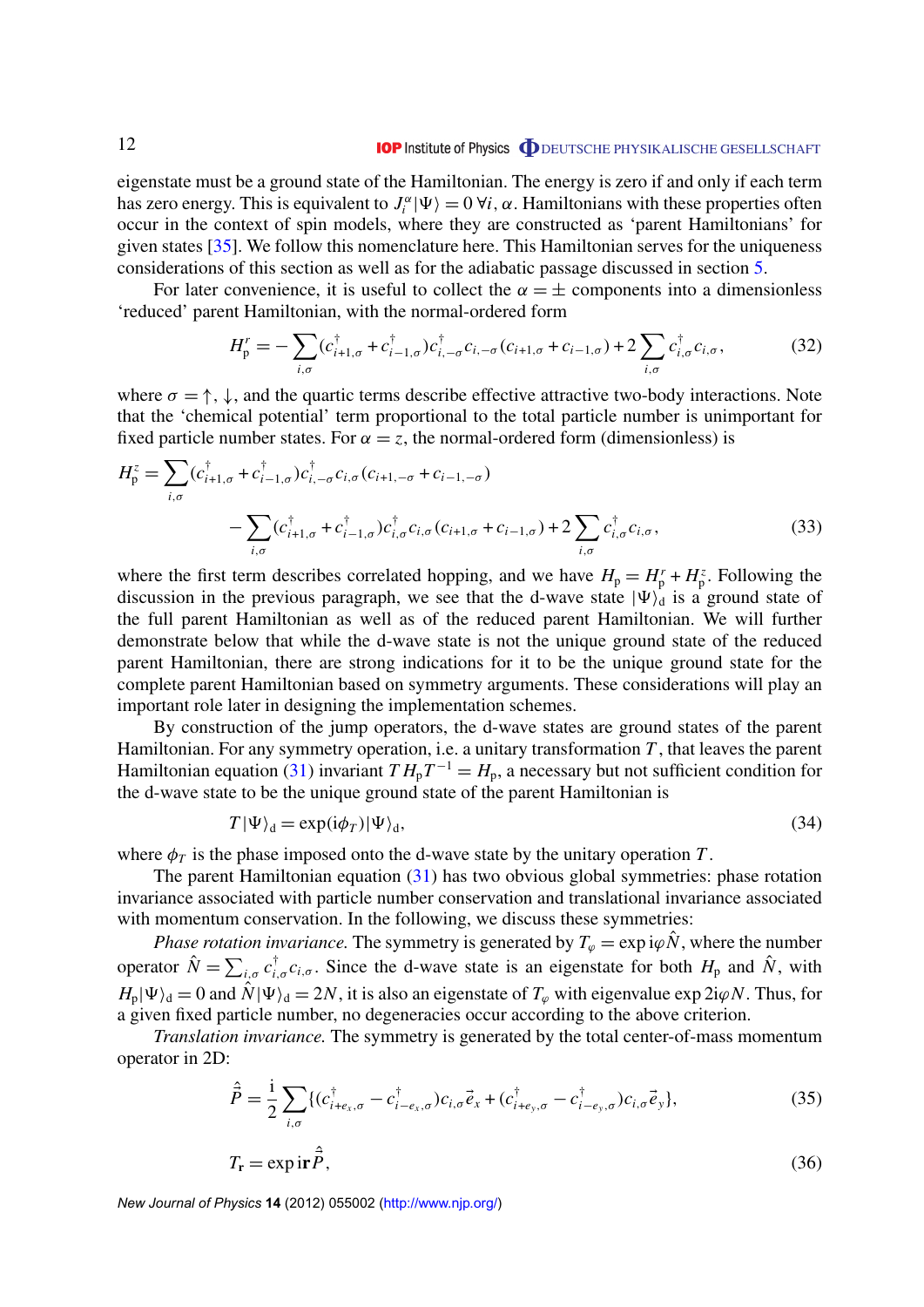<span id="page-13-0"></span>for which  $T_{\bf r} H_{\bf p} T_{\bf r}^{-1} = H_{\bf p}$ . It is easy to check that  $\hat{\vec{P}} | \Psi \rangle_{\rm d} = 0$ , i.e. the d-wave state is a momentum eigenstate with zero eigenvalue. Therefore, the translational symmetry does not lead to degeneracies. Note the close relation of the terms in the momentum operator to the jump operators, which may be transformed into each other by flipping the spin on the site in the middle and changing from the symmetric to the antisymmetric superposition on sites  $\{i \pm e_x, i \pm e_y\}$ .

*Discrete symmetries.* On the bipartite lattices, and only for those, we find an additional discrete symmetry for the reduced parent Hamiltonian equation [\(32\)](#page-12-0), but not the complete parent Hamiltonian equation [\(31\)](#page-11-0). A bipartite lattice can be split into two equivalent sublattices (*A*, *B*) in such a way that each lattice site of  $A(B)$  is surrounded by lattice sites of  $B(A)$ . Examples are equally spaced lattices with an even number of sites and periodic boundary conditions in one dimension, or even-site square lattices with periodic boundary conditions in two dimensions. Given a certain finite lattice in any dimension, it is straightforward to check bipartiteness.

On the bipartite lattices we find the symmetry:

$$
T_{d}: c_{i,\uparrow} \to -c_{i,\uparrow}; \qquad c_{i,\downarrow} \to c_{i,\downarrow} \quad \text{for } i \in A,
$$
  

$$
c_{i,\uparrow} \to c_{i,\uparrow}; \qquad c_{i,\downarrow} \to c_{i,\downarrow} \quad \text{for } i \in B,
$$

and analogous for  $c_{i,\sigma}^{\dagger}$ , so that  $T_d H_{p}^{r} T_d^{-1} = H_{p}^{r}$ , while  $T_d H_{p} T_d^{-1}$  $C_d^{-1} \neq H_p$ . This transformation is canonical. A second quantized representation of the symmetry is highly non-local, similar to Shiba transformations for the FHM  $[23]$ , but in this context we only need its action on the Hamiltonian and the state. Applying the transformation to the d-wave state, we have

$$
T_{\rm d}|\Psi\rangle_{\rm d} \equiv \sum_{i} \left(T_{\rm d}D_{i}^{a}\right)^{N}|\text{vac}\rangle, \qquad T_{\rm d}D_{i}^{a} = \sum_{\nu} \rho_{\nu}f(i,a)S_{i,i+\mathbf{e}_{\nu}}^{a}, \tag{37}
$$

where  $f(i, a) = 1$  for  $a = +$ ,  $i \in B$  and for  $a = -$ ,  $i \in A$ ; and  $f(i, a) = -1$  for  $a = +$ ,  $i \in A$  and for  $a = -$ ,  $i \in B$ . Thus the d-wave is not an eigenstate of  $T<sub>d</sub>$ , which implies degeneracy under  $H_{p}^{r}$  but not  $H_{p}$ . The degeneracy emerging from this is twofold for any lattice size, which we will see in later sections.

In general, these symmetries help us to classify the lattice configurations (especially for finite lattices) under which we can expect uniqueness. Provided that there are no other symmetries of the full parent Hamiltonian that transform the d-wave state into other distinctive states, the d-wave state should be the unique dark state. Although we cannot rule out constructively the existence of other symmetries which may bring in additional degeneracies, the analysis here provides useful insights into the possible existence of degeneracy.

#### *3.2. Uniqueness of the steady state: numerical simulations*

To further verify the uniqueness of the dark state, and more importantly, the uniqueness of the steady state for the dissipative dynamics given by the jump operators, we have performed numerical simulations of the master equation dynamics on finite-size systems. Due to the translational symmetry of the pairing states, we impose periodic boundary conditions on the finite 1D and 2D systems. We have also taken periodic boundary conditions on the jump operators to reduce finite-size effects and to be consistent with the definition of the pairing states on a finite lattice. In sufficiently large systems, the jump operators drive the atoms in the bulk into the desired phase, and the mixing of states at the boundary becomes negligible so long as the system is in the thermodynamic limit.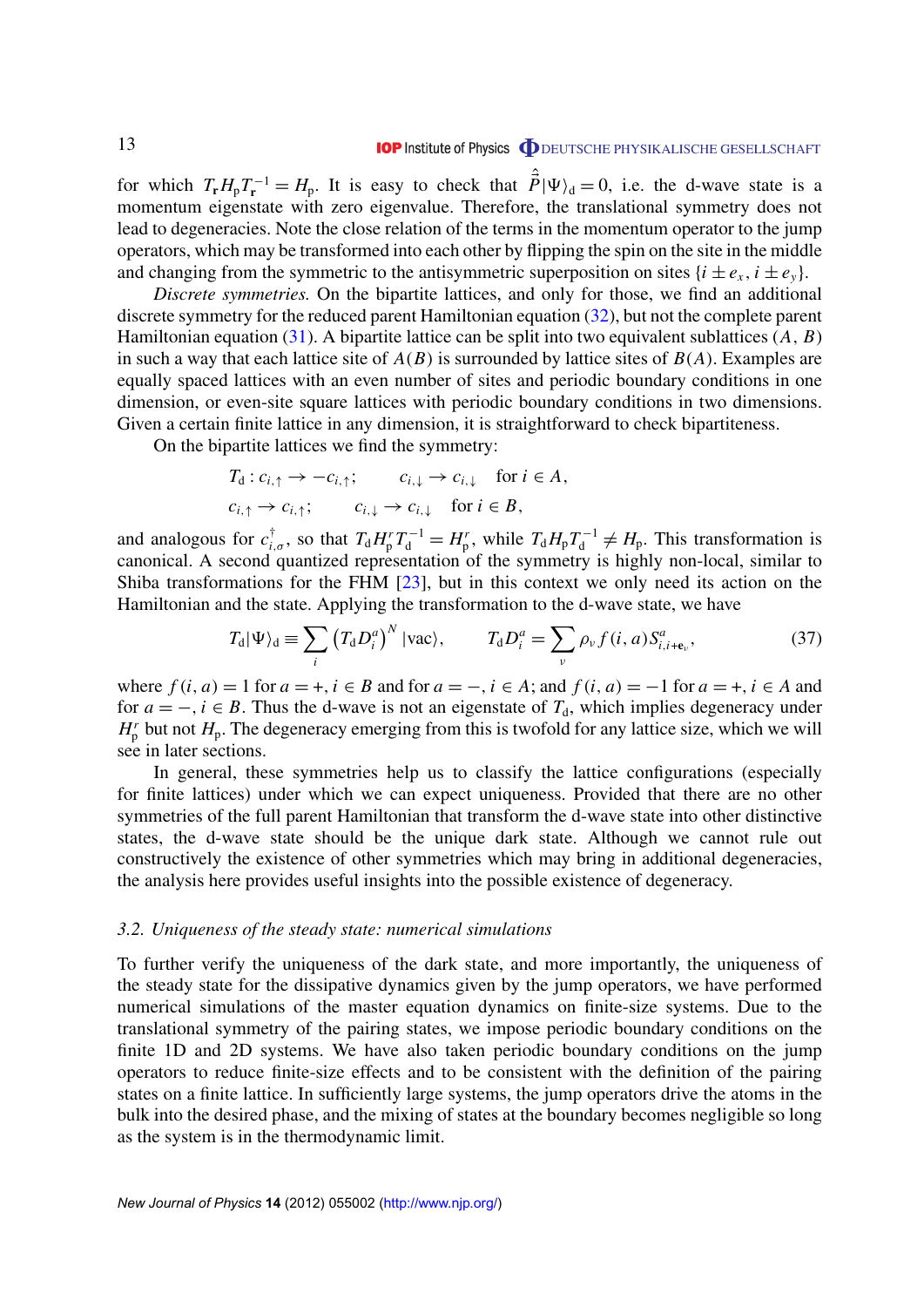<span id="page-14-0"></span>

Figure 4. Fidelity and entropy evolution of the master equations for four atoms on a 1D chain with four sites. (a) The fidelity is with respect to an antiferromagnetic Néel state. The dashed curve represents the evolution of the fidelity with respect to the other antiferromagnetic state of the system with a total spin flip; (b) the fidelity is with respect to a 1D singlet pairing state. The dashed curve shows the evolution without  $\{J_i^z\}$  $\binom{z}{i}$  jump operators.

We have evolved the master equations for antiferromagnetic Néel states and singlet pairing states for finite-size systems in 1D. The results are shown in figure 4, and clearly demonstrate the uniqueness of the steady state anticipated above. Both the fidelity and entropy evolution indicate that in both cases the system is driven into the desired state regardless of the initial state. In comparison, when only jump operators of the reduced parent Hamiltonian are applied (dotted curve in figure 4(b)), the final fidelity only approaches 0.51. For d-wave pairing states in 2D, we have carried out a quantum trajectory simulation for small plaquettes. The evolution of the fidelity with respect to the d-wave pairing state indicates that the system approaches the final pure steady state exponentially, which implies the existence of a dissipative gap, analogous to the energy gap for the ground state of the BCS pairing state (see figure  $5(a)$  $5(a)$ ). Whereas in a finite system, a gap of the order  $L^{-2}$  is expected due to the finite linear dimension *L*, in the thermodynamic limit, this gap vanishes. In the next section, we will derive a mean-field theory of the master equation in the thermodynamic limit, which shows that a dissipative gap appears naturally from the mean-field expansion of the master equation for pairing states, demonstrating that the dissipative gap in our numerical simulations is not a mere finite-size effect. Similar results can be obtained for the paired states of p-wave symmetry for spinless fermions (see figure  $5(b)$  $5(b)$ ).

#### **4. Mean-field expansion of the master equation and the dissipative gap**

In this section, we will develop a mean-field theory of the master equation for driven-dissipative pairing states in the thermodynamic limit which is valid at late times, where the system is close to the BCS-type pairing state. For this purpose, we switch from the fixed-number state representation to the fixed-phase (coherent state) representation. The justification for this procedure is built on two properties. Firstly, the exactly known fixed-number pairing dark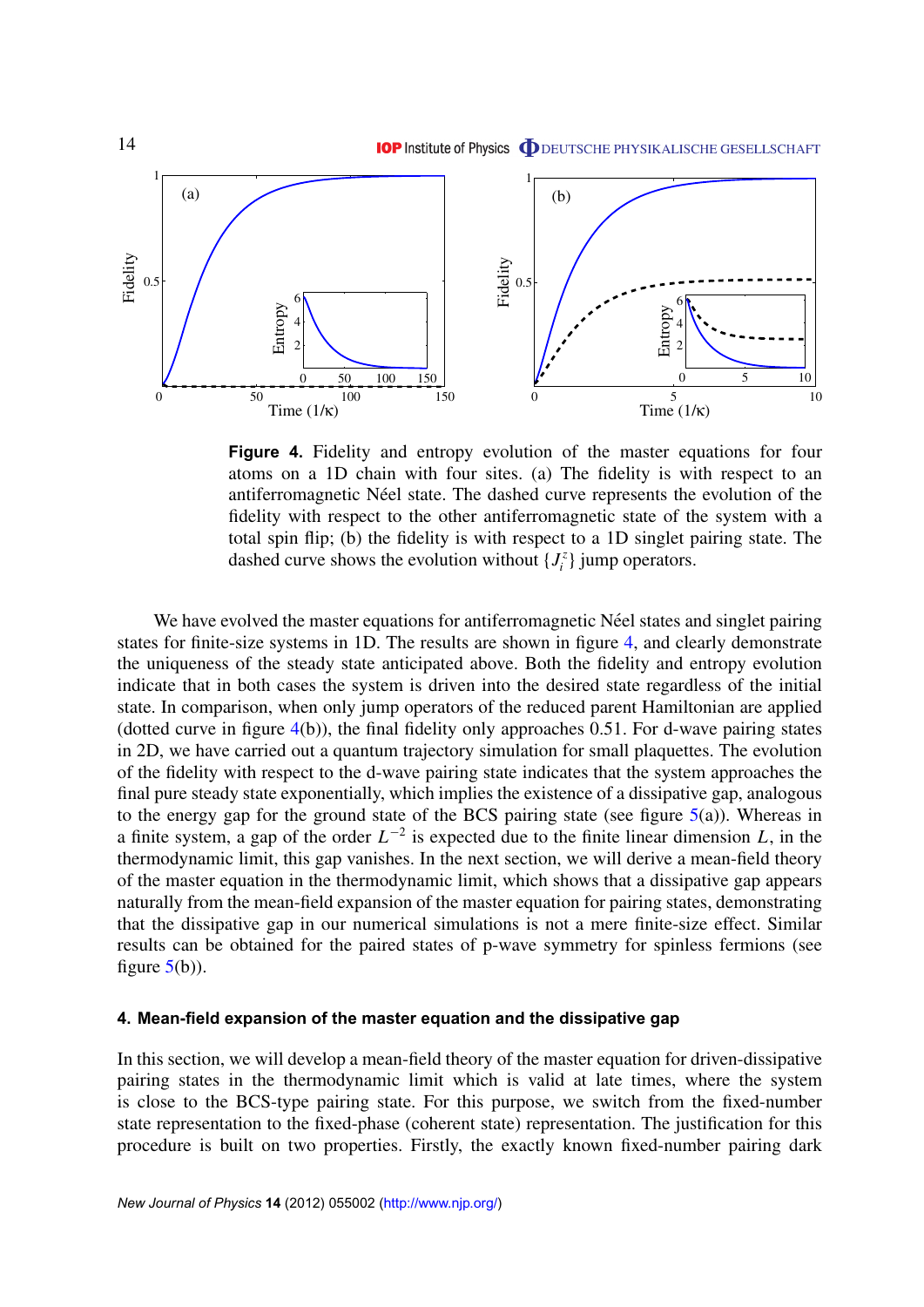<span id="page-15-0"></span>

**Figure 5.** Quantum trajectory evolution of the master equations for d-wave and p-wave states in two dimensions. (a) Evolution with d-wave jump operators on a  $2\times6$  ladder with four atoms; (b) evolution with p-wave jump operators on a  $4\times4$ plaquette with four atoms. The insets indicate the existence of dissipative gaps in both cases, which render the convergence to the steady states exponentially fast. This result is robust in the thermodynamic limit as revealed by our meanfield theory. The fidelity (solid) is calculated by averaging over 1000 trajectories. These trajectories are then bunched into 100-trajectory groups, whose standard deviations are then calculated to show the sampling errors (dashed).

states discussed above exhibit phase locking among different fermion pairs. Such a property is reproduced in the coherent state representation  $|\psi\rangle_d \propto \sum_n$  $\alpha^n (D^{\dagger})^n$  $\langle D^{\dagger}\rangle^{n}_{n} |vac\rangle = \exp(\alpha D^{\dagger}) |vac\rangle$  $(\alpha = |\alpha|e^{i\theta})$ , with a fixed global phase  $\theta$  (cf equation [\(7\)](#page-6-0)). Secondly, for the BCS wavefunctions under consideration, these representations are equivalent in the thermodynamic limit, which can be verified explicitly from a consideration of the relative number fluctuations in the fixed-phase state. Indeed, one finds for the variance  $\Delta N = \left(\frac{\langle \hat{N}^2 \rangle - \langle \hat{N} \rangle^2}{\langle \hat{N} \rangle^2}\right)$  $\frac{\langle\hat{\Omega}\rangle-\langle\hat{N}\rangle^{2}}{\langle\hat{N}\rangle^{2}}\bigg)^{1/2}\sim\frac{1}{\sqrt{N}}$  $\frac{1}{\overline{N}}$ , where  $\hat{N}$  is the total particle number operator, the average is taken with respect to the fixed-phase BCS state, and *N* is the number of degrees of freedom. The general normalized wavefunction of the BCS pairing state then reads [\[36\]](#page-35-0)

$$
|D(\theta)\rangle = \prod_{\mathbf{q}} \left[ \frac{1}{\sqrt{1 + |\alpha \varphi_{\mathbf{q}}|^2}} + \frac{e^{i\theta} |\alpha| \varphi_{\mathbf{q}}}{\sqrt{1 + |\alpha \varphi_{\mathbf{q}}|^2}} c_{\mathbf{q},\uparrow}^{\dagger} c_{-\mathbf{q},\downarrow}^{\dagger} \right] |vac\rangle, \tag{38}
$$

where  $\varphi$ <sup>q</sup> is the pair wavefunction in momentum space,  $\theta$  is the overall phase of the pairing state,  $|\alpha|$  is a real number fixing the average particle number density and the product over **q** runs over the first Brillouin zone. Note that for the 1D singlet state,  $\varphi_q = \cos q$ , while for the 2D d-wave state,  $\varphi_{\bf q} = \cos(q_x) - \cos(q_y)$ . The fixed-number d-wave state can be obtained from the coherent state representation via a number projection,

$$
|\Psi\rangle_{d} = \int \frac{d\theta}{2\pi} e^{i\theta \hat{N}} |D(\theta)\rangle = (D^{\dagger})^{N} |\text{vac}\rangle, \tag{39}
$$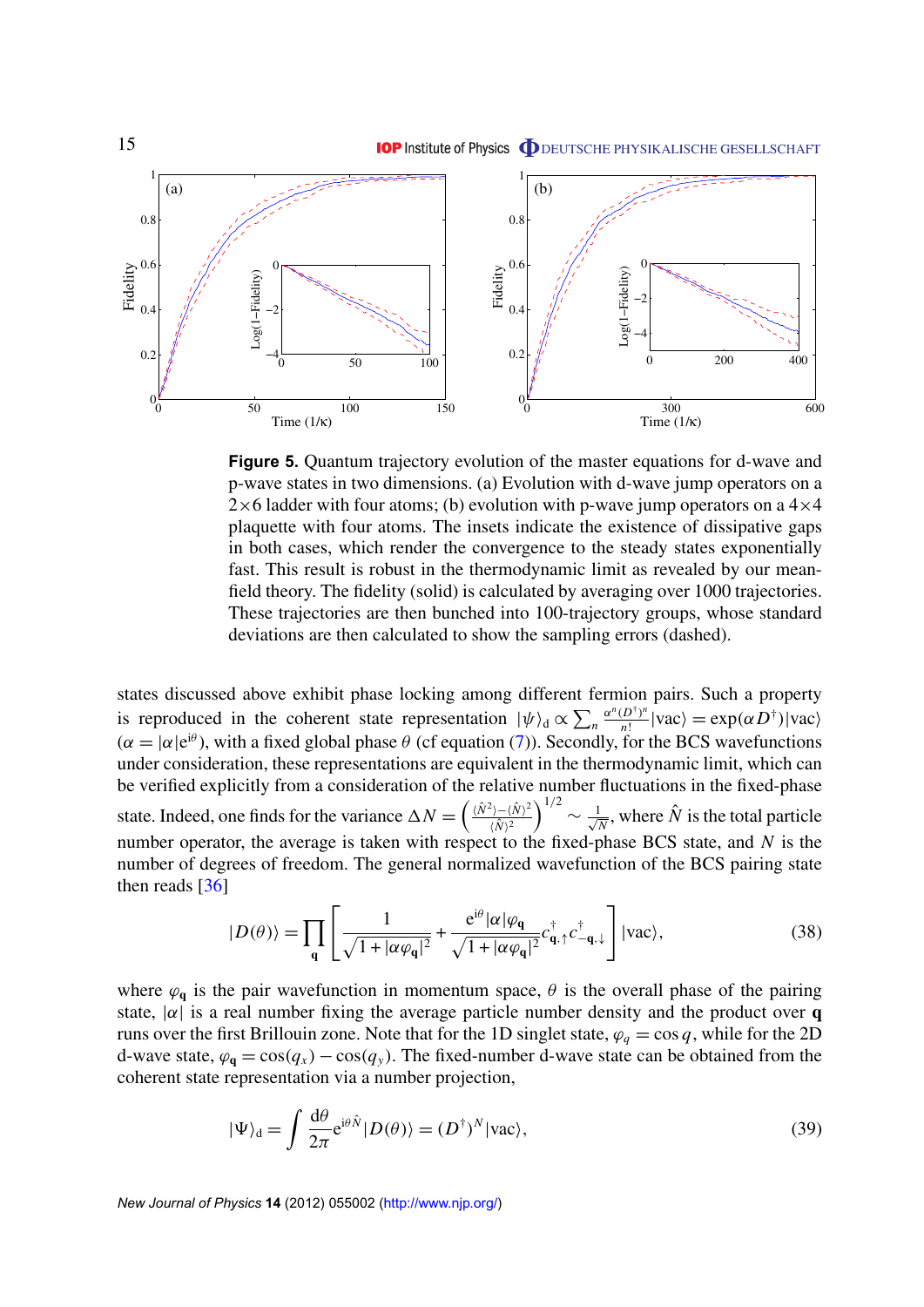<span id="page-16-0"></span>where *N* is the total particle number corresponding to the density

$$
n = \int \frac{\mathrm{d}\mathbf{q}}{(2\pi)^d} \frac{2|\alpha\varphi_\mathbf{q}|^2}{1 + |\alpha\varphi_\mathbf{q}|^2}.\tag{40}
$$

In the following, we will take  $\alpha = 1$  for simplicity, which corresponds to an initial state with a given total particle density  $n = \int \frac{dq}{\sqrt{2\pi}}$  $\sqrt{(2\pi)^d}$  $2|\varphi_{\mathbf{q}}|^2$  $\frac{2|\varphi_{q}|}{1+|\varphi_{q}|^2}$ . For initial states with different total particle densities, one just needs to substitute  $\varphi_q$  in the following discussions with  $\alpha\varphi_q$ , where  $|\alpha|$ is determined from the number equation (40). Finally, we note that in the grand canonical ensemble, the overall phase  $\theta$  of the pairing state can take any value. Hence we will take  $\theta = 0$ in the following discussion and write  $|D\rangle \equiv |D(0)\rangle$ . Indeed, the phase  $\theta$  is not determined by the microscopic dynamics, since the jump operators are particle number conserving (charge 0). Therefore, the phase will be chosen spontaneously in the thermodynamic limit. This is the analogue of the spontaneous symmetry breaking in the dissipative context.

The d-wave state has three non-zero bilinear expectation values for each momentum mode relevant to the corresponding quantities in the subsequent mean-field theory, i.e. particle number and order parameter:

$$
n_{\mathbf{q}} = \langle D | c_{\pm \mathbf{q}, \sigma}^{\dagger} c_{\pm \mathbf{q}, \sigma} | D \rangle = \frac{|\varphi_{\mathbf{q}}|^2}{1 + |\varphi_{\mathbf{q}}|^2},\tag{41}
$$

$$
\Delta_{\mathbf{q}} = \langle D | c_{\pm \mathbf{q}, \uparrow} c_{\mp \mathbf{q}, \downarrow} | D \rangle = -\frac{\varphi_{\mathbf{q}}}{1 + |\varphi_{\mathbf{q}}|^2},\tag{42}
$$

$$
\Delta_{\mathbf{q}}^* = \langle D|c_{\mp \mathbf{q},\downarrow}^\dagger c_{\pm \mathbf{q},\uparrow}^\dagger|D\rangle = -\frac{\varphi_{\mathbf{q}}^*}{1 + |\varphi_{\mathbf{q}}|^2},\tag{43}
$$

where  $\sigma = \uparrow$ ,  $\downarrow$ . All other expectation values vanish on the above state.

A mean-field theory analogous to the BCS approximation for superconductivity can be set up based on the proximity of the density matrix to the d-wave state, giving rise to an ordering principle for devising a controlled mean-field approximation in the late-time evolution, which is thus useful to study the final stages of the master equation evolution.

Starting from the fact that the coherent representation of the pairing state is a *product* in momentum space, we will require this property also for an approximate ansatz for the density matrix,  $\rho = \prod_{\mathbf{q}} \rho_{\mathbf{q}}$  for the solution of the master equation at late times. This may be viewed as a Gutzwiller factorization approach in momentum space, which has been used previously for a mean-field decoupling of bosonic master equations [\[17\]](#page-34-0). This ansatz will enable us to derive a late-time master equation quadratic in the fermion operators which contains information on the complex excitation spectrum, i.e. the damping of the lowest fermionic single-particle excitations.

To implement the approximation, we Fourier transform the jump operators to momentum space:

$$
J_k^{\alpha} = \sum_{\mathbf{q}} \varphi_{\mathbf{q}} c_{\mathbf{q}}^{\dagger} \sigma^{\alpha} c_{\mathbf{q}-\mathbf{k}}, \quad \alpha = \pm, z,
$$
 (44)

where  $\varphi_q$  is the pair wavefunction and reflects the similarity in construction of the jump operator and the corresponding pairing state. This gives rise to a Liouvillian in momentum space

$$
\mathcal{L}[\rho] = \sum_{\alpha, \mathbf{k}} \left( 2J_{\mathbf{k}}^{\alpha} \rho J_{\mathbf{k}}^{\alpha \dagger} - \{J_{\mathbf{k}}^{\alpha \dagger} J_{\mathbf{k}}^{\alpha}, \rho \} \right). \tag{45}
$$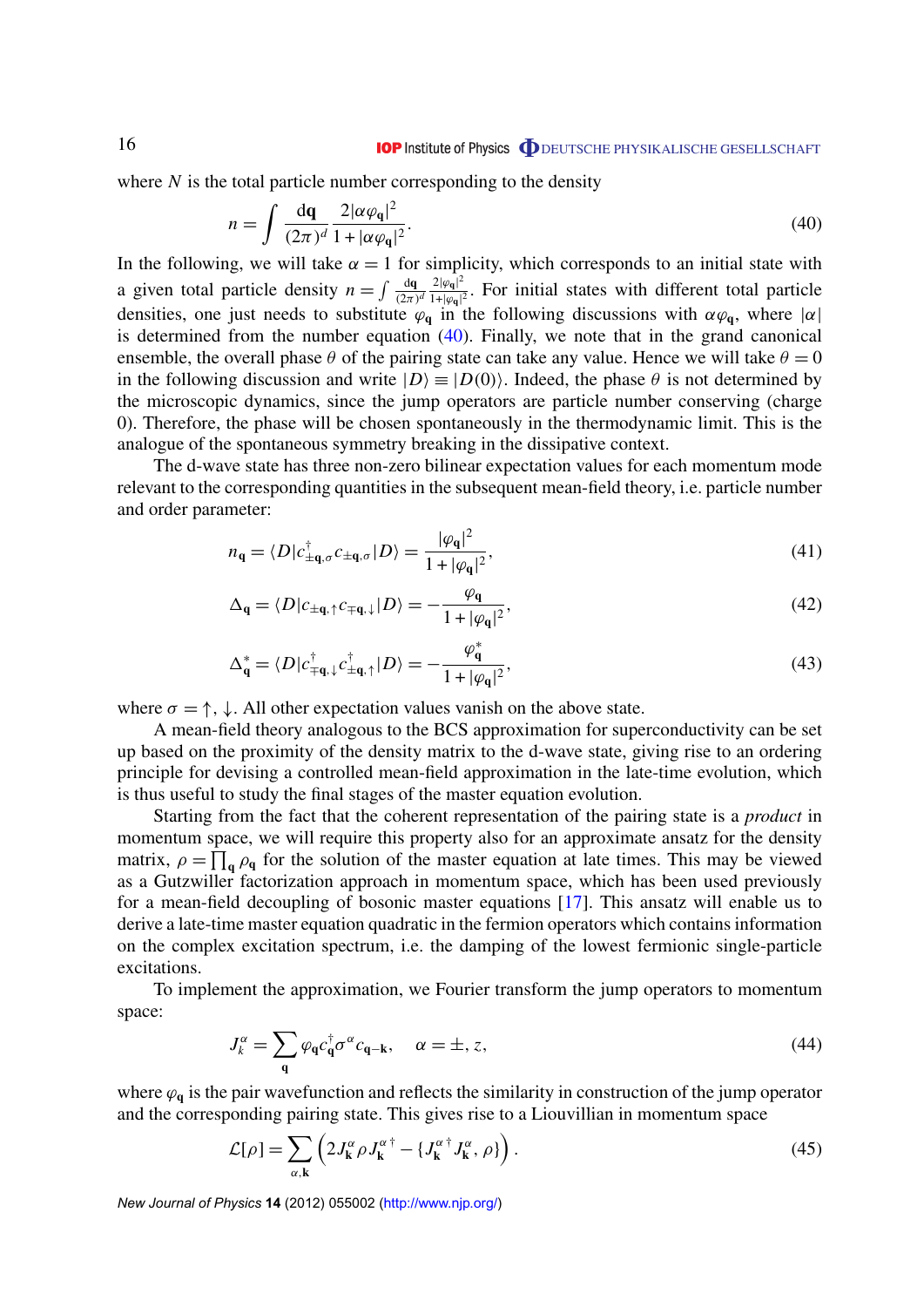<span id="page-17-0"></span>The mean-field product ansatz for the density operator is

$$
\rho = \prod_{\mathbf{q}} \rho_{\mathbf{q}}, \qquad \rho_{\mathbf{q}} = \text{tr}_{\neq \mathbf{q}} \rho, \qquad \text{tr} \rho_{\mathbf{q}} = 1 \quad \forall \mathbf{q}, \tag{46}
$$

where each  $\rho_q$  spans the subspace for  $\{q \uparrow, -q \downarrow\}$  [\[37\]](#page-35-0). We thus allow for a residual entanglement of the momentum modes  $\{q, -q\}$ , as in the BCS treatment, which is necessary to describe pairing. The second equation is the projection prescription to obtain the density operator for each mode which can be used to derive the equation of motion  $\partial_t \rho_{\bf q}$ .

We take the partial trace  $tr_{\neq q}$  on both sides of the master equation, for which we trace over all degrees of freedom outside the subspace  $\{q \uparrow, -q \downarrow\}$ . Then, in the spirit of BCS theory, we choose the relevant mean fields, i.e. macroscopically occupied expectation values in the dark state. As mean fields of linear and trilinear correlations vanish due to the Fermi statistics, and that of the quartic and higher-order correlations connect momentum modes different from  $\pm \mathbf{q}$ , and thus are small compared to the macroscopic expectation values close to the steady state in the thermodynamic limit, we keep only mean fields of quadratic correlations, i.e. density mean fields or condensate with zero center-of-mass momentum (cf equations  $(41)$ – $(43)$ ). We thus see how the proximity to the steady state can be used as an ordering principle for a meanfield theory at late times, which is based on the exact knowledge of the fixed-phase steady-state density matrix. Note that we use the commutation (as opposed to anti-commutation) properties during the process

$$
[\rho_{\mathbf{p}}, \rho_{\mathbf{q}}] = [\rho_{\mathbf{p}}, c_{\mathbf{q}}] = [\rho_{\mathbf{p}}, c_{\mathbf{q}}^{\dagger}] = 0 \quad \text{for } \mathbf{p} \neq \mathbf{q}, \tag{47}
$$

which is equivalent to the assumption that there is an even number of fermions in this mode. We then have the following results:

$$
tr_{\neq q} \sum_{k} \left( 2J_{k}^{+} \rho J_{k}^{+ \dagger} - \{J_{k}^{+ \dagger} J_{k}^{+}, \rho\} \right) = 2A(1 + |\varphi_{q}|^{2}) \times \left\{ \gamma_{q,\downarrow} \rho_{q} \gamma_{q,\downarrow}^{\dagger} - \frac{1}{2} \{ \gamma_{q,\downarrow}^{\dagger} \gamma_{q,\downarrow}, \rho_{q} \} \right\},
$$
  
\n
$$
tr_{\neq q} \sum_{k} \left( 2J_{k}^{-} \rho J_{k}^{- \dagger} - \{J_{k}^{- \dagger} J_{k}^{-}, \rho\} \right) = 2A(1 + |\varphi_{q}|^{2}) \times \left\{ \gamma_{q,\uparrow} \rho_{q} \gamma_{q,\uparrow}^{\dagger} - \frac{1}{2} \{ \gamma_{q,\uparrow}^{\dagger} \gamma_{q,\uparrow}, \rho_{q} \} \right\},
$$
  
\n
$$
tr_{\neq q} \sum_{k} \left( 2J_{k}^{z} \rho J_{k}^{z \dagger} - \{J_{k}^{z \dagger} J_{k}^{z}, \rho\} \right) = 2A(1 + |\varphi_{q}|^{2})
$$
  
\n
$$
\times \left\{ \gamma_{q,\uparrow} \rho_{q} \gamma_{q,\uparrow}^{\dagger} + \gamma_{q,\downarrow} \rho_{q} \gamma_{q,\downarrow}^{\dagger} - \frac{1}{2} \{ \gamma_{q,\uparrow}^{\dagger} \gamma_{q,\downarrow} + \gamma_{q,\downarrow}^{\dagger} \gamma_{q,\downarrow}, \rho_{q} \} \right\},
$$
\n(48)

where  $A \equiv \int \frac{dq}{\sqrt{2\pi}}$  $\sqrt{(2\pi)^d}$  $|\varphi_{\bf q}|^2$  $\frac{|\psi_{\mathbf{q}}|^2}{1+|\psi_{\mathbf{q}}|^2} \geq 0$ , and the integration runs over the first Brillouin zone.

Of particular interest and importance are the  $\{\gamma_{q,\sigma}\}$  operators, which coincide with the definition of the Bogoliubov quasi-particles:

$$
\gamma_{\mathbf{q},\uparrow} = \frac{1}{\sqrt{1 + |\varphi_{\mathbf{q}}|^2}} \left( c_{\mathbf{q},\uparrow} - \varphi_{\mathbf{q}} c_{-\mathbf{q},\downarrow}^{\dagger} \right),
$$
  

$$
\gamma_{\mathbf{q},\downarrow} = \frac{1}{\sqrt{1 + |\varphi_{\mathbf{q}}|^2}} \left( c_{-\mathbf{q},\downarrow} + \varphi_{\mathbf{q}} c_{\mathbf{q},\uparrow}^{\dagger} \right).
$$
 (49)

Indeed, the mean-field BCS pairing state is the vacuum state for the Bogoliubov quasi-particles,

$$
\gamma_{q,\uparrow}|D\rangle = \gamma_{-q,\uparrow}|D\rangle = \gamma_{q,\downarrow}|D\rangle = \gamma_{-q,\downarrow}|D\rangle = 0.
$$
\n(50)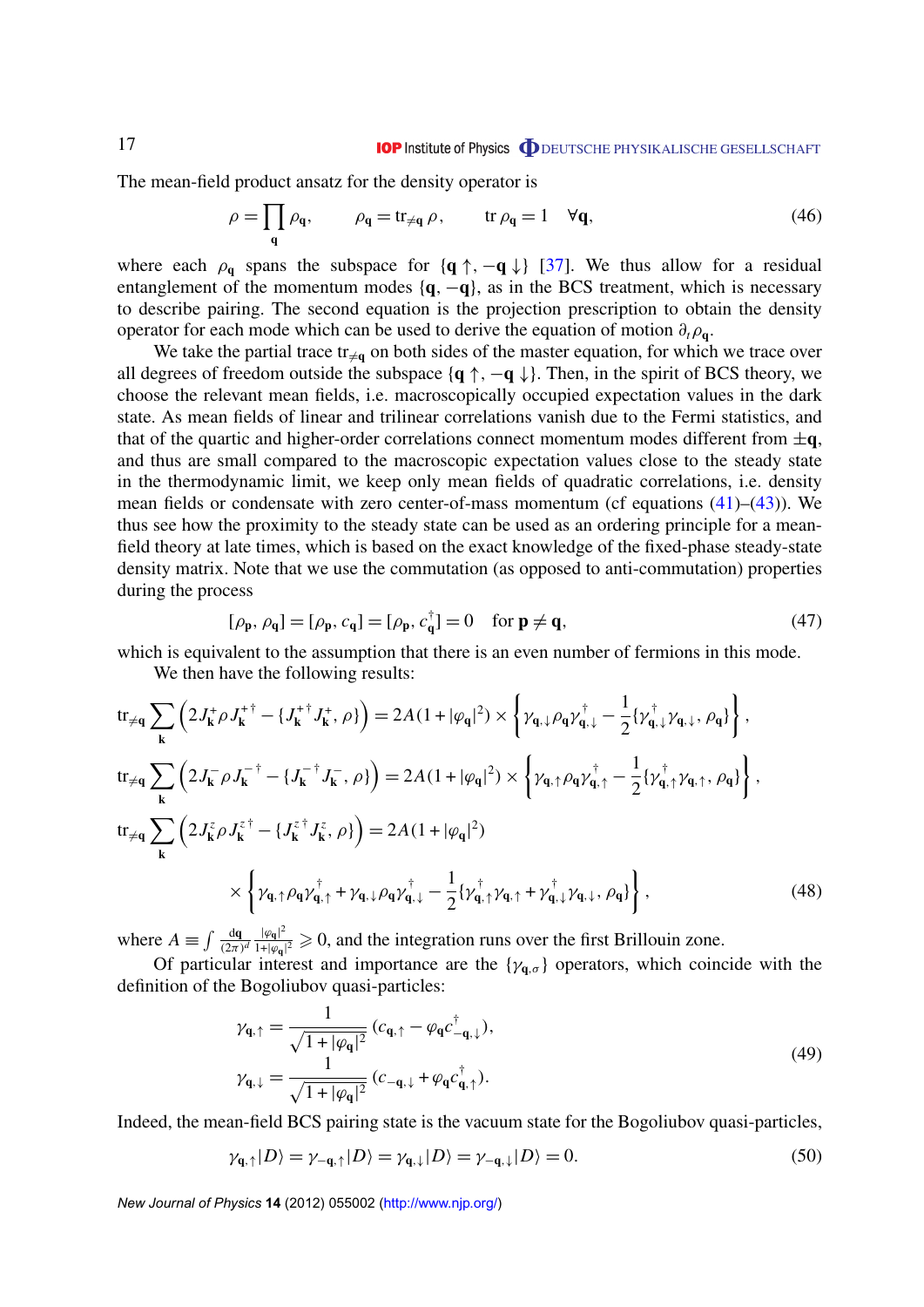<span id="page-18-0"></span>Furthermore, when properly normalized as in equation [\(49\)](#page-17-0), these quasi-particle operators obey the closed fermion algebra:

$$
\{\gamma_{\mathbf{q},\sigma},\gamma_{\mathbf{q}',\sigma'}^{\dagger}\} = \delta_{\mathbf{q},\mathbf{q}'}\delta_{\sigma,\sigma'},
$$
  

$$
\{\gamma_{\mathbf{q},\sigma},\gamma_{\mathbf{q}',\sigma'}\} = \{\gamma_{\mathbf{q},\sigma}^{\dagger},\gamma_{\mathbf{q}',\sigma'}^{\dagger}\} = 0,
$$
 (51)

i.e. they are related to the original fermion operators by a canonical transformation. We note that the operators  $J_k^{a,z}$  $\frac{a}{k}$  do not exhibit a closed algebra structure.

From the expressions in equation [\(48\)](#page-17-0), we may identify a damping spectrum in the dissipative part of the master equation:

$$
\kappa_{\mathbf{q}} = 2A\kappa (1 + |\varphi_{\mathbf{q}}|^2),\tag{52}
$$

with  $A = (1 - 1)$ 2) in 1D, and  $A \sim 0.36$  in 2D. It is important to note that the damping spectrum is *gapped*, i.e.  $\kappa_q \geq 2A\kappa$  is bounded from below. This behavior exhibits strong parallels to the equilibrium problem of paired fermions, where pairing is protected by an energy gap. Furthermore, it has the important implication that the approach to the d-wave dark state will be exponentially fast, in contrast to a bosonic system where wavelengths of arbitrary length make the approach to the dark states with long-range order polynomially fast only [\[12\]](#page-34-0). This result is reflected in the quantum trajectory simulations in the previous section.

Similarly, for the parent Hamiltonian of the pairing state, it is straightforward to derive

$$
\text{tr}_{\neq \mathbf{q}}[H_p, \rho] = \left[ \sum_{\sigma} \kappa_{\mathbf{q}} \gamma_{\mathbf{q}, \sigma}^{\dagger}, \gamma_{\mathbf{q}, \sigma}, \rho_{\mathbf{q}} \right]. \tag{53}
$$

Clearly, the dissipative mean-field theory developed here can be applied to pairing states with other spatial symmetries. As an important example, we discuss the result for complex p-wave pairing states. The p-wave pairing state for spinless fermions can be written as

$$
|P\rangle = \prod_{\mathbf{q}} \left( \frac{1}{\sqrt{1+|2\varphi_{\mathbf{q}}|^2}} + \frac{2\varphi_{\mathbf{q}}}{\sqrt{1+|2\varphi_{\mathbf{q}}|^2}} c_{\mathbf{q}}^\dagger c_{-\mathbf{q}}^\dagger \right) |\text{vac}\rangle, \tag{54}
$$

where **q** runs over half of the first Brillouin zone, e.g.  $q_x > 0$ . The pairing wavefunction  $\varphi_{\bf q}^* = \varphi_{\bf -q} = -\varphi_{\bf q}$ , which is required for p-wave symmetry: in 1D,  $\varphi_q = 2i \sin q$ ; in 2D,  $\varphi_{\bf q} = 2i(\sin q_x \pm i \sin q_y).$ 

Following the previous derivations, we define the momentum space jump operators:

$$
J_{\mathbf{k}} = \sum_{\mathbf{q}} \varphi_{\mathbf{q}} c_{\mathbf{q}}^{\dagger} c_{\mathbf{q} - \mathbf{k}},\tag{55}
$$

where the summation over **q** is over the first Brillouin zone. Taking the partial trace over the degrees of freedom outside the subspace {**q**, −**q**} (**q** spans half the momentum space here, e.g.  $q_x > 0$ ), and identifying the mean fields as before, we may arrive at the effective Hamiltonian

$$
H_{\rm eff} = -\frac{1}{2} \sum_{\mathbf{q}} \kappa_{\mathbf{q}} \left( \gamma_{\mathbf{q}}^{\dagger} \gamma_{\mathbf{q}} + \gamma_{-\mathbf{q}}^{\dagger} \gamma_{-\mathbf{q}} \right), \tag{56}
$$

where the summation of **q** is over half the first Brillouin zone ( $q_x > 0$ ). The Bogoliubov quasiparticles are given as

$$
\gamma_{\mathbf{q}} = \frac{1}{\sqrt{1 + |2\varphi_{\mathbf{q}}|^2}} (c_{\mathbf{q}} - 2\varphi_{\mathbf{q}} c_{-\mathbf{q}}^\dagger). \tag{57}
$$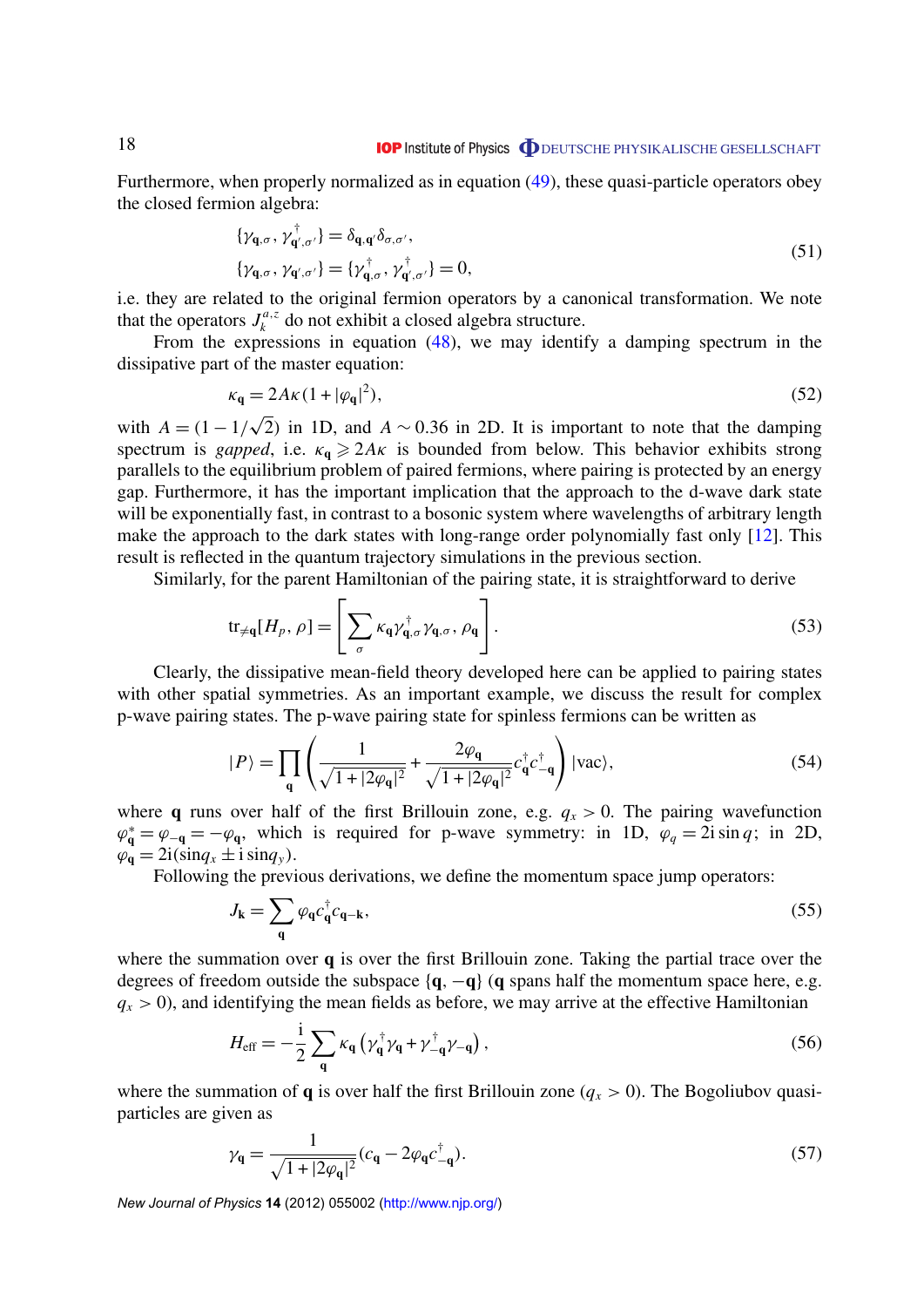<span id="page-19-0"></span>The dissipative coefficient is given as

$$
\kappa_{\mathbf{q}} = A\kappa (1 + |2\varphi_{\mathbf{q}}|^2),\tag{58}
$$

where  $A \equiv \int \frac{dq}{\sqrt{2\pi}}$  $\sqrt{(2\pi)^d}$  $|\varphi_{\bf q}|^2$  $\frac{|\varphi_{q}|}{1+|2\varphi_{q}|^2}$ , with the integral running over the first Brillouin zone. We find that  $A \sim 0.19$  in 1D ( $d = 1$ ) and  $A \sim 0.23$  in 2D ( $d = 2$ ).

Finally, we note that the fermionic quasi-particle operators in equation [\(57\)](#page-18-0) formally correspond to the Bogoliubov operators of a p-wave Hamiltonian in the limit  $\mu \to -\infty$  ( $\mu$  is the chemical potential), which means that the state is in the strong pairing limit describing a state of delocalized tightly bound molecular pairs and is topologically trivial [\[25\]](#page-34-0). The generation of stable topological order is, however, possible in a modified setting, as has been established recently [\[20\]](#page-34-0).

#### **5. Adiabatic passage to the ground state of the Hubbard model**

As argued above, the pure mean-field state with the correct symmetry (antiferromagnetic at half-filling and d-wave otherwise) is a convenient initial state for the quantum simulation of the ground state of the FHM. With a suitable adiabatic passage, it would be possible to connect the pure dark state with the ground state of the FHM. A first guess as to how to reach this ground state based on the experience with purely Hamiltonian systems might be a simple adiabatic passage, in which the Liouvillian is switched off while the FH Hamiltonian is ramped up. Smallscale numerical simulations of the time evolution suggest that this procedure does not work for our combined system with both unitary and dissipative evolution. This is understood from the fact that the mean-field state is not an exact eigenstate of the FH Hamiltonian, such that unitary and dissipative evolutions compete. As a result of this competition, the steady-state density matrix, in general, describes a mixed state, instead of a pure, zero entropy state [\[12,](#page-34-0) [18\]](#page-34-0). We thus observe that a dissipative gap cannot play the role of an energy gap in standard adiabatic passage schemes. We therefore propose a modified adiabatic passage, which uses the parent Hamiltonian of the mean-field state, constructed from the complete set of jump operators as in equation [\(31\)](#page-11-0). By construction, this parent Hamiltonian has the mean-field state as a gapped ground state and therefore provides for an energetic stabilization. The passage now proceeds by first turning off the dissipation while the parent Hamiltonian is applied and then simultaneously ramping down the parameters of the parent Hamiltonian while ramping up the parameters of the FHM. In this way, as long as the symmetry patterns of the mean-field target state and the ground state of the FHM Hamiltonian are the same and no phase transition is crossed, an energy gap persists through the whole passage. Indeed, we show numerically that this modified adiabatic passage ensures an efficient transfer into the desired ground state.

For the antiferromagnetic Néel state at half-filling, the parent Hamiltonian (dimensionless) reads

$$
H_{\mathbf{p}}^{\mathbf{A}\mathbf{F}} = \sum_{\langle i,j \rangle} (j_{i,j}^{\pm \dagger} j_{i,j}^{\pm} + j_{i,j}^{\dagger} j_{i,j}) + j_1^{\dagger} j_1, \tag{59}
$$

where the jump operators  $j_{i}^{\pm}$  $i,j$ <sub>*i,j*</sub> and *j<sub>i</sub>* are defined in equations [\(19\)](#page-8-0) and [\(21\)](#page-9-0). We have performed numerical simulations of such an adiabatic passage for a  $2 \times 2$  plaquette with four atoms. The result is shown in figure  $6(a)$  $6(a)$ . Indeed the initial Néel state can be adiabatically connected with the ground state of FHM at half-filling with high fidelity.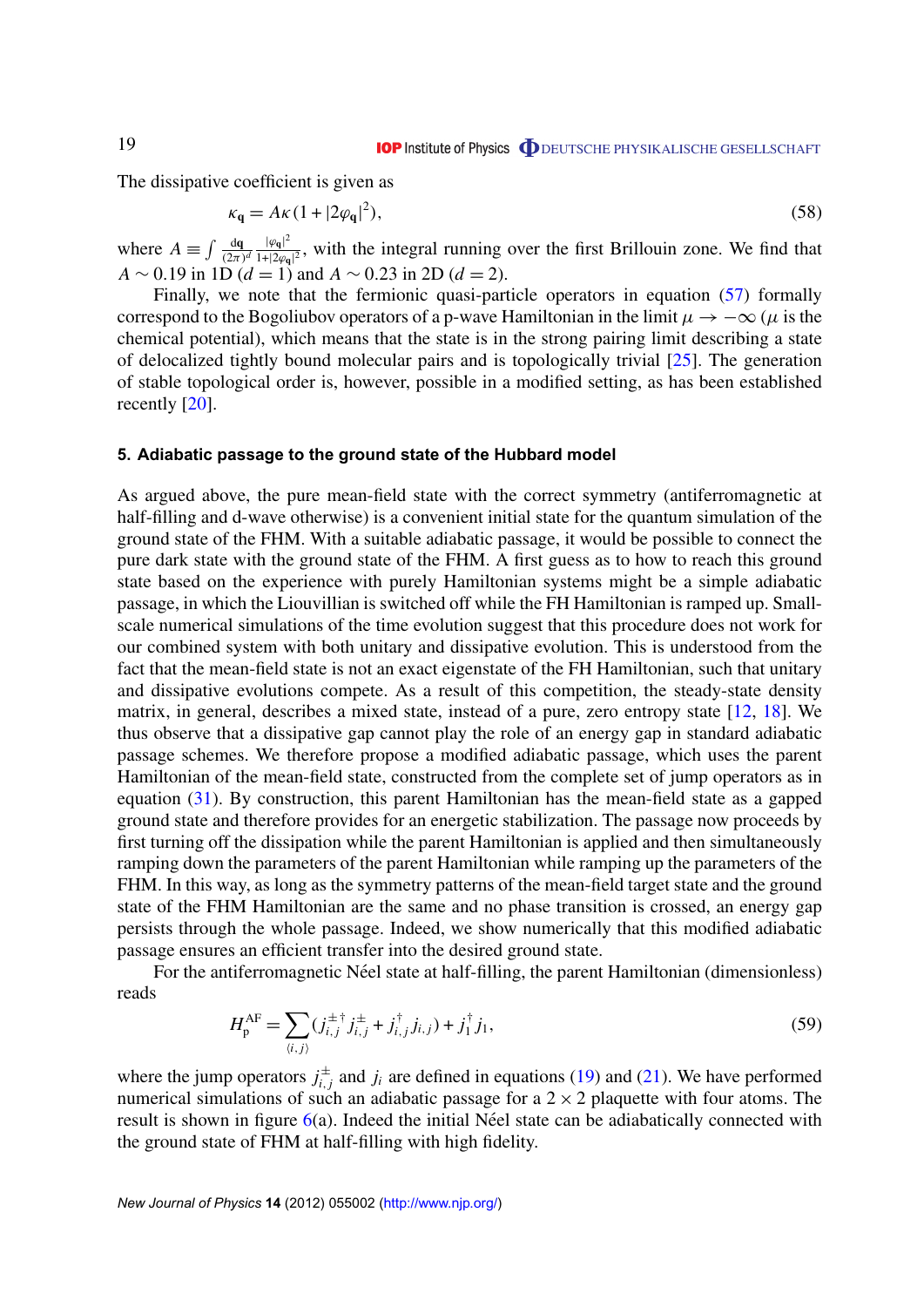<span id="page-20-0"></span>

**Figure 6.** Adiabatic passage connecting the antiferromagnetic state and the mean-field d-wave state with the ground state of the FHM. (a) The initial state is an antiferromagnetic Néel state on a  $2 \times 2$  plaquette with four atoms; (b) the initial state is a d-wave state on a  $2 \times 4$  ladder with four atoms. We calculate the evolution of the fidelity of the instantaneous system state with respect to the final ground state of the FHM. Inset: time dependence of the ramping parameters  $h(t)/U_m$  and  $J(t)/U_m$ . The interaction energy  $U(t)$  in the FHM linearly increases from 0 to its maximum value  $U_m$  during the ramp (not shown), with the final state corresponding to a strongly correlated situation with  $J/U = 0.1$ .

For the case of the d-wave state, the parent Hamiltonian in equation [\(31\)](#page-11-0) by construction has the initial d-wave state as an exact eigenstate and thus supports the d-wave state obtained from the dissipative evolution. From equation [\(53\)](#page-18-0), it is clear that the single-fermion excitations on the d-wave state are gapped if the system is sufficiently far away from half-filling. As a consequence, all requirements for an efficient adiabatic passage are met. Note that singlefermion excitations above the ground state manifold of the reduced parent Hamiltonian are also suppressed by an energy gap, as  $H_{\text{eff}}^r = \frac{1}{2} H_{\text{eff}}$  on the mean-field level. We will make use of this important fact in section [6.3](#page-24-0) to design a modified adiabatic passage.

The time-dependent Hamiltonian describing the adiabatic passages is given as

$$
H(t) = h(t)H_{\mathfrak{p}} + U(t) \sum_{i} c_{i\uparrow}^{\dagger} c_{i\uparrow} c_{i\downarrow}^{\dagger} c_{i\downarrow} - J(t) \sum_{\langle i,j\rangle,\sigma} c_{i\sigma}^{\dagger} c_{j\sigma},\tag{60}
$$

where the time-dependent coefficients  $h(t)$ ,  $U(t)$ ,  $J(t)$  give the precise path of the adiabatic passage. In practice, the time dependence of these coefficients is given by the rate at which the lattice potential giving rise to the FHM is ramped up, as well as by the rate of the effective interaction given by the parent Hamiltonian  $H<sub>p</sub>$ . Here, for simplicity, we have chosen linear ramps for these coefficients (see insets of figure 6), which already give a clear physical picture of the adiabatic passage. In practice these ramps could be further optimized, so that higher fidelities can be achieved in shorter ramp times. Consistent with the previous discussion, the role of the parent Hamiltonian is to provide an energy gap, and hence energetically stabilize the adiabatic passage.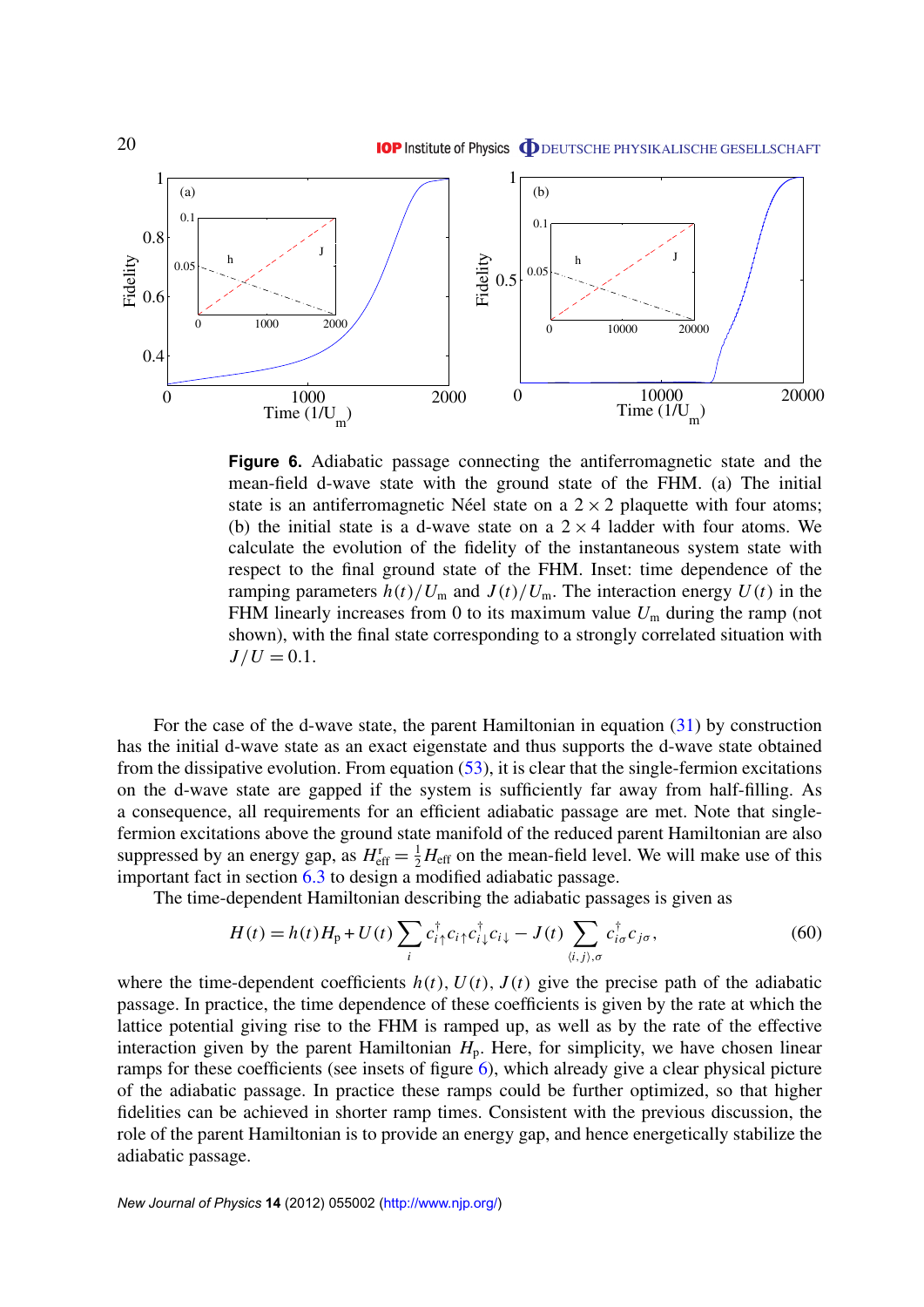<span id="page-21-0"></span>We have performed numerical simulations of the adiabatic passage with various finite-size systems. To avoid degeneracies of the ground state of FHM due to finite-size effects, we have taken open boundary conditions for the Hubbard Hamiltonian during the adiabatic process, while we retain the periodic boundary conditions for the definition of the initial pairing state and for the jump operators. We expect that the mean-field d-wave state should be efficiently connected to the ground state of the FH Hamiltonian as long as the d-wave symmetry of the ground state of the FHM is present and not completely destroyed by the finite-size effect. We find that this is the case for ladder systems. A typical result of our simulation on a finite ladder is shown in figure [6\(](#page-20-0)b). For systems in the thermodynamic limit, the symmetry property of the ground state is not affected by the boundary effect, and we expect an efficient adiabatic passage as long as the symmetries of the ground state are the same as the dissipatively driven initial state [\[38–40\]](#page-35-0).

#### **6. Physical implementation and modified adiabatic passage**

As an illustrative example, we now discuss a proof-of-principle implementation of the single-particle jump operators. The scheme we describe in this section is stroboscopic, and involves realizing the action of the jump operators in a series of steps. Although nontrivial to implement in present experiments, this example is made up of elements that are currently accessible in experiments. The example illustrates how the properties of the operators appearing in the previous sections, specifically that they are quasi-local, conserve particle number and can be implemented based on single-particle operations, make them favorable for experimental implementation. For an alternative non-stroboscopic, i.e. 'always-on' continuous implementation, which is applicable in the case of spinless (spin-polarized) fermions such as the p-wave case discussed above, see [\[20\]](#page-34-0).

Our example takes advantage of the properties of alkaline-earth-like atoms [\[41–46\]](#page-35-0). With two valence electrons, these atoms possess metastable triplet levels, and fermionic isotopes have non-zero nuclear spin (e.g.  $I = 1/2$  for <sup>171</sup>Yb, which we will choose here). This nuclear spin acts as an independent degree of freedom in the ground  ${}^{1}S_{0}$  and lowest excited  ${}^{3}P_{0}$  manifolds. Here, the nuclear spin will play the role of the physical fermionic spin degree of freedom, and the  ${}^{3}P_{0}$  manifold will be used as an intermediate state in the dissipative process. These states are depicted in figure [7.](#page-22-0) Note that as  ${}^{1}S_{0}$  and  ${}^{3}P_{0}$  are optically separated, they can be trapped in independent lattices using dipole traps at different wavelengths [\[47\]](#page-35-0).

As a simple example, we will first discuss the implementation of jump operators for driving the system into the antiferromagnetic Néel state at half-filling. We will then move on to the more complicated cases of pairing states.

#### *6.1. The antiferromagnetic Neel state ´*

Since the Lindblad jump operators for the Néel states act on unit cells of two sites, we will focus on operations on two adjacent sites *i* and *j*. These will be carried out in parallel on pairs of adjacent sites along the lattice. As illustrated in figure [7,](#page-22-0) spins states are encoded in the nuclear spin sublevels of the <sup>1</sup>S<sub>0</sub> manifold. We further assume that atoms in the <sup>1</sup>S<sub>0</sub> and <sup>3</sup>P<sub>0</sub> manifolds are trapped in independent optical lattices, and that  ${}^{3}P_{0}$  is trapped in a superlattice with a period of two sites, defining pairs of sites, where we label the left well *i* and the right well *j*. Initially, the superlattice potential is arranged in such a way that the potential well at site  $i$  is much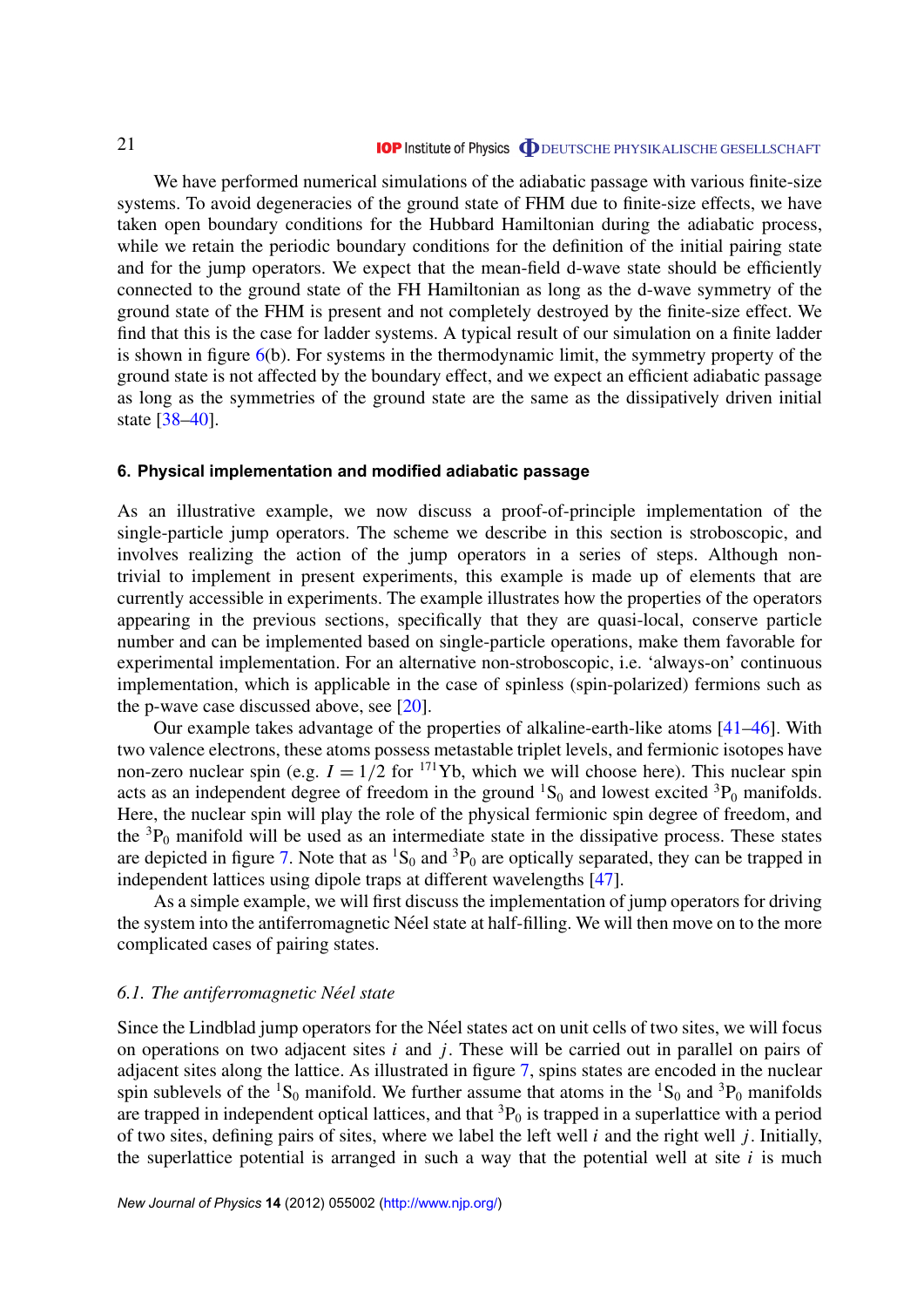<span id="page-22-0"></span>

**Figure 7.** Level scheme using <sup>171</sup>Yb atoms. The physical spin state is encoded in the nuclear spin sublevels of the  ${}^{1}S_{0}$  manifold. The spin flip operation is implemented via off-resonant coherent coupling to the  ${}^{3}P_0$  manifold with circularly polarized light (red arrows). The long-lived  ${}^{3}P_{0}$  states are coupled to the  ${}^{1}P_{1}$  level in a two-photon process, from which spontaneous emission into a cavity is induced, leading back to the  ${}^{1}S_{0}$  manifold.

deeper than at site *j* (with an energy difference of the lowest state in each well of the order of several kHz). The action of the jump operator  $c_{j,\uparrow}^{\dagger}(c)_{i,\downarrow}$  can then be realized by performing the following operations (see figure [8\)](#page-23-0): (1) apply a circularly polarized  $\pi$ -pulse selectively on site *i* coupling the <sup>1</sup>S<sub>0</sub> and <sup>3</sup>P<sub>0</sub> manifolds so that any atom originally in the state  $|\downarrow,$ <sup>1</sup>S<sub>0</sub> $\rangle$  will end up in  $|\uparrow, \frac{3}{2}P_0\rangle$ ; (2) adiabatically manipulate the superlattice potential so that the population at site *i* is transferred to site *j*; (3) couple the  ${}^{3}P_{0}$  and  ${}^{1}P_{1}$  manifolds off-resonantly, so that the population in  $|\uparrow, {}^3P_0\rangle$  should decay to  $|\uparrow, {}^1S_0\rangle$  on site *j* if and only if the state on site *j* is empty; (4) repeat the steps (2) and then (1) (in reverse order) to bring any remaining population in  ${}^{3}P_{0}$ back to the ground-state manifold.

Before moving on to extending the scheme to jump operators associated with pairing states, several comments are in order: (a) the jump operator is implemented stroboscopically, which places requirements on the time scale of each step of operations listed above, such that the total time of evolution should be much longer than the time scale of operations; (b) the jump operators are implemented in parallel for each pair of lattice sites along the lattice; (c) during the excitation of the population from <sup>1</sup>S<sub>0</sub> to <sup>3</sup>P<sub>0</sub>, as the line width of the metastable <sup>3</sup>P<sub>0</sub> is of the order of 10 mHz for <sup>171</sup>Yb, the bias between different subwells in the superlattice potential ensures site selectivity; (d) the nuclear spin is conserved during the decay process, which is guaranteed by the large detuning from the  ${}^{1}P_1$  manifold. The nuclear spin conservation can also be realized in this case by applying a large magnetic field so that electronic spin and nuclear spin are decoupled [\[44\]](#page-35-0).

#### *6.2. d-Wave pairing state*

We now extend the ideas above to the implementation of jump operators for driving the system into d-wave pairing states. For the d-wave jump operators, an additional constraint on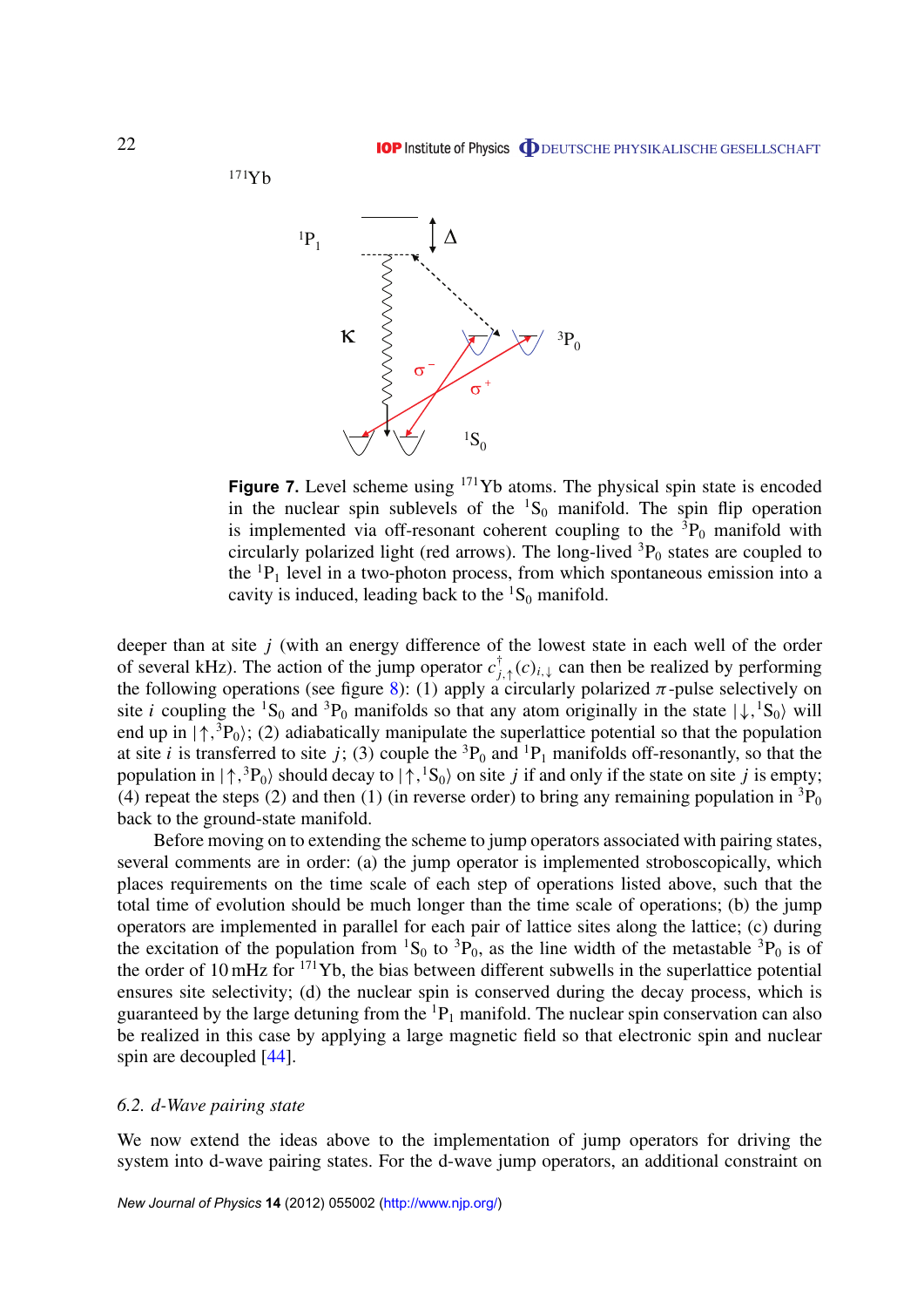<span id="page-23-0"></span>

**Figure 8.** Implementation scheme for the jump operator  $c_{j, \uparrow}^{\dagger} c_{i, \downarrow}$  for the 1D antiferromagnetic Néel state. (a) The decay channel given by the jump operator is not blocked; (b) the decay channel is Pauli blocked.

the dissipative process is that atoms on quasi-local sites, e.g. sites  $i + e_x$  and  $i - e_x$ , should decay coherently. To satisfy this requirement, we couple the system to a cavity with a finite linewidth. An atom (or atoms) at the sites  $i + e_x$  and  $i - e_x$  will then be coupled collectively to the cavity mode, ensuring that the decay is coherent. For clarity, we first describe the implementation procedures in 1D, and choose the example of  $J_i^+ = (c_{i+1,\uparrow}^{\dagger} + c_{i-1,\uparrow}^{\dagger})c_{i,\downarrow}$ . The step-by-step implementation scheme is shown in figure [9:](#page-24-0) (1) we first assume that the  ${}^{3}P_{0}$ state is initially trapped in a lattice of three times the period of that for the  ${}^{1}S_{0}$  state, defining blocks of three sites in the original lattice. Using this, we excite any spin-down atom in  ${}^{1}S_{0}$ on the central site to the spin-up state of the  ${}^{3}P_{0}$  manifold, using  $\sigma^{+}$  light. (2) We then add an additional potential, splitting this site into two, and separate these sites so that the mode of atoms confined in them overlap the right and left sites of the original three-site block. (3) We induce decay by coupling atoms in the  ${}^{3}P_0$  state off-resonantly to the  ${}^{1}P_1$  state, with coupling strength  $\Omega$ , and detuning  $\Delta$ . If we couple the <sup>1</sup>S<sub>0</sub><sup>-1</sup>P<sub>1</sub> transition to a cavity mode with linewidth  $\Gamma$  and vacuum Rabi frequency  $g$ , then the decay will be coherent over the triple of sites. In the limit  $\Delta \gg \Omega$ ,  $\Gamma$  and  $\Gamma \gg \max(\frac{\Omega^2}{\Delta})$  $\frac{\Omega^2}{\Delta}$ ,  $\frac{g^2}{\Delta}$  $\frac{g^2}{\Delta}$ ,  $\frac{\Omega g}{\Delta}$  $\frac{\log n}{\Delta}$ ), we adiabatically eliminate the cavity mode and the intermediate far off-resonant state <sup>1</sup>P<sub>1</sub>, and obtain an effective decay rate  $\Gamma_{\text{eff}} = \frac{\Omega^2 g^2}{\Delta^2 \Gamma} \sim 9$  kHz for typical parameters (see appendix [C\)](#page-32-0). Note that Fermi statistics will be observed in this process, and that we assume that the atoms remain in the lowest band, as all parameters are smaller than the trapping frequency in the lattice (see [\[31\]](#page-34-0) for more details of Pauli blocking of spontaneous emissions in this sense).

Other jump operators,  $J_i^ J_i^2$  and  $J_i^z$  $\mathbf{z}^{\tau}$ , can be implemented by applying rotations in the nuclear spin before and after the three steps above. For  $J_i^ \tau_i^-$ , one exchanges the spins with a  $\pi$ -pulse,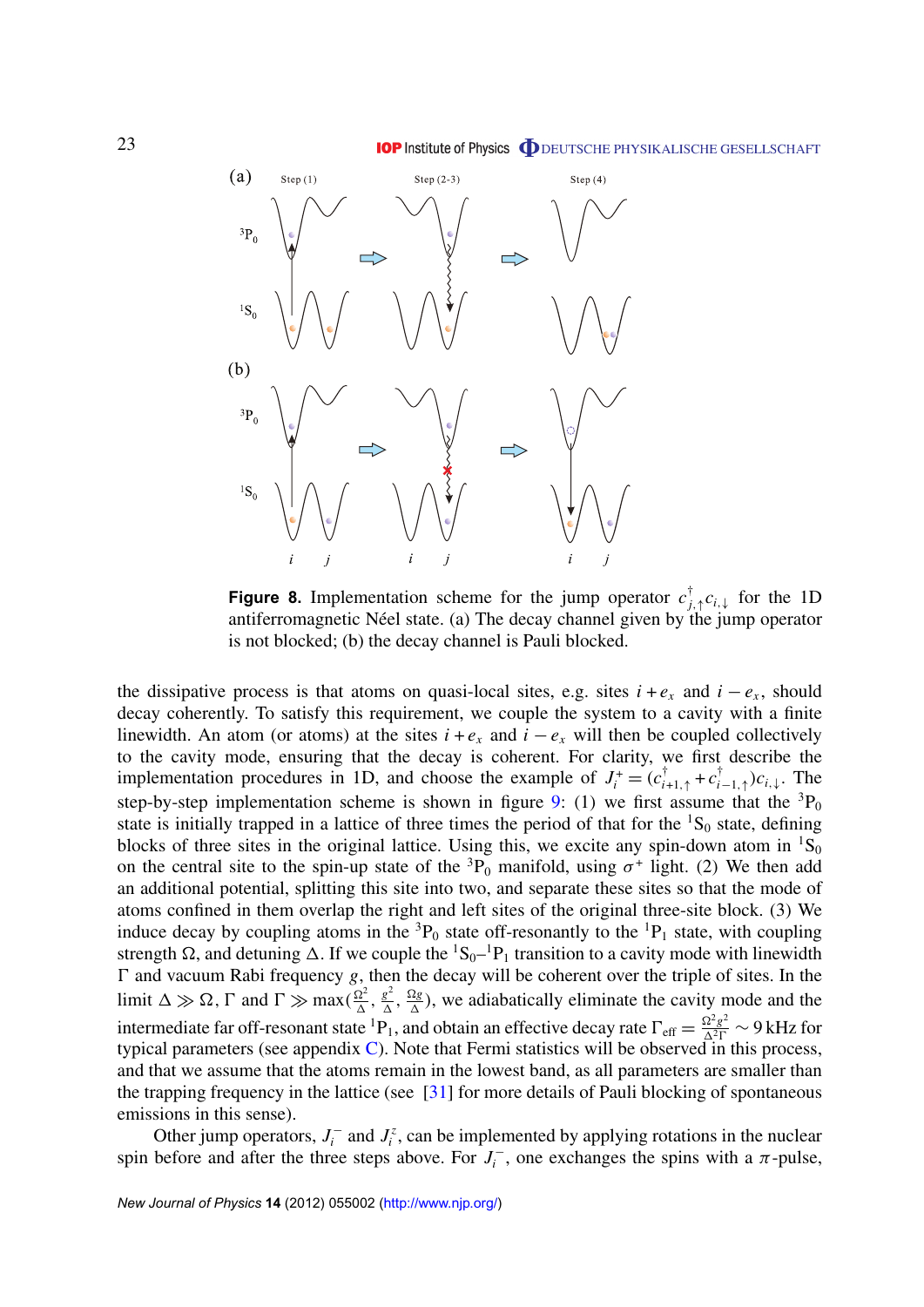<span id="page-24-0"></span>

**Figure 9.** Implementation scheme for jump operators of the 1D d-wave state. (a) Only one of the decay channels is blocked; (b) both decay channels are Pauli blocked, therefore the jump operator does not change the system configuration. The state is a local dark state for this local jump operator.

whereas for  $J_i^z$  $\tau_i$ , one must apply a  $\pi/4$  rotation in the nuclear spin basis before and after the operation. In addition, for  $J_i^z$  $\mathbf{z}^{\tau}$ , both spin states should be excited, and coherence of nuclear spins is maintained throughout the operation. This can be achieved by either going far off-resonant for the field coupling  ${}^{3}P_0$  and  ${}^{1}P_1$  manifold, or by applying a large magnetic field as described in [\[44\]](#page-35-0).

This scheme can be generalized to 2D by considering  $3 \times 3$  plaquettes defined by the appropriate superlattice potential for the  ${}^{3}P_{0}$  level. As in the 1D case, we require an adiabatic manipulation of this potential in step (ii), although here the depths of the wells must be adjusted to ensure that the correct relative phases are obtained for atoms 'transported' in different directions (see figure [10](#page-25-0) and its caption).

#### *6.3. Implementing the reduced parent Hamiltonian and modified adiabatic passage*

Here, we extend the scheme above to implement the *reduced* parent Hamiltonian for the d-wave state stroboscopically. We see from the discussion in section [3](#page-11-0) that the mean-field d-wave state is in the ground-state manifold of the reduced parent Hamiltonian. As we have discussed in section [5,](#page-19-0) this degenerate ground-state manifold (twofold in 1D and fourfold in 2D) is protected by an energy gap from single-fermion excitations under the reduced parent Hamiltonian. Furthermore, we will also show below that an adiabatic passage with high fidelity can be achieved by a modified adiabatic passage scheme.

The implementation of the reduced parent Hamiltonian is similar to that of the jump operators, except that the dissipative part is replaced by an induced phase shift. As shown in equation [\(32\)](#page-12-0), the reduced parent Hamiltonian contains an effective interaction term and a term proportional to the total particle number that is not important for states with a fixed particle number. To implement the effective interaction term stroboscopically, as illustrated in figure [11](#page-25-0)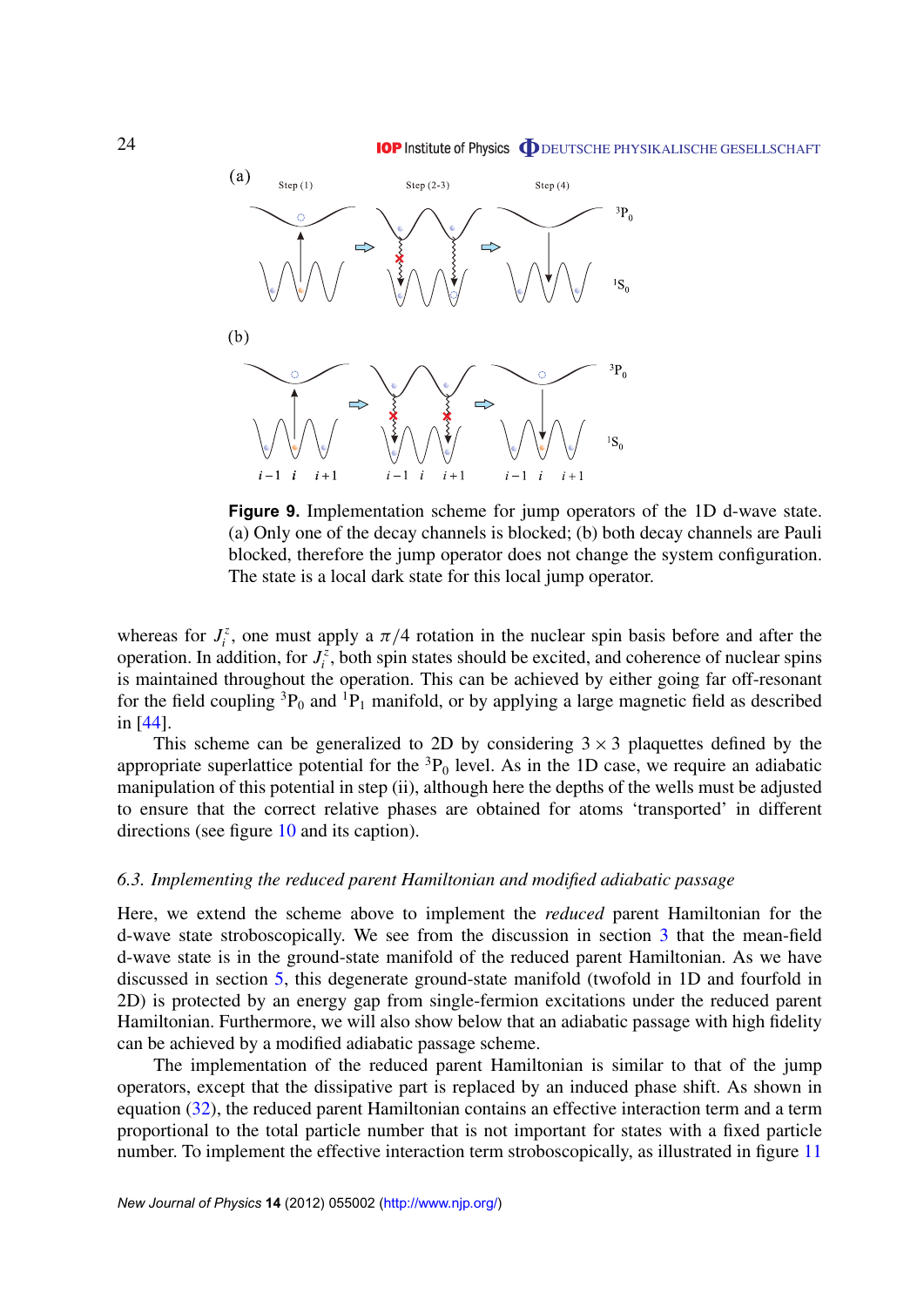<span id="page-25-0"></span>

**Figure 10.** Generalization of the implementation of d-wave jump operators to a 2D lattice. Only the manipulation of the upper superlattice is shown here. Upper panel: after the population in the central site of the  $3 \times 3$  plaquette in the  ${}^{1}S_{0}$  level is excited to the superlattice of  ${}^{3}P_0$ , the potential at the central site is adiabatically lowered so that the state is adiabatically connected to the one where the relative phase between the central site and its neighbors is negative; lower panel: the superlattice is then shifted adiabatically in the **y**-direction, splitting the remaining population in the central site along **y** so that the correct relative phase with d-wave symmetry is imposed as given by  $\rho_{\nu}$  in equation [\(22\)](#page-9-0). One may then follow the procedure for 1D singlet pairing state implementation.



**Figure 11.** Implementation of  $(J_i^{\pm})$  $J_i^{\pm}$ <sup>+</sup> $J_i^{\pm}$  $i^{\pm}$  in the parent Hamiltonian for the 1D case. Firstly, the population of the outer sites are excited to the upper lattice. The superlattice is then adiabatically tuned from a double-well structure to a single well, so that the state  $|L\rangle + |R\rangle$  is projected to the lowest level of the singlewell potential. The interaction is then induced via a Feshbach resonance, for instance, after exciting the population of the opposite spin in the central site to the superlattice.

with the example of the 1D Hamiltonian  $(J_i^+)^{\dagger} J_i^+$ , the following steps are required: (1) any spindown atoms in the left and the right well of the ground-state lattice potential are transferred to the superlattice potential of the  ${}^{3}P_0$  manifold; (2) the double well in the superlattice potential is merged into a single well, during which process the symmetric state in the double-well potential is mapped to the lowest motional state of the final single-well potential; (3) a phase shift is then induced to generate an interaction only if the spin-down state in the  ${}^{1}S_{0}$  manifold and the spin-up state in the  ${}^{3}P_0$  manifold are simultaneously occupied. This can be achieved, e.g., by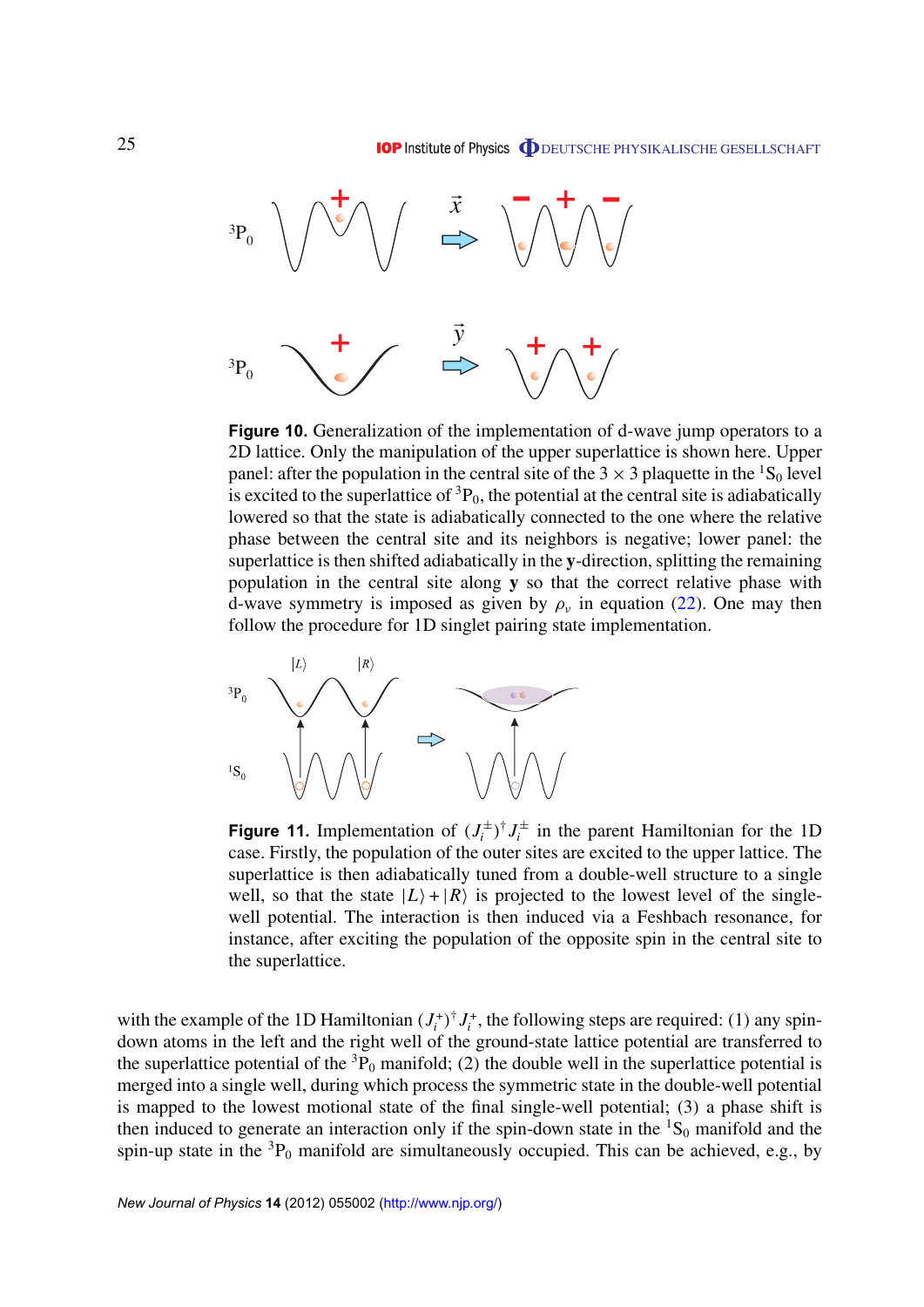<span id="page-26-0"></span>

**Figure 12.** Adiabatic passage connecting the mean-field d-wave state with the ground state of the FHM on a  $2 \times 6$  ladder with four atoms with (a) a complete parent Hamiltonian and (b) a reduced parent Hamiltonian. We calculate the evolution of fidelity of the system state with respect to the final ground state of the FHM. Inset: time dependence of the interaction rate  $U(t)/U_m$ . In both cases,  $h(t)/U_m$  is ramped down linearly from 0.05 to 0, while  $J(t)/U_m$  is ramped up from 0 to 0.1. Similar to figure  $6(b)$  $6(b)$ , the fidelity remains small until late in the adiabatic process. The overlap with the ground state of the FHM only becomes large at late times when the repulsive interaction is large enough to overcome double occupancies that occur due to the form of the mean-field pairing wavefunction.

applying a  $\pi$  pulse between the spin-down state in the <sup>1</sup>S<sub>0</sub> state and the spin-down state in the lowest motional state in the superlattice potential, and inducing an interaction between the different spin states in the  ${}^{3}P_0$  manifold via an optical Feshbach resonance. Finally, to implement  $(J_i^-)$  $\int_{i}^{-}$ <sup>+</sup> $J_i^{-}$ *i* , the spins should be exchanged while the above procedure is carried out.

With only the reduced parent Hamiltonian, we find that given an optimized ramping scheme, the mean-field d-wave state can still be adiabatically connected with the ground state of FHM on small lattices. Figure 12 shows such an example, where ramps with the complete parent Hamiltonian and with the reduced parent Hamiltonian are numerically simulated for four atoms on a  $2\times 6$  ladder. For the adiabatic passage with the reduced parent Hamiltonian, we ramp up  $J(t)$  and  $U(t)$  separately. In both cases, we have very high fidelity at the end of the ramp. For ramps with the reduced parent Hamiltonian, the high fidelity is due to the large overlap (∼ 0.95 for most ladder systems) between the mean-field d-wave state and the ground state of the time dependent Hamiltonian at the beginning of the ramping process (when there is no onsite interaction). For the numerical simulations that we considered here, this overlap also sets the upper bound for the final fidelity of the ramps.

#### **7. Conclusions**

We have proposed an approach for the preparation of many-body pairing states of a given symmetry for fermionic atoms in an optical lattice via driven-dissipative processes based on suitable reservoir engineering. We have discussed in detail the strategy for designing the jump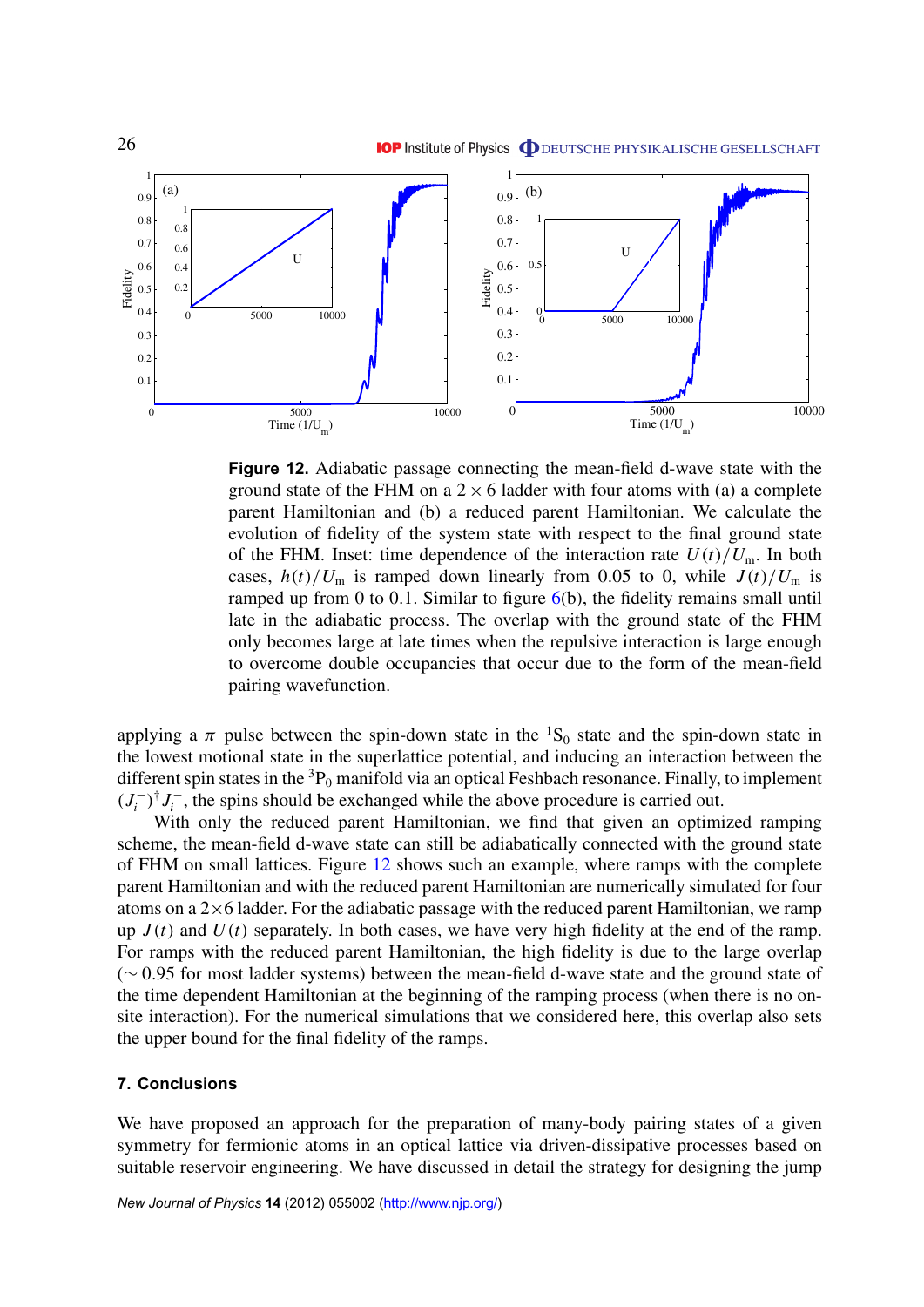<span id="page-27-0"></span>operators making use of the Fermi statistics, which gives rise to the dissipative preparation of the initial pairing state. This process is in general efficient, due to the existence of a dissipative gap. We then argued for the uniqueness of the pairing state as the steady state of the dissipative dynamics, both from symmetry considerations and via small-scale numerical simulations. Note that for realistic finite-size systems such as plaquette geometries [\[48\]](#page-35-0), it is also possible to design jump operators for specific many-body states defined on the finite system, in which case one may need to design special 'boundary' jump operators to make the state unique.

We then discussed the adiabatic passage process that could be used to connect the drivendissipative mean-field state with the ground state of the FHM. As our d-wave state is not an eigenstate of the FHM, directly ramping down the dissipation rate while ramping up the FHM leads to competition between the coherent and dissipative dynamics which would not drive the system into the ground state. We therefore introduced the parent Hamiltonian of the d-wave state, a semi-positive Hermitian Hamiltonian constructed from the jump operators. By construction, the parent Hamiltonian has the dark state of the dissipative process as its ground state. We illustrated via small-scale numerical simulations that the ground state of the FHM can be adiabatically connected with the mean-field state of the relevant symmetry via optimized adiabatic paths. This is in similar spirit to the recent experimental demonstration of antiferromagnetic order in an optical lattice [\[5\]](#page-34-0), where the desired eigenstate of the Ising model is prepared via adiabatic passage from a starting state that has low entropy and sufficient overlap with the final state. We note that it is possible to extend these small-scale numerical calculations by applying time-dependent density matrix renormalization group (*t*-DMRG) methods. In fact, quantum trajectory methods could be combined with *t*-DMRG methods [\[49\]](#page-35-0) in order to perform larger-scale simulations of the dissipative preparation process and the adiabatic ramp together.

Finally, we discussed a proof-of-principle physical implementation of both the jump operators and the parent Hamiltonian using alkaline-earth-like atoms, which illustrated that the properties of the jump operators discussed here are favorable for implementation. We mainly focused on the implementation of d-wave pairing state, but similar implementations can be readily found for pairing states of other symmetries, as long as the jump operators are quasilocal and involve operations manipulating only single particles.

#### **Acknowledgments**

We thank A Gorshkov, K Hammerer, B Kraus, A Kantian and M Foss-Feig for discussions. This work was supported by the Austrian Science Fund through SFB F40 FOQUS and EUROQUAM DQS (I118-N16), the EU through IP AQUTE, NSFC (11105134) and the Fundamental Research Funds for the Central Universities (WK2470550021,WK2470550026).

#### **Appendix A. Two-particle jump operators for the d-wave pairing state**

In this appendix, we derive in detail the two-particle jump operators for pairing states with d-wave symmetry as appeared in equations [\(16\)](#page-7-0) and [\(17\)](#page-7-0).

#### *A.1. The one-dimensional (1D) case*

As an example, we choose

$$
\xi_i = c_{i+1\downarrow}c_{i\uparrow} - c_{i\downarrow}c_{i+1\uparrow}.\tag{A.1}
$$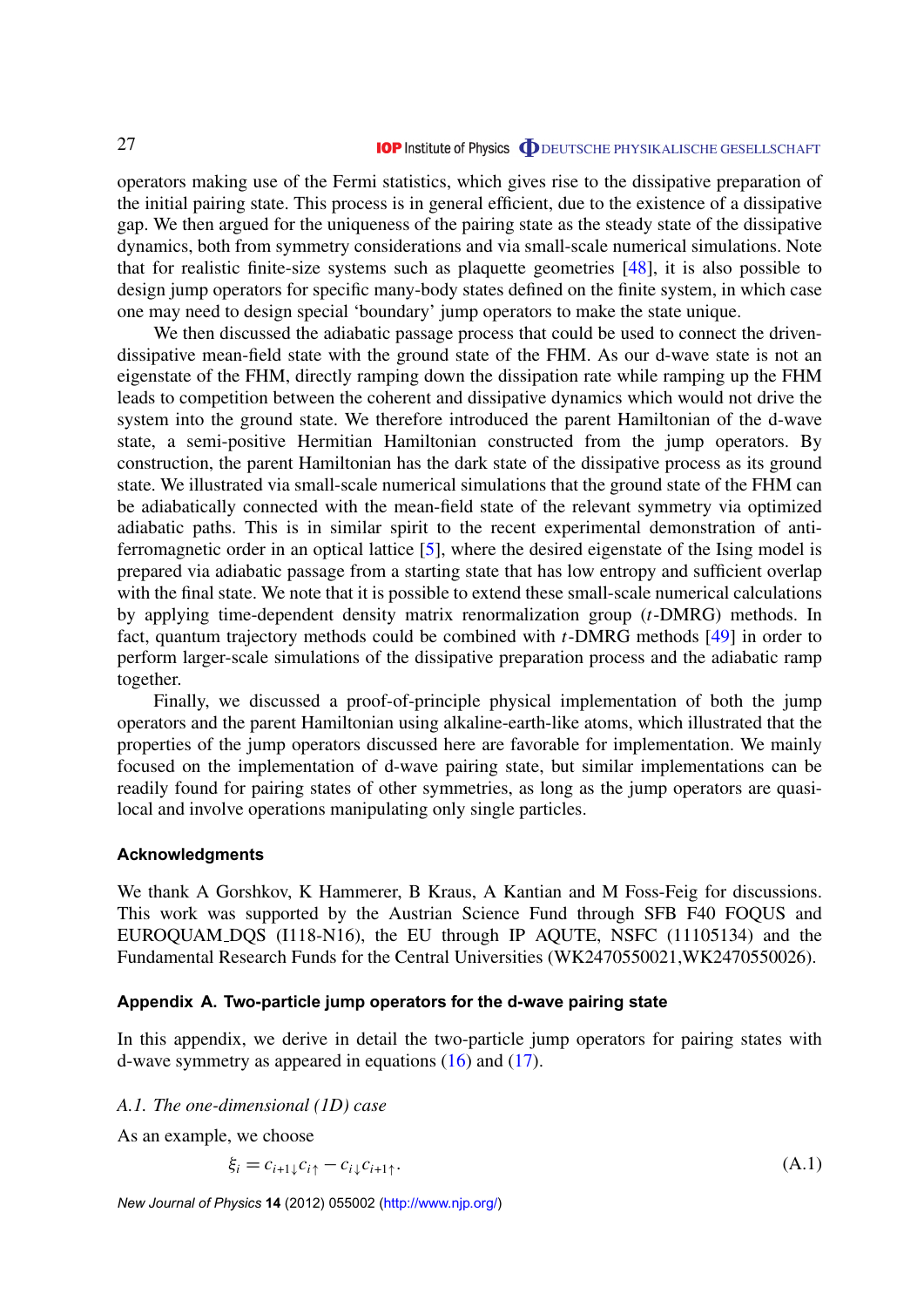The commutation relations then give

$$
A_{i} = \left\{ (c_{i+1\uparrow}^{\dagger} c_{i+1\uparrow} - c_{i+1\downarrow}^{\dagger} c_{i+1\downarrow}) - (c_{i\uparrow}^{\dagger} c_{i\uparrow} - c_{i\downarrow}^{\dagger} c_{i\downarrow}) + (c_{i-1\uparrow}^{\dagger} c_{i+1\uparrow} - c_{i-1\downarrow}^{\dagger} c_{i+1\downarrow}) - (c_{i+2\uparrow}^{\dagger} c_{i\uparrow} - c_{i+2\downarrow}^{\dagger} c_{i\downarrow}) \right\},
$$
\n(A.2)

$$
B_{i} = 2\left\{ (c_{i+1\uparrow}^{\dagger} c_{i+2\downarrow}^{\dagger} - c_{i+2\uparrow}^{\dagger} c_{i+1\downarrow}^{\dagger}) + (c_{i+1\uparrow}^{\dagger} c_{i\downarrow}^{\dagger} - c_{i\uparrow}^{\dagger} c_{i+1\downarrow}^{\dagger}) + (c_{i-1\uparrow}^{\dagger} c_{i+2\downarrow}^{\dagger} - c_{i+2\uparrow}^{\dagger} c_{i-1\downarrow}^{\dagger}) \right\}.
$$
\n(A.3)

It is straightforward to show that if we define

$$
\chi_{i} = \left\{ (c_{i+1\uparrow}^{\dagger} c_{i+2\downarrow}^{\dagger} + c_{i+2\uparrow}^{\dagger} c_{i+1\downarrow}^{\dagger}) + (c_{i+1\uparrow}^{\dagger} c_{i\downarrow}^{\dagger} + c_{i\uparrow}^{\dagger} c_{i+1\downarrow}^{\dagger}) + (c_{i-1\uparrow}^{\dagger} c_{i\downarrow}^{\dagger} + c_{i\uparrow}^{\dagger} c_{i-1\downarrow}^{\dagger}) + (c_{i-1\uparrow}^{\dagger} c_{i+2\downarrow}^{\dagger} + c_{i+2\uparrow}^{\dagger} c_{i-1\downarrow}^{\dagger}) \right\},
$$
\n(A.4)

then  $\chi_i B_i = 0$ .

The symmetry in the expressions above suggests that we may simplify these operators by choosing  $\xi_i = c_{i+1\downarrow} c_{i\uparrow}$ . The commutation relations then have the form

$$
A_i = 1 - c_{i\uparrow}^{\dagger} c_{i\uparrow} - c_{i+1\downarrow}^{\dagger} c_{i+1\downarrow} - c_{i+2\uparrow}^{\dagger} c_{i\uparrow} - c_{i-1\downarrow}^{\dagger} c_{i+1\downarrow}, \tag{A.5}
$$

$$
B_i = -2(c_{i\uparrow}^{\dagger} + c_{i+2\uparrow}^{\dagger})(c_{i+1\downarrow}^{\dagger} + c_{i-1\downarrow}^{\dagger}).
$$
\n(A.6)

The most straightforward choice of  $\chi_i$  would be  $\chi_i = B_i$ , as  $B_i^2 = 0$ . More generally,  $\chi_i B_i = 0$ is satisfied as long as the pair operators in  $\chi_i$  can be factored out to contain either  $(c_{i\uparrow}^{\dagger} + c_{i+2\uparrow}^{\dagger})$ or  $(c_{i+1\downarrow}^{\dagger}+c_{i-1\downarrow}^{\dagger})$ . This actually allows some freedom in choosing the remaining part of the χ*<sup>i</sup>* operator.

However, in this second scenario, the existence of a constant term in equation  $(A.5)$  renders equation  $(14)$  not equal to zero even if equation  $(15)$  is satisfied. The resulting jump operator would then not give the desired dark state. To solve this problem, one needs to introduce appropriate symmetry into the design of the jump operator. Note that assuming the translational symmetry, the creation operator of the state can also be written as

$$
\eta_j = c_{j\uparrow}^\dagger c_{j+1\downarrow}^\dagger + c_{j\uparrow}^\dagger c_{j-1\downarrow}^\dagger = c_{j\uparrow}^\dagger (c_{j+1\downarrow}^\dagger + c_{j-1\downarrow}^\dagger). \tag{A.7}
$$

Correspondingly, we examine the following factorized ξ*<sup>i</sup>* :

$$
\xi_i = (c_{i+1\downarrow} - c_{i-1\downarrow})c_{i\uparrow}.
$$
\n(A.8)

Note that the choice of the negative sign here is to ensure that no constant terms appear in the expression for *A<sup>i</sup>* .

For the commutation relations, we now have

$$
A_{i} = (c_{i+1\downarrow}^{\dagger} c_{i-1\downarrow} - c_{i-1\downarrow}^{\dagger} c_{i+1\downarrow}) + (c_{i-1\downarrow}^{\dagger} c_{i-1\downarrow} - c_{i+1\downarrow}^{\dagger} c_{i+1\downarrow}) + (c_{i-2\uparrow}^{\dagger} c_{i\uparrow} - c_{i+2\uparrow}^{\dagger} c_{i\uparrow}), \tag{A.9}
$$

$$
B_i = 2(c_{i-2\uparrow}^{\dagger} - c_{i+2\uparrow}^{\dagger})(c_{i-1\downarrow}^{\dagger} + c_{i+1\downarrow}^{\dagger}).
$$
\n(A.10)

This implies that we may satisfy the dark state requirement by choosing a jump operator of the form

$$
J_i = C^{\dagger} M c_{i\uparrow}, \qquad M = (c_{i+1\downarrow}^{\dagger} + c_{i-1\downarrow}^{\dagger}) (c_{i+1\downarrow} - c_{i-1\downarrow}), \qquad (A.11)
$$

as given in equation  $(16)$ .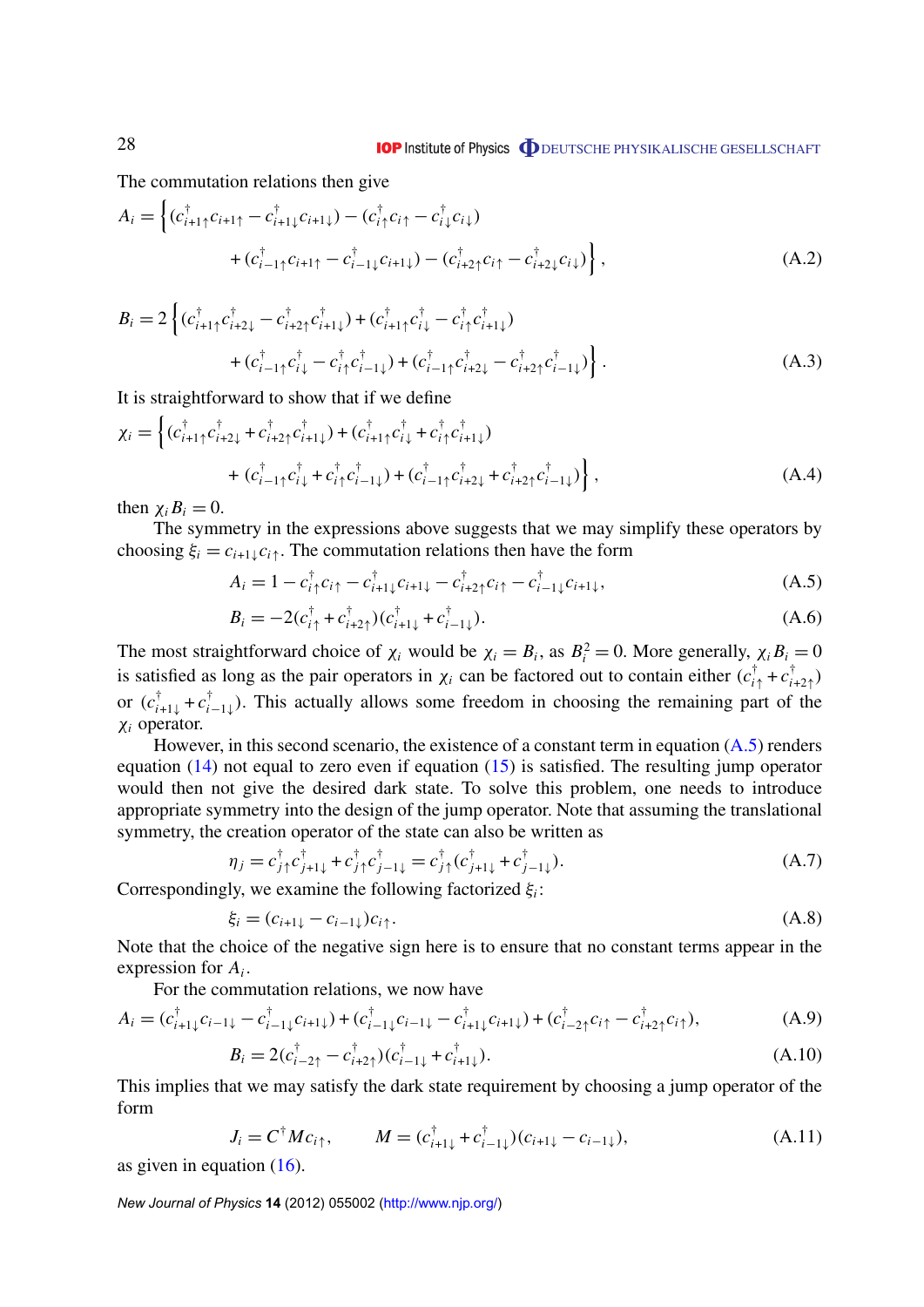#### <span id="page-29-0"></span>*A.2. The 2D case*

We define

$$
\xi_i = (c_{i+e_x} + c_{i+e_y})c_{i\uparrow},\tag{A.12}
$$

whose commutation relations are

$$
A_{i} = \left\{ \left[ (c_{i+e_y\downarrow}^{\dagger} + c_{i-e_y\downarrow}^{\dagger})c_{i+e_y\downarrow} - (c_{i+e_x\downarrow}^{\dagger} + c_{i-e_x\downarrow}^{\dagger})c_{i+e_x\downarrow} \right] \times \left[ (c_{i+e_y\downarrow}^{\dagger} + c_{i-e_y\downarrow}^{\dagger})c_{i+e_x\downarrow} - (c_{i+e_x\downarrow}^{\dagger} + c_{i-e_x\downarrow}^{\dagger})c_{i+e_y\downarrow} \right] \times \left[ (c_{i+2e_y\uparrow}^{\dagger}c_{i\uparrow} - c_{i+2e_x\uparrow}^{\dagger}c_{i\uparrow}) + (c_{i+e_x-e_y\uparrow}^{\dagger}c_{i\uparrow} - c_{i+e_y-e_x\uparrow}^{\dagger}c_{i\uparrow}) \right], \tag{A.13}
$$

$$
B_i = 2(c_{i+e_y-e_x\uparrow}^{\dagger} - c_{i+e_x-e_y\uparrow}^{\dagger} - c_{i+2e_y\uparrow}^{\dagger} + c_{i+2e_x\uparrow}^{\dagger})c_{i+e_y\downarrow}^{\dagger} + c_{i-e_y\downarrow}^{\dagger} - c_{i+e_x\downarrow}^{\dagger} - c_{i-e_x\downarrow}^{\dagger}). \tag{A.14}
$$

Following the same derivation as in the previous section, we find that

$$
\chi_i = C^{\dagger} (c_{i+e_y \downarrow}^{\dagger} + c_{i-e_y \downarrow}^{\dagger} - c_{i+e_x \downarrow}^{\dagger} - c_{i-e_x \downarrow}^{\dagger}), \tag{A.15}
$$

where  $C^{\dagger}$  is an arbitrary superposition of single-fermion creation operators. Note that this is the most straightforward choice to satisfy  $\chi_i B_i = 0$ , and other solutions may still exist.

Finally, we see that in the case of a d-wave state on a 2D lattice, the jump operator takes the form

$$
J_i = C^{\dagger} M c_{i\uparrow}
$$
  

$$
M = -\sum_{\nu} \rho_{\nu} c_{i+e_{\nu},\downarrow}^{\dagger} (c_{i+e_{\nu}\downarrow} + c_{i+e_{\nu}\downarrow}),
$$
 (A.16)

where  $\rho_{\pm x} = 1$ ,  $\rho_{\pm y} = -1$ , as given in equation [\(17\)](#page-7-0).

#### **Appendix B. Jump operators for the fixed-phase state**

In this appendix, we discuss the general formalism for the construction of jump operators for the fixed-phase state, starting from number-conserving jump operators with known unique dark state with a fixed number of particles. These jump operators describe dissipative processes for which the total particle number is not exactly conserved, whereas the average particle number approaches the steady-state value determined by the parameters of the dissipative process. In the following, we will first discuss the pairing states of spinful fermions, before extending the formalism to spinless fermions.

#### *B.1. Pairing states with spins*

We only consider separable pairing states, i.e. pairing states whose spin degrees of freedom can be factorized. Then the general number-conserving pairing state for spinful fermions can be written as

$$
|\psi\rangle = \left(\sum_{i} C_{i}^{\dagger} A_{i}^{\dagger}\right)^{N} |\text{vac}\rangle = \left[\sum_{i} \left(\sum_{\nu} \rho_{\nu} c_{i+\mathbf{e}_{\nu},\uparrow}^{\dagger}\right) \left(\sum_{\mu} \lambda_{\mu} c_{i+\mathbf{e}_{\mu},\downarrow}^{\dagger}\right)\right]^{N} |\text{vac}\rangle, \tag{B.1}
$$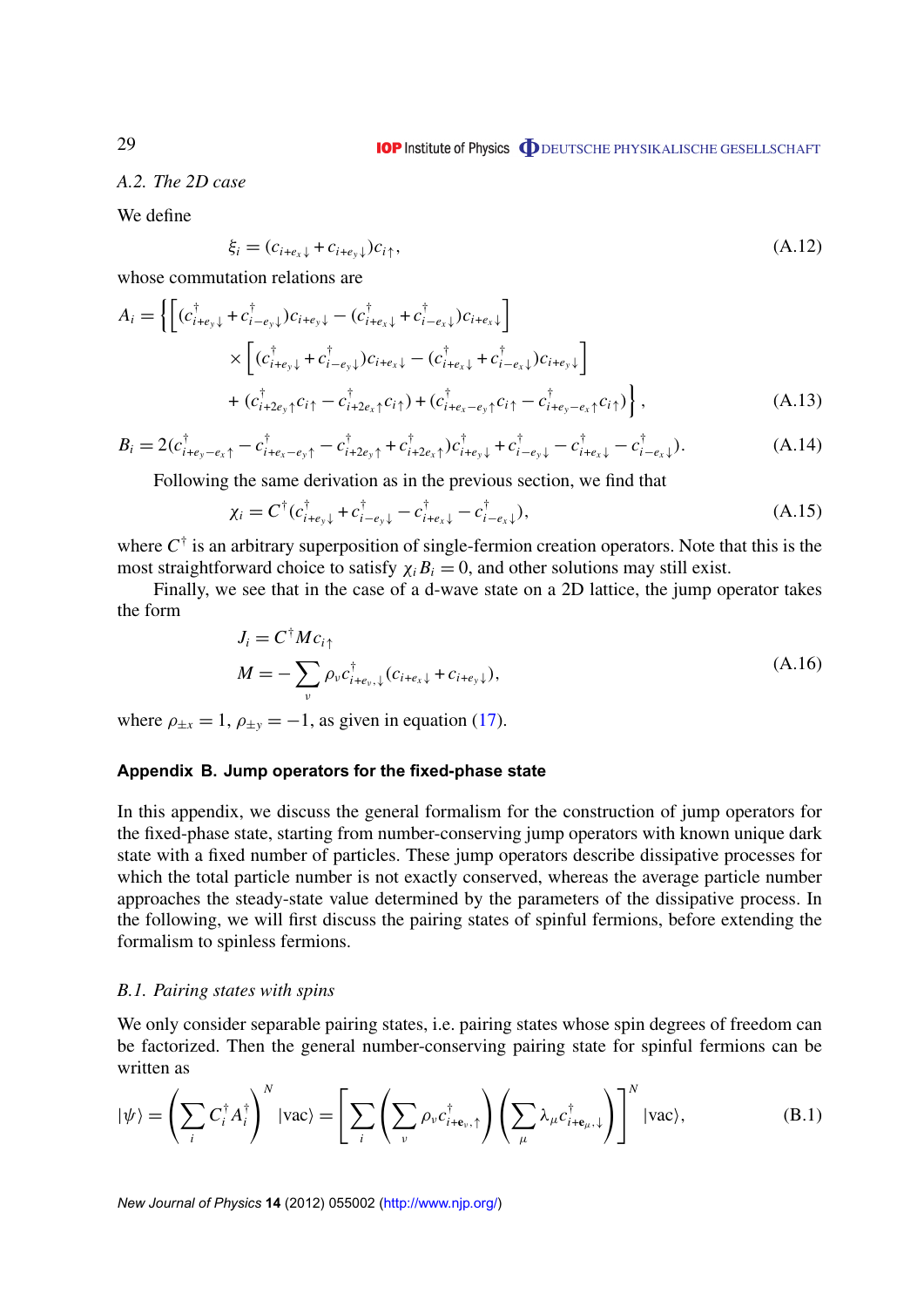<span id="page-30-0"></span>where  $C_i^{\dagger} = \sum_{\nu} \rho_{\nu} c_{i+\mathbf{e}_{\nu},\uparrow}^{\dagger}$  and  $A_i^{\dagger} = \sum_{\mu} \lambda_{\mu} c_{i+\mathbf{e}_{\mu},\downarrow}^{\dagger}$  are translation invariant. Fourier transform the pairing operators into the momentum space,

$$
C_{\mathbf{k}}^{\dagger} = \sum_{i} e^{i\mathbf{k}\cdot\mathbf{r}_{i}} C_{i}^{\dagger} = f_{\mathbf{k}} c_{\mathbf{k},\uparrow}^{\dagger}, \qquad (B.2)
$$

$$
A_{\mathbf{k}}^{\dagger} = \sum_{i} e^{i\mathbf{k}\cdot\mathbf{r}_{i}} A_{i}^{\dagger} = g_{\mathbf{k}} c_{\mathbf{k},\downarrow}^{\dagger}, \qquad (B.3)
$$

where  $f_{\bf k} = \sum_{\nu} \rho_{\nu} e^{-i{\bf k}\cdot{\bf e}_{\nu}}$  and  $g_{\bf k} = \sum_{\mu} \lambda_{\mu} e^{-i{\bf k}\cdot{\bf e}_{\mu}}$ . With these, the fixed-phase correspondence of equation  $(B.1)$  can be written in the form of a coherent state:

$$
|\psi\rangle_c = \mathcal{N} \sum_{n} \frac{\alpha^n \left(\sum_{i} C_{i}^{\dagger} A_{i}^{\dagger}\right)^n}{n!} |\text{vac}\rangle = \mathcal{N} \exp\left(\alpha \sum_{i} C_{i}^{\dagger} A_{i}^{\dagger}\right) |\text{vac}\rangle
$$
  
=  $\mathcal{N} \prod_{\mathbf{k}} \left(1 + \alpha f_{\mathbf{k}} g_{-\mathbf{k}} C_{\mathbf{k},\uparrow}^{\dagger} C_{-\mathbf{k},\downarrow}^{\dagger}\right) |\text{vac}\rangle,$  (B.4)

where  $\alpha$  is a complex number carrying the phase of the pairing state,  $\mathcal N$  is the normalization factor, and **q** runs over the first Brillouin zone in the product. Without loss of generality, this coherent state can be re-arranged into the standard BCS-type mean-field wavefunction:

$$
|\psi\rangle_c = \prod_{\mathbf{k}} \left( u_{\mathbf{k}} + v_{\mathbf{k}} c_{\mathbf{k},\uparrow}^{\dagger} c_{-\mathbf{k},\downarrow}^{\dagger} \right) |\text{vac}\rangle, \tag{B.5}
$$

where the coefficients  $u_{\mathbf{k}} = \frac{1}{\sqrt{1 + \mathbf{k}}}\$  $\frac{1}{1+|\alpha f_{\mathbf{k}}g_{-\mathbf{k}}|^2}$ ,  $v_{\mathbf{k}} = \frac{\alpha f_{\mathbf{k}}g_{-\mathbf{k}}}{\sqrt{1+|\alpha f_{\mathbf{k}}g_{-\mathbf{k}}|^2}}$ .

Apparently, the coherent state equation  $(B.5)$  is the vacuum for the Bogoliubov quasiparticle operators:

$$
\gamma_{\mathbf{k},\uparrow} = u_{\mathbf{k}} c_{\mathbf{k},\uparrow} - v_{\mathbf{k}} c_{-\mathbf{k},\downarrow}^{\dagger}, \tag{B.6}
$$

$$
\gamma_{\mathbf{k},\downarrow} = u_{\mathbf{k}} c_{-\mathbf{k},\downarrow} + v_{\mathbf{k}} c_{\mathbf{k},\uparrow}^{\dagger},\tag{B.7}
$$

as it is easy to verify the following relations:  $\gamma_{k,\uparrow}|\psi\rangle_c = \gamma_{k,\downarrow}|\psi\rangle_c = \gamma_{-k,\uparrow}|\psi\rangle_c = \gamma_{-k,\downarrow}|\psi\rangle_c = 0.$ Therefore, these Bogoliubov quasi-particle operators are the momentum space jump operators for the fixed-phase state equation  $(B.5)$ . Based on equations  $(B.6)$  and  $(B.7)$ , it is easy to find a more general form of the momentum space jump operators

$$
\gamma_{\mathbf{k},\uparrow} = \varphi^+(\mathbf{k}) \left( c_{\mathbf{k},\uparrow} - \frac{v_{\mathbf{k}}}{u_{\mathbf{k}}} c_{-\mathbf{k},\downarrow}^{\dagger} \right),\tag{B.8}
$$

$$
\gamma_{\mathbf{k},\downarrow} = \varphi^-(\mathbf{k}) \left( c_{-\mathbf{k},\downarrow} + \frac{v_{\mathbf{k}}}{u_{\mathbf{k}}} c_{\mathbf{k},\uparrow}^\dagger \right),\tag{B.9}
$$

where  $\varphi^{\pm}(\mathbf{k})$  are arbitrary functions of **k**. Fourier transforming equations (B.8) and (B.9) back to the coordinate space, we immediately obtain the quasi-local jump operators that we look for.

As an illustrative example, let us investigate the simple case with  $g_k = 1$ ,  $\varphi^{\pm}(\mathbf{k}) = 1$ , which implies the structure of the pairing state should be completely encoded in the spin-up degrees of freedom. The coherent state in this case becomes

$$
|\psi\rangle_c = \mathcal{N} \prod_{\mathbf{k}} \left( 1 + \alpha f_{\mathbf{k}} c_{\mathbf{k},\uparrow}^{\dagger} c_{-\mathbf{k},\downarrow}^{\dagger} \right) |\text{vac}\rangle. \tag{B.10}
$$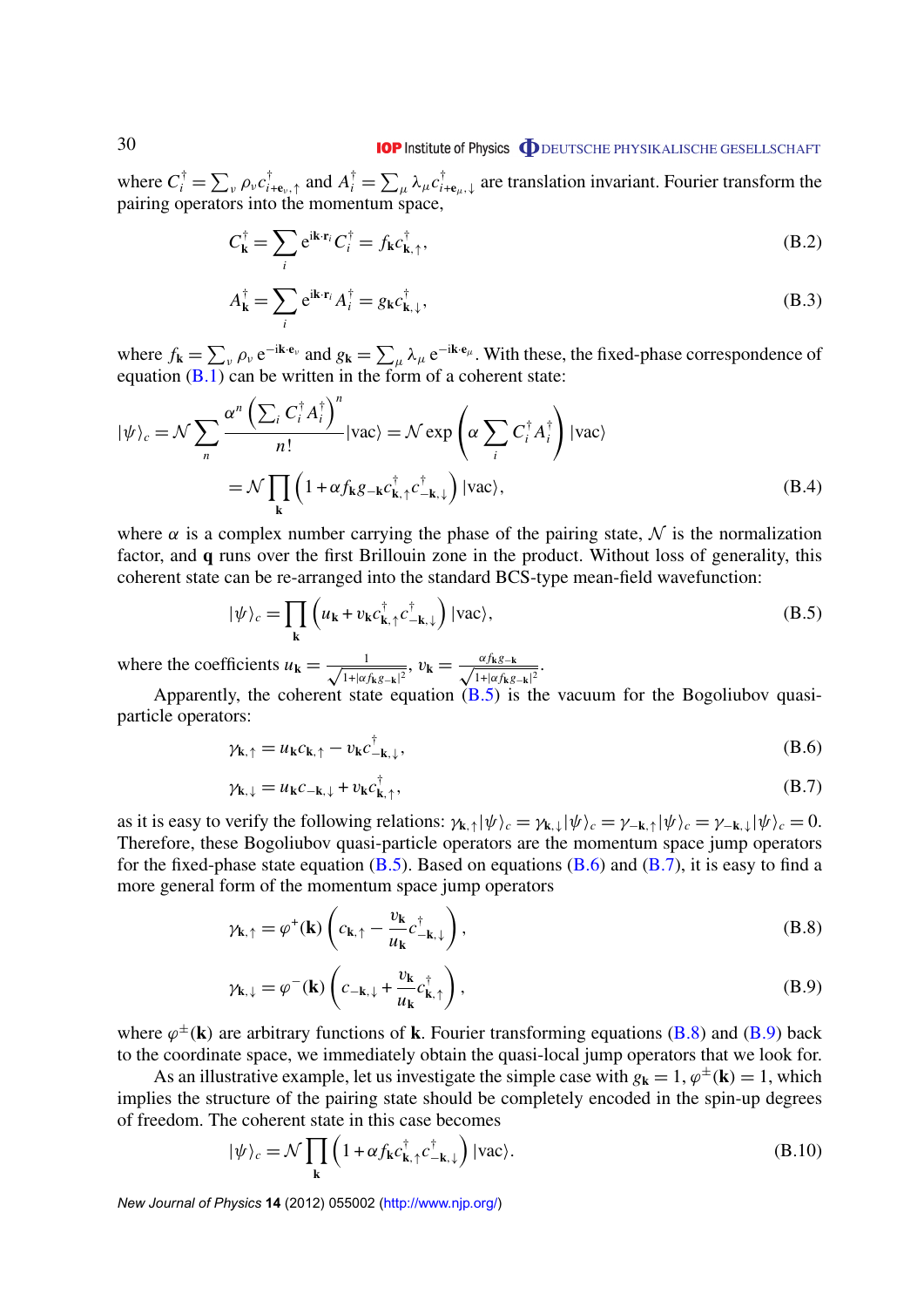The corresponding momentum space jump operators are

$$
\gamma_{\mathbf{k},\uparrow} = c_{\mathbf{k},\uparrow} - \alpha f_{\mathbf{k}} c_{-\mathbf{k},\downarrow}^{\dagger},\tag{B.11}
$$

$$
\gamma_{-\mathbf{k},\downarrow} = c_{\mathbf{k},\downarrow} + \alpha f_{-\mathbf{k}} c_{-\mathbf{k},\uparrow}^{\dagger}.
$$
\n(B.12)

We then Fourier transform the momentum space jump operators to the coordinate space,

$$
\gamma_{i,\uparrow} = c_{i,\uparrow} - \alpha \sum_{\nu} \rho_{\nu} c_{i-e_{\nu},\downarrow}^{\dagger}, \qquad (B.13)
$$

$$
\gamma_{i,\downarrow} = c_{i,\downarrow} + \alpha \sum_{\nu} \rho_{\nu} c_{i+\mathbf{e}_{\nu},\uparrow}^{\dagger}.
$$
 (B.14)

For the d-wave pairing state,  $\rho_{\pm x} = -\rho_{\pm y} = 1$ , and we recover the fixed-phase jump operators for the d-wave pairing state in section [2.3.](#page-10-0) As a consistency check, we demonstrate below that the coherent state in equation  $(B.4)$  is a dark state of the jump operator in equation  $(B.14)$ :

$$
\gamma_{j,\downarrow} \sum_{n} \frac{\alpha^{n} (\sum_{i} C_{i}^{\dagger} A_{i}^{\dagger})^{n}}{n!} |\text{vac}\rangle = \alpha \sum_{n,v} \rho_{v} c_{j,\uparrow}^{\dagger} \frac{\alpha^{n} (\sum_{i} C_{i}^{\dagger} A_{i}^{\dagger})^{n}}{n!} |\text{vac}\rangle
$$

$$
- \sum_{n,v} \frac{\alpha^{n}}{n!} \left[ n \rho_{v} c_{j+\mathbf{e}_{v},\uparrow}^{\dagger} \left( \sum_{i} C_{i}^{\dagger} A_{i}^{\dagger} \right)^{n-1} \right] |\text{vac}\rangle
$$

$$
= \left[ \alpha \sum_{v} \rho_{v} c_{j+\mathbf{e}_{v},\uparrow}^{\dagger} - \alpha \sum_{v} \rho_{v} c_{j+\mathbf{e}_{v},\uparrow}^{\dagger} \right] \sum_{n} \frac{\alpha^{n} (\sum_{i} C_{i}^{\dagger} A_{i}^{\dagger})^{n}}{n!} |\text{vac}\rangle
$$

$$
= 0.
$$
(B.15)

Finally, we note that the fixed-phase jump operators presented here are superpositions of a creation operator and an annihilation operator, and hence do not conserve the total particle number. The average particle number, on the other hand, is driven to the final steady-state value during the dissipative process. The average particle number in the final steady state is given as

$$
N = \sum_{\mathbf{k},\sigma} \langle c_{\mathbf{k},\sigma}^{\dagger} c_{\mathbf{k},\sigma} \rangle = \sum_{\mathbf{k}} \frac{2|\alpha f_{\mathbf{k}}|^2}{1 + |\alpha f_{\mathbf{k}}|^2}.
$$
 (B.16)

#### *B.2. Spinless pairing states*

One can easily extend the formalism above to the pairing states of spinless fermions, with modifications to the pairing parameters due to the triplet pairing symmetry. The pairing state with a fixed phase can be written as

$$
|\psi\rangle_{p} = \mathcal{N} \exp\left[\alpha \sum_{i} \left(\sum_{\nu} \rho_{\nu} c_{i+\mathbf{e}_{\nu}}^{\dagger}\right) \left(\sum_{\mu} \lambda_{\mu} c_{i+\mathbf{e}_{\mu}}^{\dagger}\right)\right] | \text{vac} \rangle
$$
  
= 
$$
\prod_{\mathbf{k}}' \left(u_{\mathbf{k}} + v_{\mathbf{k}} c_{\mathbf{k}}^{\dagger} c_{-\mathbf{k}}^{\dagger}\right) | \text{vac} \rangle,
$$
 (B.17)

where  $\prod'$  indicates that **k** only runs over half of the Brillouin zone, e.g.  $k_x > 0$ . The coefficients here are similar to the spinful case, with  $u_k = \frac{1}{\sqrt{100}}$  $\frac{1}{(1+|2\alpha f_{\mathbf{k}}g_{-\mathbf{k}}|^2}, v_{\mathbf{k}} = \frac{2\alpha \bar{f}_{\mathbf{k}}g_{-\mathbf{k}}}{\sqrt{1+|2\alpha f_{\mathbf{k}}g_{-\mathbf{k}}^2}}$  $\frac{2\alpha f_{\mathbf{k}}g_{-\mathbf{k}}}{1+|2\alpha f_{\mathbf{k}}g_{-\mathbf{k}}|^2} f_{\mathbf{k}} = \sum_{\nu} \rho_{\nu} e^{-i\mathbf{k}\cdot\mathbf{e}_{\nu}}$ 

*New Journal of Physics* **14** (2012) 055002 [\(http://www.njp.org/\)](http://www.njp.org/)

<span id="page-31-0"></span>31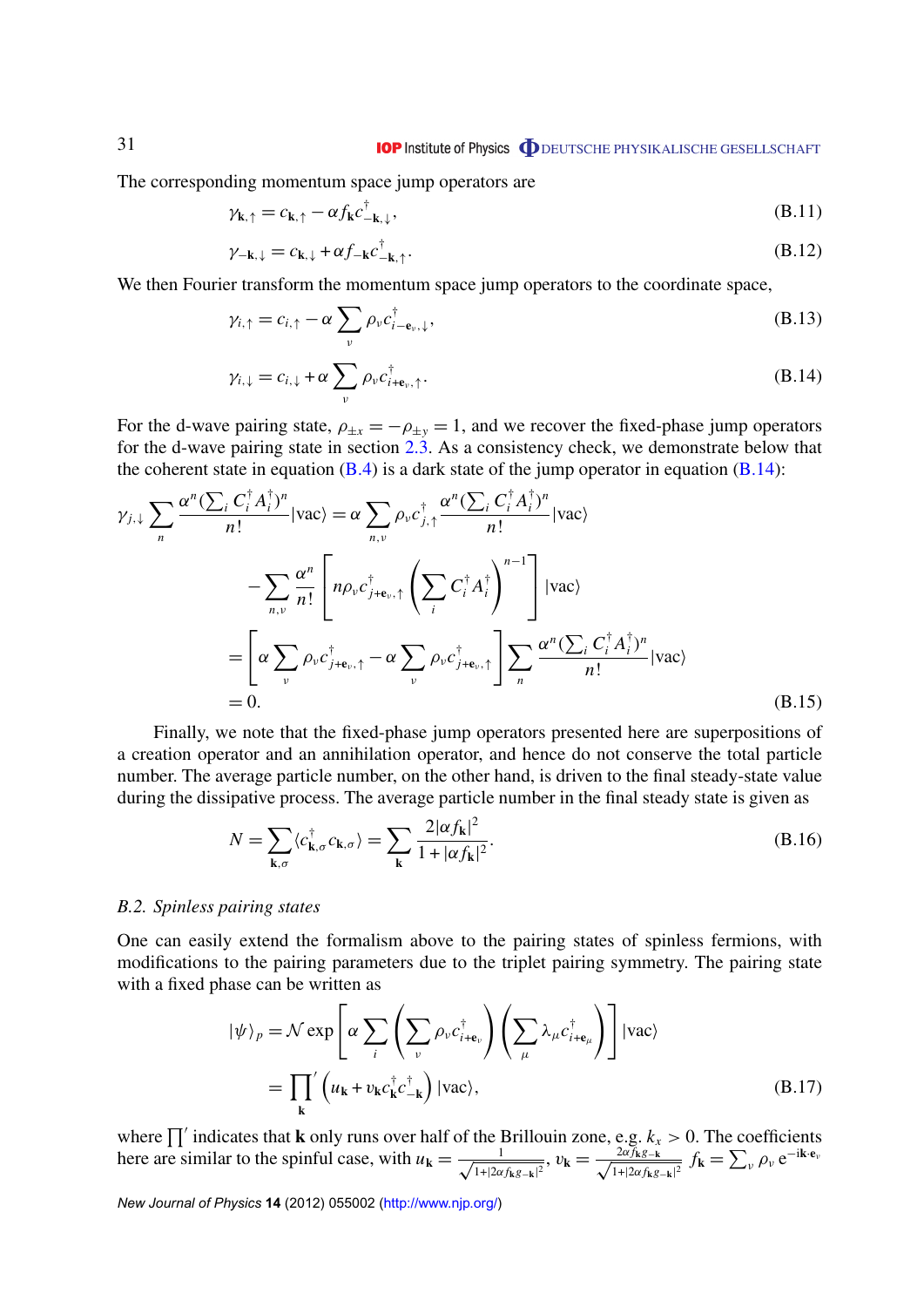<span id="page-32-0"></span>and  $g_k = \sum_{\mu} \lambda_{\mu} e^{-ik \cdot \theta_{\mu}}$ . As a simple example, we consider the case with  $g_{-k} = 1$ . The coherent state then becomes

$$
|\psi\rangle_p = \mathcal{N} \prod_{\mathbf{k}} \left( 1 + 2\alpha f_{\mathbf{k}} c_{\mathbf{k}}^\dagger c_{-\mathbf{k}}^\dagger \right) |\text{vac}\rangle, \tag{B.18}
$$

where due to the triplet pairing symmetry,  $f_{-\mathbf{k}} = f_{\mathbf{k}}^* = -f_{\mathbf{k}}$ .

Following the previous approach, the general form of the momentum space jump operators is

$$
\gamma_{\mathbf{k}} = \varphi(\mathbf{k})(c_{\mathbf{k}} - 2\alpha f_{\mathbf{k}} c_{-\mathbf{k}}^{\dagger}),
$$
\n(B.19)

where  $\varphi(\mathbf{k})$  is an arbitrary function of **k**. For simplicity, we take  $\varphi(\mathbf{k}) = 1$ , and the Fourier transform of equation  $(B.19)$  gives the quasi-local jump operators:

$$
\gamma_i = c_i + 2\alpha \sum_{\nu} \rho_{\nu} c_{i + \mathbf{e}_{\nu}}^{\dagger}.
$$
\n(B.20)

Similar to equation [\(B.15\)](#page-31-0), it is straightforward to check that  $\gamma_i |\psi\rangle_p = 0$ .

Finally, the average particle number is given by

$$
N = \sum_{\mathbf{k}} \langle c_{\mathbf{k}}^{\dagger} c_{\mathbf{k}} \rangle = \sum_{\mathbf{k}} \frac{|2\alpha f_{\mathbf{k}}|^2}{1 + |2\alpha f_{\mathbf{k}}|^2},
$$
(B.21)

where the summation runs over the entire first Brillouin zone. With  $\rho_x = -\rho_{-x} = -i\rho_y =$  $i\rho_{-\nu} = 1$ , we recover the results for p-wave pairing states in section [2.3.](#page-10-0)

#### **Appendix C. Derivation of the effective decay rate**

In this appendix, we derive the effective decay rate from  ${}^{3}P_{0}$  to  ${}^{1}S_{0}$  manifold via cavity mode during the implementation scheme illustrated in section [6.](#page-21-0) The level scheme and various parameters are shown in figure [7.](#page-22-0) We basically need to adiabatically eliminate the intermediate states in the  ${}^{1}P_1$  manifolds as well as the cavity photon mode sequentially.

For the clarity of discussion, we denote  $|a\rangle = |{}^3P_0, 0\rangle$ ,  $|b\rangle = |{}^1P_1, 0\rangle$ ,  $|c\rangle = |{}^1S_0, 1\rangle$ ,  $|d\rangle =$  $|1_0^S, 0\rangle$ , where the second index indicates the number of photons in the cavity mode, and we have neglected the indices for the hyperfine spins for simplicity. The master equation for the density matrix is then

$$
\dot{\rho} = -i[H, \rho] - \frac{\Gamma}{2} (a^{\dagger} a \rho + \rho a^{\dagger} a) + \Gamma a \rho a^{\dagger}, \tag{C.1}
$$

where  $a(a^{\dagger})$  is the annihilation (creation) operator for the cavity photon mode. The Hamiltonian under the rotating wave approximation and appropriate rotating frame reads:

$$
H = \Delta a_b^{\dagger} a_b + \left(\frac{\Omega}{2} a_a^{\dagger} a_b + \text{h.c.}\right) + (g a_b^{\dagger} a_c + \text{h.c.}),\tag{C.2}
$$

where  $a_i$   $(i = a, b, c, d)$  is the annihilation operator for the corresponding level,  $\Omega$  is the effective Rabi frequency between  $|a\rangle$  and  $|b\rangle$ , and g is the coupling rate between the cavity and the atom.

The equations of motion become

$$
\dot{\rho}_{aa} = -\mathrm{i}\frac{\Omega}{2}(\rho_{ba} - \rho_{ab}),\tag{C.3}
$$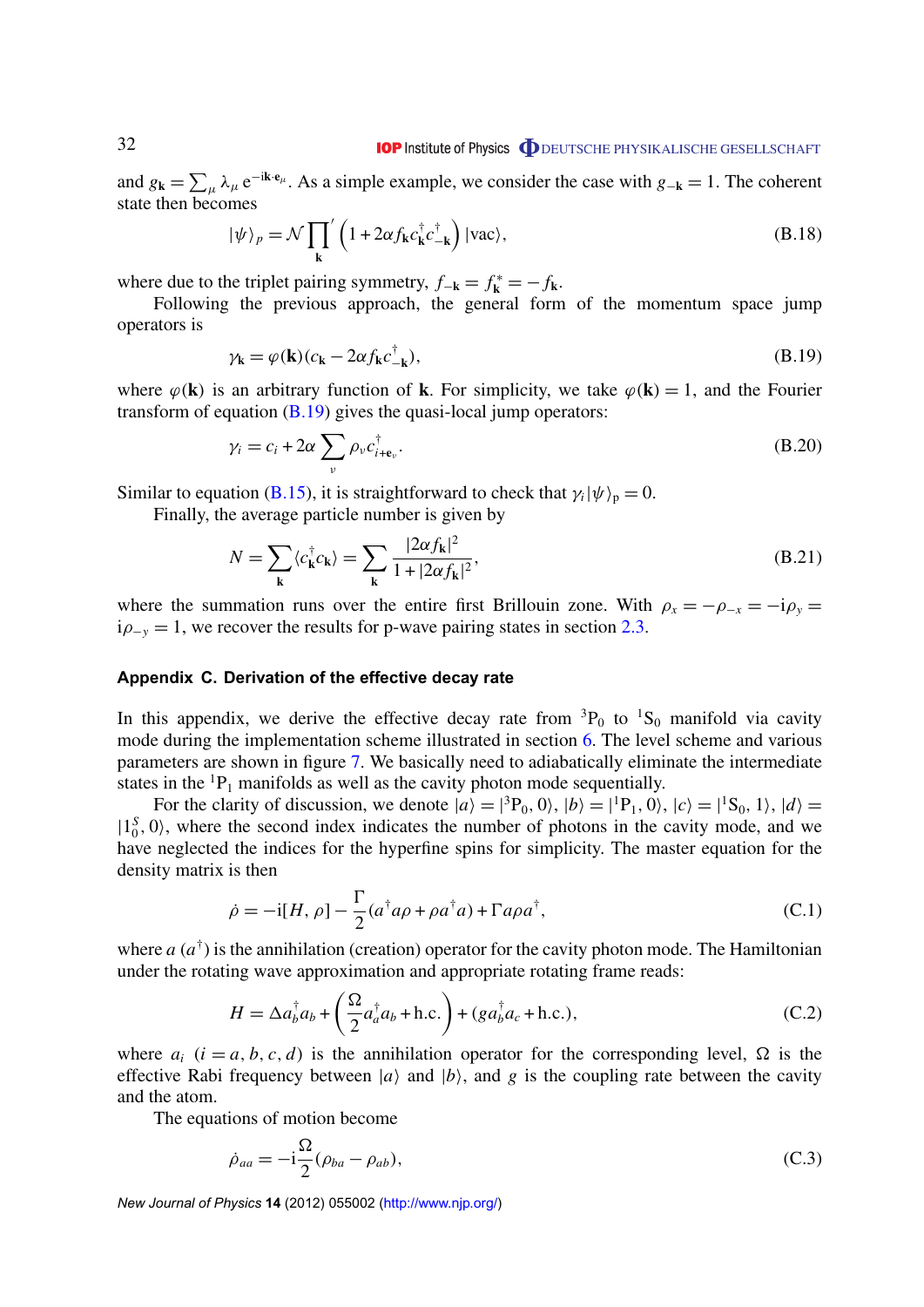$$
\dot{\rho}_{bb} = -i\frac{\Omega}{2}(\rho_{ab} - \rho_{ba}) - ig(\rho_{cb} - \rho_{bc}),
$$
\n(C.4)

$$
\dot{\rho}_{cc} = -ig(\rho_{bc} - \rho_{cb}) - \Gamma \rho_{cc},\tag{C.5}
$$

$$
\dot{\rho}_{dd} = \Gamma \rho_{cc},\tag{C.6}
$$

$$
\dot{\rho}_{ab} = \mathrm{i}\Delta\rho_{ab} + \mathrm{i}g\rho_{ac} + \mathrm{i}\frac{\Omega}{2}(\rho_{aa} - \rho_{bb}),\tag{C.7}
$$

$$
\dot{\rho}_{ac} = -\mathrm{i}\frac{\Omega}{2}\rho_{bc} + \mathrm{i}g\rho_{ab} - \frac{\Gamma}{2}\rho_{ac},\tag{C.8}
$$

$$
\dot{\rho}_{bc} = -\mathrm{i}\Delta\rho_{bc} - \mathrm{i}\frac{\Omega}{2}\rho_{ac} - \mathrm{i}g(\rho_{cc} - \rho_{bb}) - \frac{\Gamma}{2}\rho_{bc},\tag{C.9}
$$

$$
\dot{\rho}_{cd} = -ig\rho_{bd} - \frac{\Gamma}{2}\rho_{cd},\tag{C.10}
$$

$$
\dot{\rho}_{bd} = -\mathrm{i}\Delta\rho_{bd} - \mathrm{i}g\rho_{cd} - \mathrm{i}\frac{\Omega}{2}\rho_{ad},\tag{C.11}
$$

$$
\dot{\rho}_{ad} = -i\frac{\Omega}{2}\rho_{bd},\tag{C.12}
$$

where  $\rho_{ij} = \langle i|\rho|j\rangle$ . Physically, the detuning from <sup>1</sup>P<sub>1</sub> manifold should be much larger than its bandwidth to avoid large spontaneous emission; therefore  $\Delta \gg 28$  MHz becomes the largestenergy scale in the equations. We may then adiabatically eliminate the  ${}^{1}P_{1}$  manifold first, which amounts to setting  $\dot{\rho}_{bd} = \dot{\rho}_{bc} = \dot{\rho}_{ba} = 0$ . The resulting equations of motion become

$$
\dot{\rho}_{aa} = -i\frac{\Omega g}{2\Delta}(\rho_{ac} - \rho_{ca}),\tag{C.13}
$$

$$
\dot{\rho}_{cc} = \mathbf{i}\frac{\Omega g}{2\Delta}(\rho_{ac} - \rho_{ca}) - \Gamma \rho_{cc},\tag{C.14}
$$

$$
\dot{\rho}_{dd} = \Gamma \rho_{cc},\tag{C.15}
$$

$$
\dot{\rho}_{ac} = \mathbf{i}\frac{\Omega g}{2\Delta}(\rho_{cc} - \rho_{aa}) + \mathbf{i}\left(\frac{\Omega^2}{4\Delta} - \frac{g^2}{\Delta}\right)\rho_{ac} - \frac{\Gamma}{2}\rho_{ac},\tag{C.16}
$$

$$
\dot{\rho}_{ad} = i \frac{\Omega g}{2\Delta} \rho_{cd} + i \frac{\Omega^2}{4\Delta} \rho_{ad},\tag{C.17}
$$

$$
\dot{\rho}_{cd} = i \frac{g^2}{\Delta} \rho_{cd} + i \frac{\Omega g}{2\Delta} \rho_{ad} - \frac{\Gamma}{2} \rho_{cd},
$$
\n(C.18)

where we have assumed that  $\Delta \gg \Gamma$ ,  $\Omega$  and neglected terms of the order of  $(\frac{g}{\Delta})$  $\frac{g}{\Delta}$ )<sup>2</sup>,  $(\frac{\Omega}{\Delta})^2$ .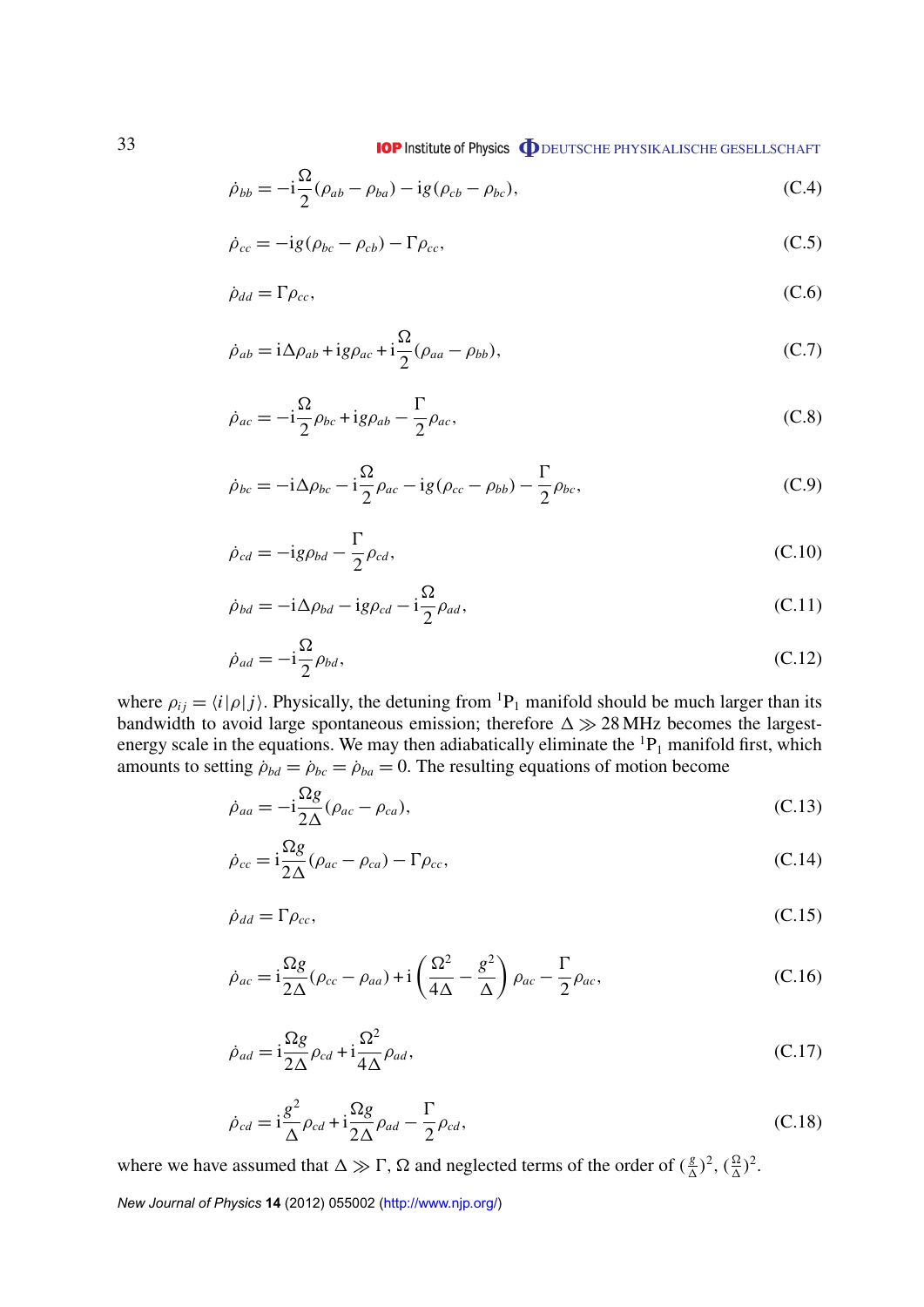We may then adiabatically eliminate the cavity photon mode by  $\rho_{ac} = \rho_{dc} = 0$ . This way, we arrive at the final equations of motion

$$
\dot{\rho}_{ad} = -\frac{\Gamma_{\rm eff}}{2} \rho_{ad} + i \frac{\Omega^2}{4\Delta} \rho_{ad},\tag{C.19}
$$

$$
\dot{\rho}_{aa} = -\Gamma_{\text{eff}}\rho_{aa},\tag{C.20}
$$

$$
\dot{\rho}_{dd} = \Gamma_{\text{eff}} \rho_{dd},\tag{C.21}
$$

where the effective decay rate  $\Gamma_{\text{eff}} = \frac{\Omega^2 g^2}{\Delta^2 \Gamma}$  $\frac{\Omega^2 g^2}{\Delta^2 \Gamma}$ , and we have assumed that  $\Gamma \gg \max(\frac{\Omega^2 g^2}{\Delta})$  $\frac{\Omega^2}{\Delta}$ ,  $\frac{g^2}{\Delta}$  $\frac{g^2}{\Delta}$ ,  $\frac{\Omega g}{\Delta}$  $\frac{\Delta 2g}{\Delta}$ ). For typical experimental parameters:  $\Delta \sim 100$  MHz,  $\Omega \sim 10$  MHz,  $\kappa \sim 10$  MHz,  $g \sim 3$  MHz, we obtain an effective decay rate  $\Gamma_{\text{eff}} \sim 9 \text{ kHz}$ .

#### **References**

- [1] Weld D M, Medely P, Miyake H, Hucul D, Pritchard D E and Ketterle W 2009 *Phys. Rev. Lett.* **103** [245301](http://dx.doi.org/10.1103/PhysRevLett.103.245301)
- [2] Ho T L and Zhou Q 2009 *Proc. Natl Acad. Sci. USA* **106** [6916](http://dx.doi.org/10.1073/pnas.0809862105)
- [3] Trebst S, Schollwöck U, Troyer M and Zoller P 2006 Phys. Rev. Lett. **96** [250402](http://dx.doi.org/10.1103/PhysRevLett.96.250402)
- [4] Sørensen A S, Altman E, Gullans M, Porto J V, Lukin M D and Demler E 2010 *Phys. Rev.* A **81** [061603](http://dx.doi.org/10.1103/PhysRevA.81.061603)
- [5] Simon J, Bakr W S, Ma R, Tai M E, Preiss P M and Greiner M 2011 *Nature* **472** [307](http://dx.doi.org/10.1038/nature09994)
- [6] Hofstetter W, Cirac J I, Zoller P, Demler E and Lukin M 2002 *Phys. Rev. Lett.* **89** [220407](http://dx.doi.org/10.1103/PhysRevLett.89.220407)
- [7] Chin J K, Miller D E, Liu Y, Stan C, Setiawan W, Sanner C, Xu K and Ketterle W 2006 *Nature* **[443](http://dx.doi.org/10.1038/nature05224)** 961
- [8] Schneider U, Hackermüller L, Will S, Best Th, Boch I, Costi T A, Helmes R W, Rasch D and Rosch A 2008 *Science* **322** [1520](http://dx.doi.org/10.1126/science.1165449)
- [9] Jördens R, Strohmaier N, Günter K, Moritz H and Esslinger T 2008 Nature 455 [204](http://dx.doi.org/10.1038/nature07244)
- [10] Jördens R et al 2010 Phys. Rev. Lett. **104** [180401](http://dx.doi.org/10.1103/PhysRevLett.104.180401)
- [11] Prosen T 2008 *New J. Phys.* **10** [043026](http://dx.doi.org/10.1088/1367-2630/10/4/043026)
- [12] Diehl S, Micheli A, Kantian A, Kraus B, Büchler H and Zoller P 2008 Nature Phys. 4 [878](http://dx.doi.org/10.1038/nphys1073)
- [13] Kraus B, Büchler H P, Diehl S, Kantian A, Micheli A and Zoller P 2008 Phys. Rev. A 78 [042307](http://dx.doi.org/10.1103/PhysRevA.78.042307)
- [14] Verstraete F, Wolf M M and Cirac J I 2009 *Nature Phys.* **5** [633](http://dx.doi.org/10.1038/nphys1342)
- [15] Prosen T 2010 *New J. Phys.* **12** [025016](http://dx.doi.org/10.1088/1367-2630/12/2/025016)
- [16] Prosen T 2010 *J. Stat. Mech.* P07020
- [17] Tomadin A, Diehl S and Zoller P 2011 *Phys. Rev.* A **83** [013611](http://dx.doi.org/10.1103/PhysRevA.83.013611)
- [18] Diehl S, Tomadin A, Micheli A, Fazio R and Zoller P 2010 *Phys. Rev. Lett.* **105** [015702](http://dx.doi.org/10.1103/PhysRevLett.105.015702)
- [19] Diehl S, Yi W, Daley A J and Zoller P 2010 *Phys. Rev. Lett.* **105** [227001](http://dx.doi.org/10.1103/PhysRevLett.105.227001)
- [20] Diehl S, Rico E, Baranov M A and Zoller P 2011 *Nature Phys.* **7** [971](http://dx.doi.org/10.1038/nphys2106)
- [21] Leggett A J 2006 *Quantum Liquids: Bose Condensation and Cooper Pairing in Condensed-Matter Systems* (Oxford: Oxford University Press)
- [22] Anderson P W 1987 *Science* **235** [1196](http://dx.doi.org/10.1126/science.235.4793.1196)
- [23] Zhang F C, Gros C, Rice T M and Shiba H 1988 *Supercond. Sci. Technol.* **1** [36](http://dx.doi.org/10.1088/0953-2048/1/1/009)
- [24] Gros C 1988 *Phys. Rev.* B **38** [931](http://dx.doi.org/10.1103/PhysRevB.38.931)
- [25] Read N and Green D 2000 *Phys. Rev.* B **61** [10267](http://dx.doi.org/10.1103/PhysRevB.61.10267)
- [26] Altman E and Auerbach A 2002 *Phys. Rev.* B **65** [104508](http://dx.doi.org/10.1103/PhysRevB.65.104508)
- [27] Gurarie V, Radzihovsky L and Andreev A V 2005 *Phys. Rev. Lett.* **94** [230403](http://dx.doi.org/10.1103/PhysRevLett.94.230403)
- [28] Tewari S, Das Sarma S, Nayak C, Zhang C and Zoller P 2007 *Phys. Rev. Lett.* **98** [010506](http://dx.doi.org/10.1103/PhysRevLett.98.010506)
- [29] Bray-Ali N, Ding L and Haas S 2009 *Phys. Rev.* B **80** [180504](http://dx.doi.org/10.1103/PhysRevB.80.180504)
- [30] Paramekanti A, Randeria M and Trivedi N 2004 *Phys. Rev.* B **70** [054504](http://dx.doi.org/10.1103/PhysRevB.70.054504)
- [31] Sandner R, Müller M, Daley A J and Zoller P 2011 Phys. Rev. A 84 [043825](http://dx.doi.org/10.1103/PhysRevA.84.043825)

*New Journal of Physics* **14** (2012) 055002 [\(http://www.njp.org/\)](http://www.njp.org/)

<span id="page-34-0"></span>34